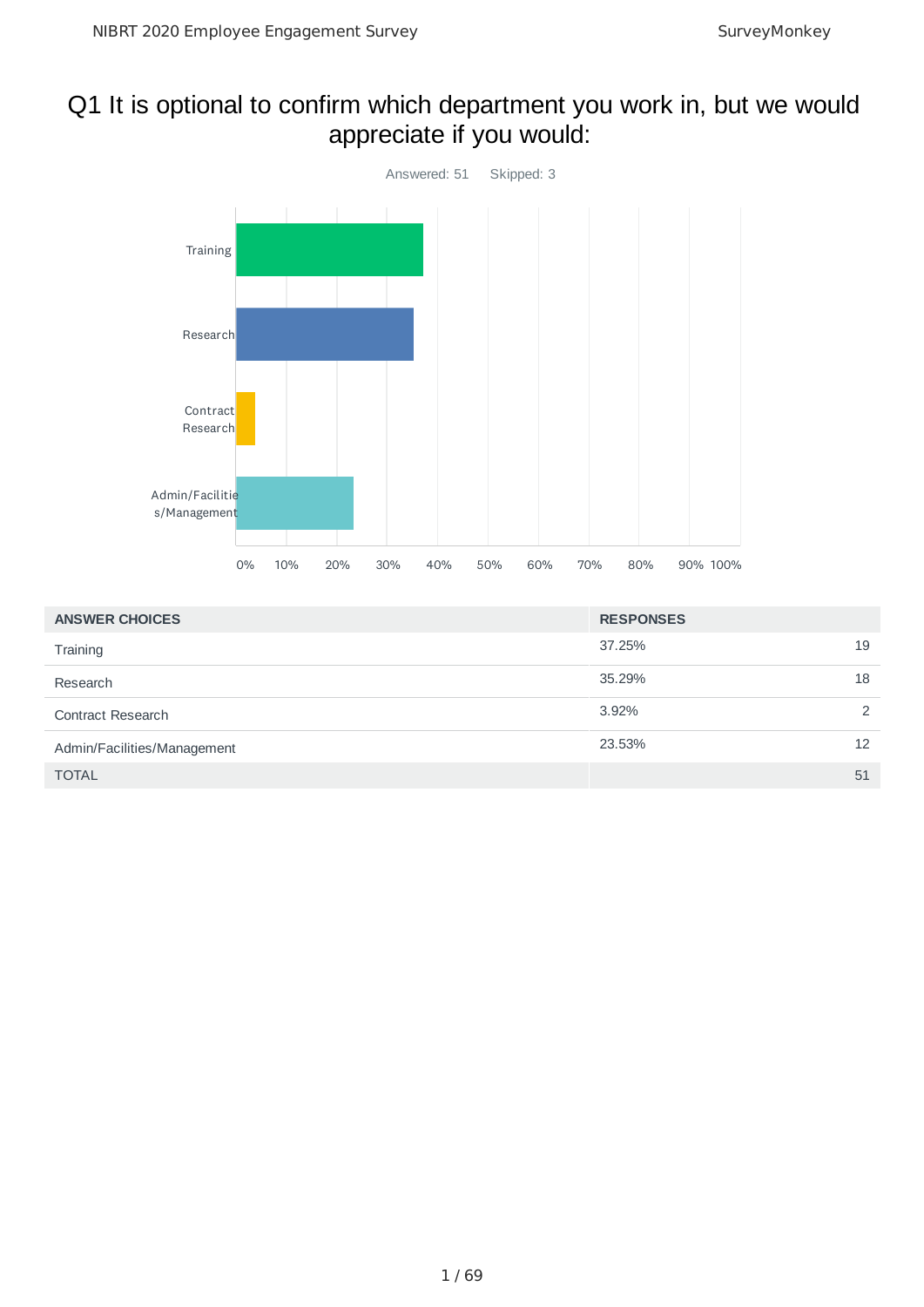

# Q2 How long have your worked for NIBRT

| <b>ANSWER CHOICES</b> | <b>RESPONSES</b> |    |
|-----------------------|------------------|----|
| $0 - 12$ months       | 16.67%           | 9  |
| $1 - 3$ years         | 27.78%           | 15 |
| $3 - 5$ years         | 22.22%           | 12 |
| 5+ years              | 33.33%           | 18 |
| <b>TOTAL</b>          |                  | 54 |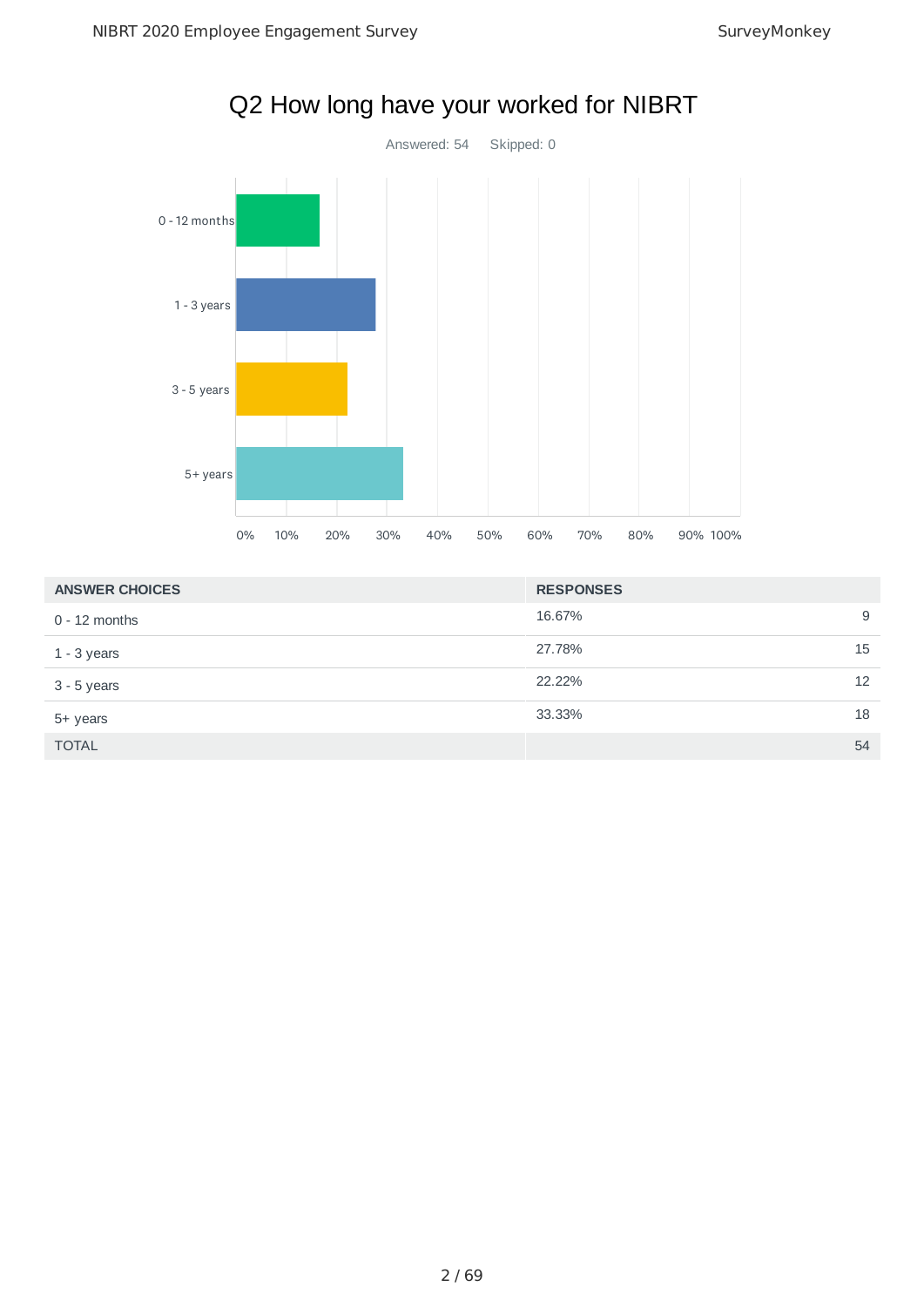### Q3 Have you received any training, development or mentoring over the last 12 months?



| <b>ANSWER CHOICES</b> | <b>RESPONSES</b> |    |
|-----------------------|------------------|----|
| Yes                   | 86.54%           | 45 |
| <b>No</b>             | 13.46%           |    |
| <b>TOTAL</b>          |                  | 52 |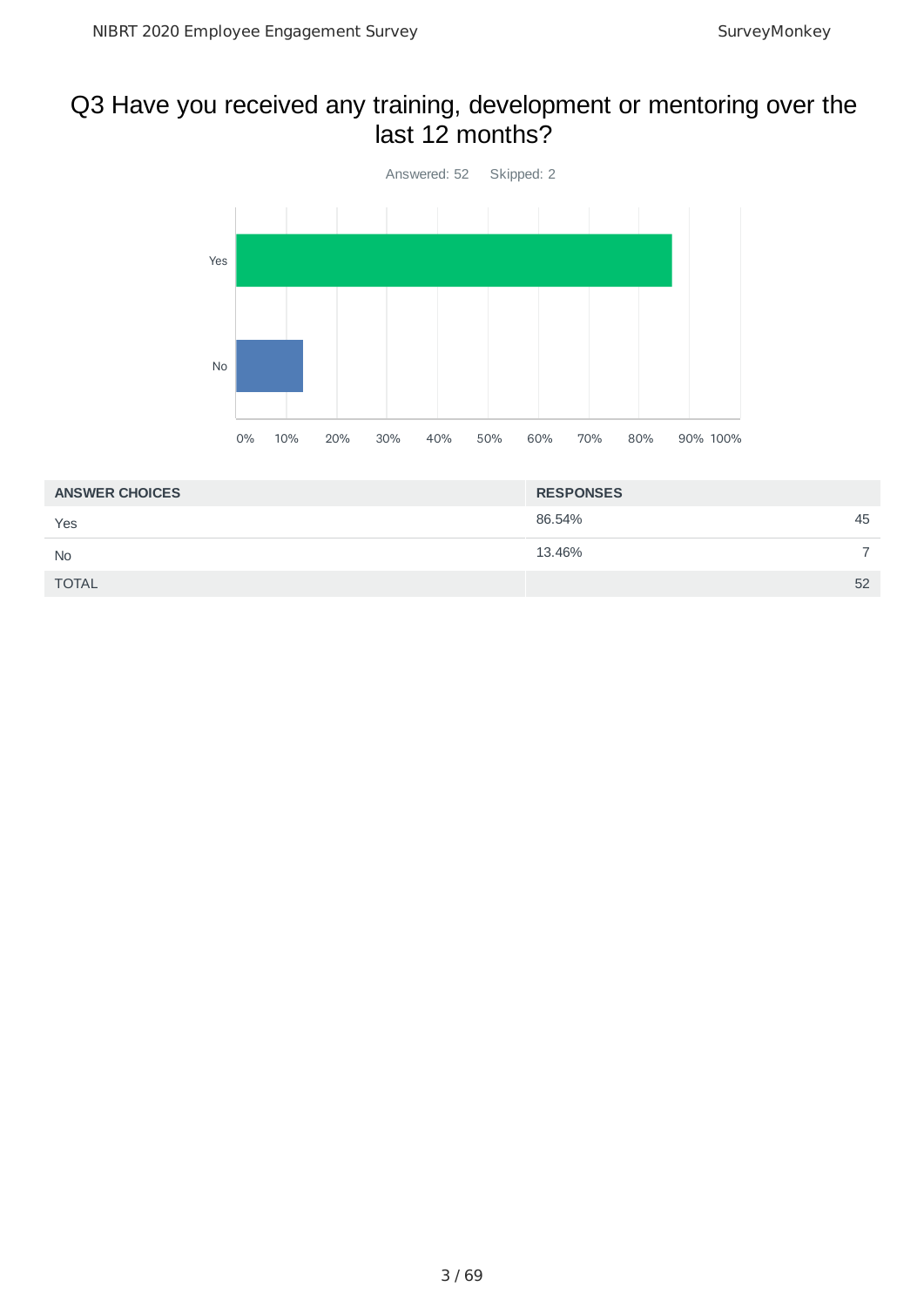# Q4 Did you have a training plan, agreed with your manager, in place covering the last 12 months?



| <b>ANSWER CHOICES</b> | <b>RESPONSES</b> |    |
|-----------------------|------------------|----|
| Yes                   | 78.85%           | 41 |
| <b>No</b>             | 21.15%           |    |
| <b>TOTAL</b>          |                  | 52 |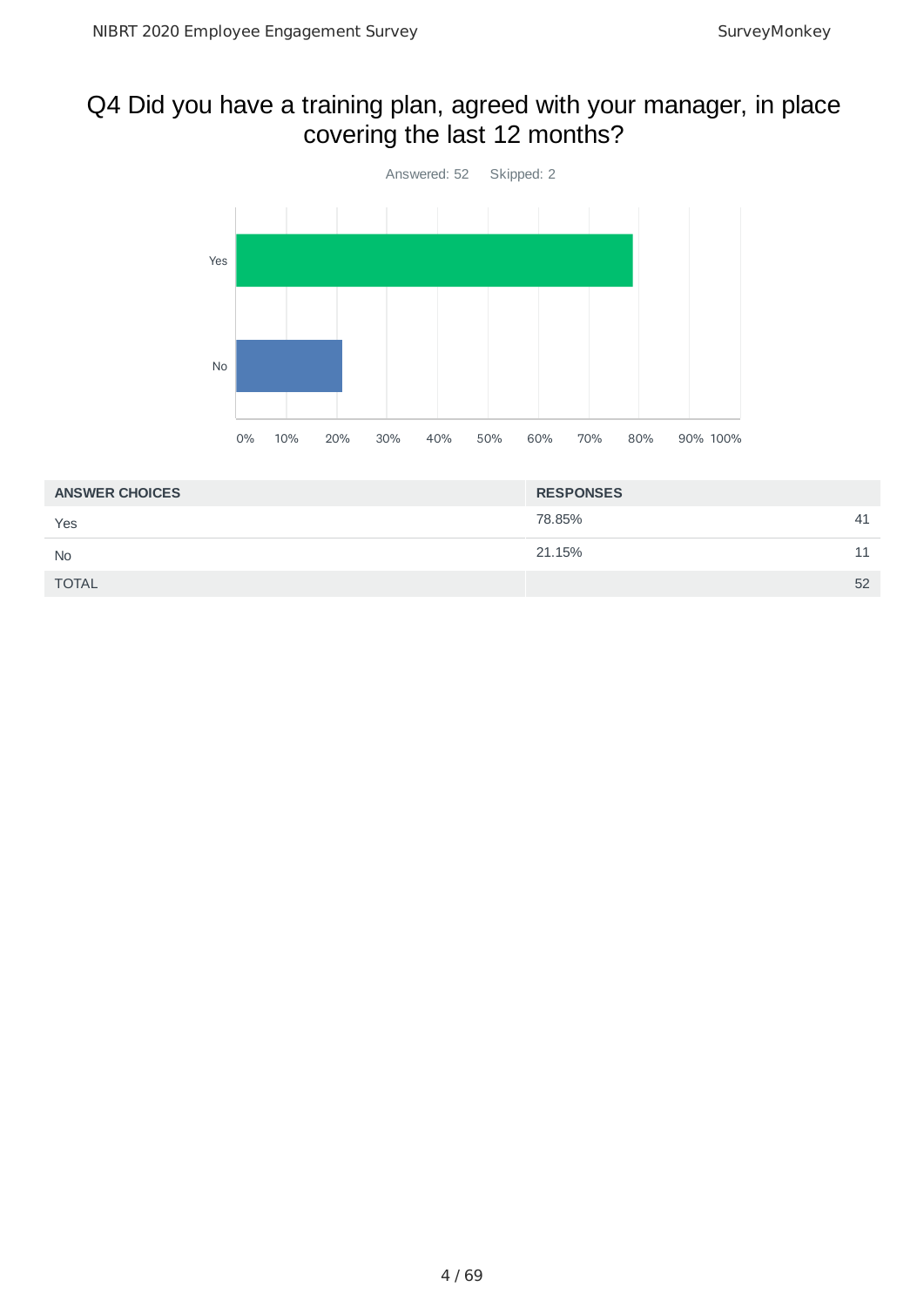### Q5 Are you clear what training or development options are available and how to access them?



| <b>ANSWER CHOICES</b> | <b>RESPONSES</b> |   |
|-----------------------|------------------|---|
| Yes                   | 94.23%<br>49     |   |
| <b>No</b>             | 5.77%            | 3 |
| <b>TOTAL</b>          | 52               |   |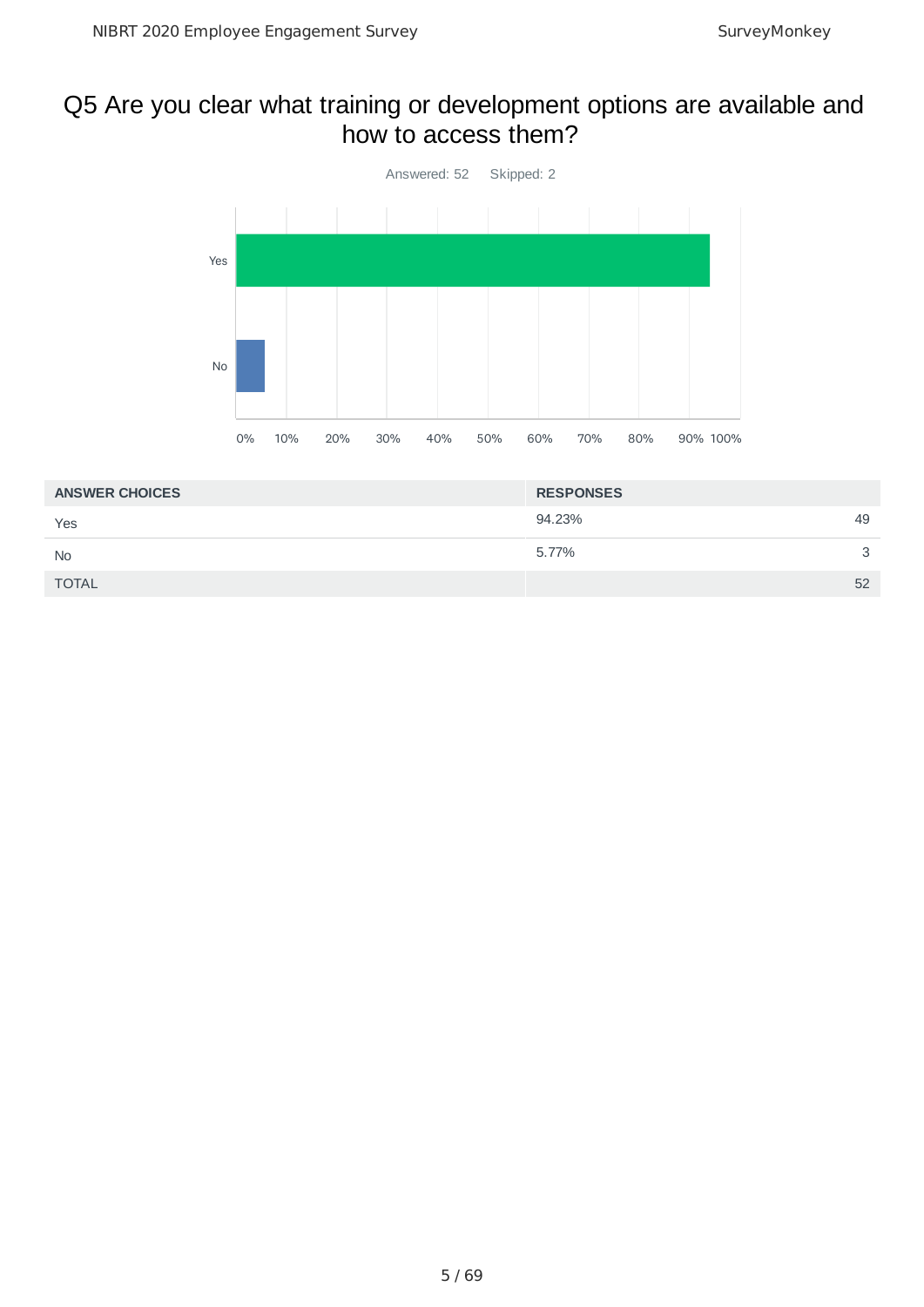

# Q6 NIBRT is supportive of my professional development.

| <b>ANSWER CHOICES</b>              | <b>RESPONSES</b> |             |
|------------------------------------|------------------|-------------|
| <b>Strongly Disagree</b>           | $0.00\%$         | $\mathbf 0$ |
| <b>Disagree</b>                    | $0.00\%$         | $\mathbf 0$ |
| Neutral/Neither agree nor disagree | 17.31%           | 9           |
| Agree                              | 44.23%           | 23          |
| <b>Strongly Agree</b>              | 38.46%           | 20          |
| <b>TOTAL</b>                       |                  | 52          |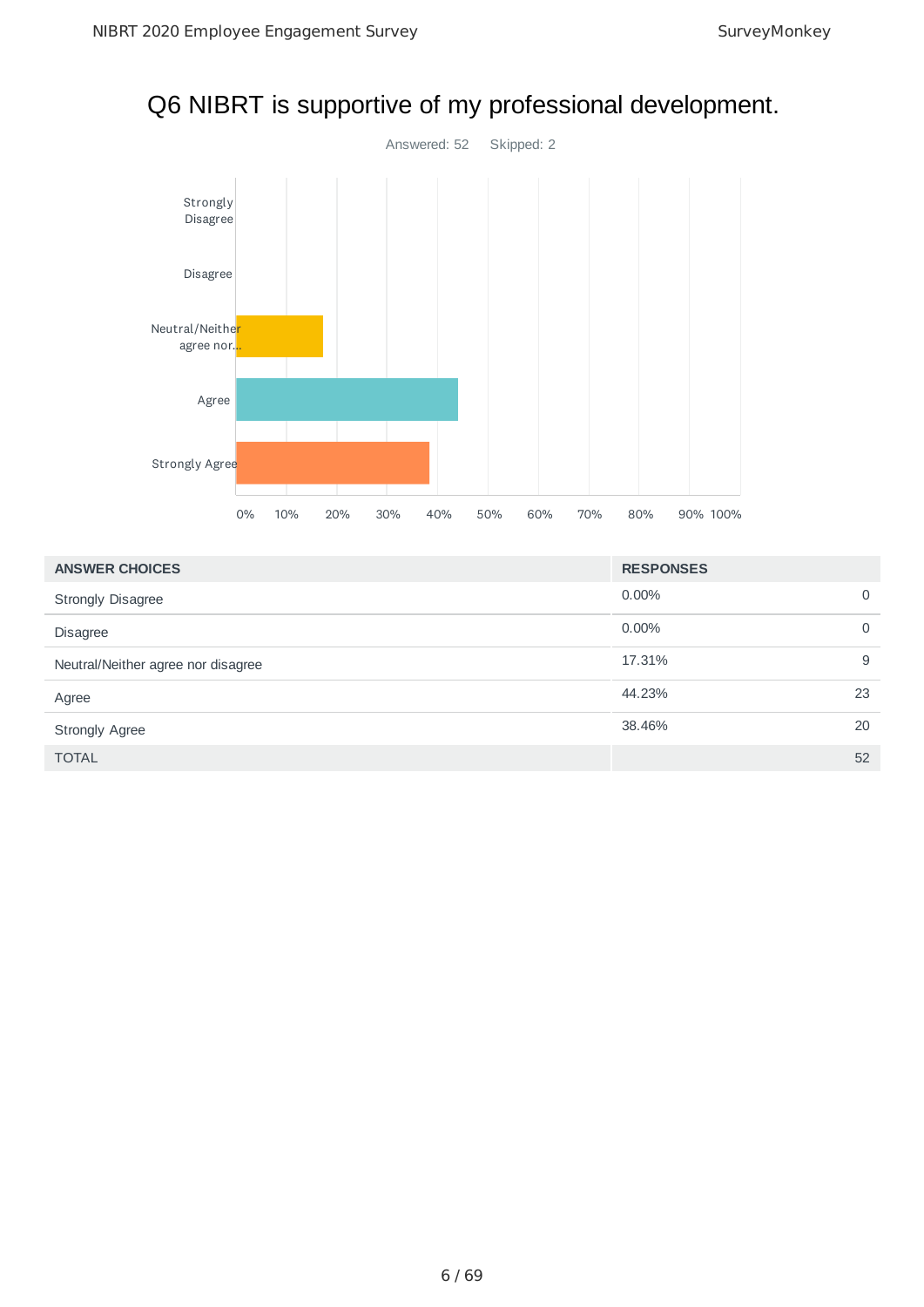### Q7 I am satisfied with the investment NIBRT makes in training and education.



| <b>ANSWER CHOICES</b>              | <b>RESPONSES</b> |    |
|------------------------------------|------------------|----|
| <b>Strongly Disagree</b>           | $0.00\%$         | 0  |
| <b>Disagree</b>                    | $0.00\%$         | 0  |
| Neutral/Neither agree nor disagree | 17.31%           | 9  |
| Agree                              | 50.00%           | 26 |
| <b>Strongly Agree</b>              | 32.69%           | 17 |
| <b>TOTAL</b>                       |                  | 52 |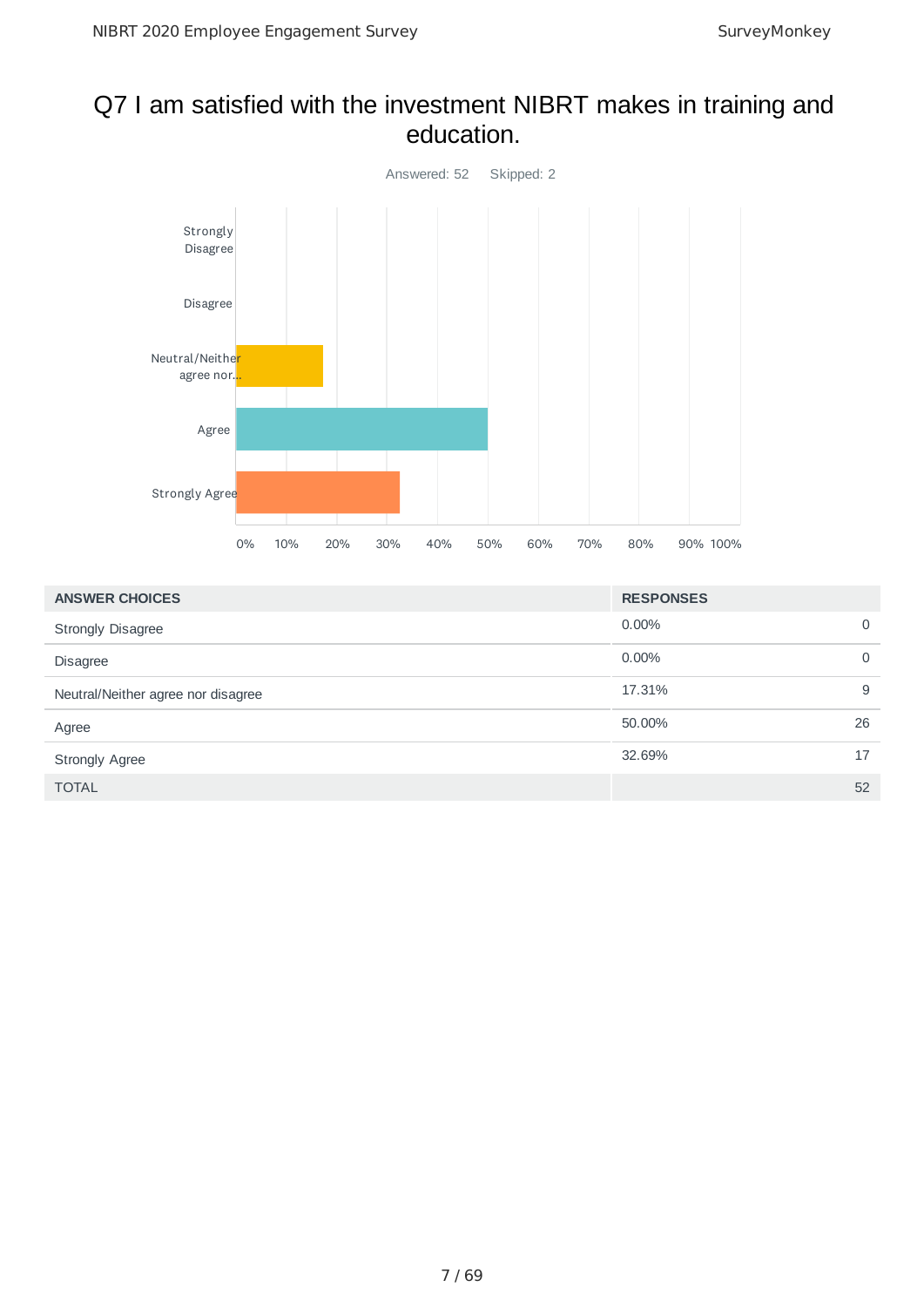Q8 General Skills training courses were offered to all employees during 2020. The list of courses available was based on the requests made in your performance review forms.Please rate your satisfaction with the choice of courses offered.(You do NOT need to have attended a course to comment on the choice of courses offered)

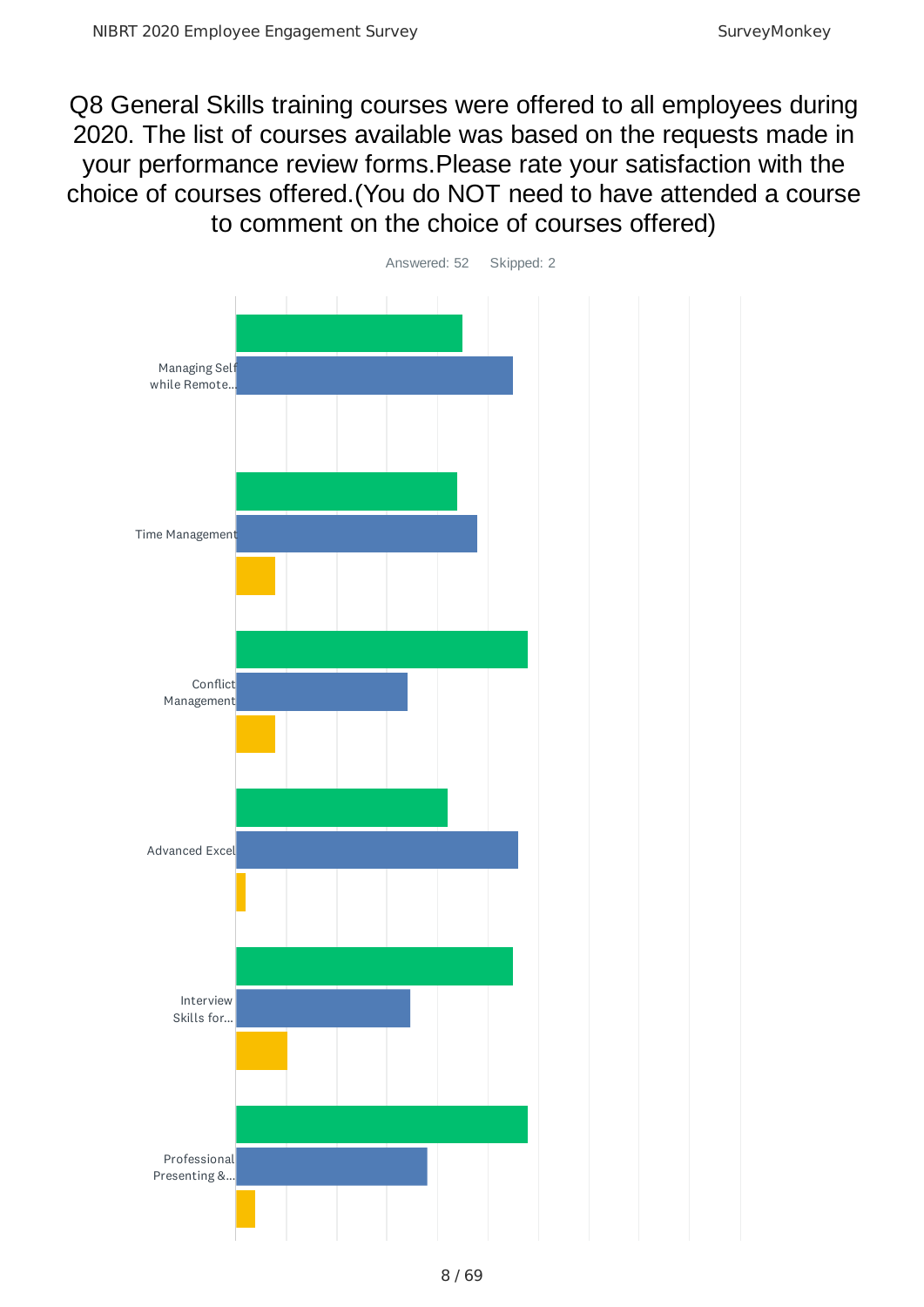#### NIBRT 2020 Employee Engagement Survey Survey SurveyMonkey



This was a great choice - I'd like to see more of this **I could take it or leave it** 

This wasn't useful - scrap it for 2021

|                                                   | THIS WAS A GREAT CHOICE -<br>I'D LIKE TO SEE MORE OF<br><b>THIS</b> | <b>I COULD TAKE</b><br><b>IT OR LEAVE</b><br>IT | <b>THIS WASN'T</b><br><b>USEFUL - SCRAP IT</b><br><b>FOR 2021</b> | <b>TOTAL</b> | <b>WEIGHTED</b><br><b>AVERAGE</b> |
|---------------------------------------------------|---------------------------------------------------------------------|-------------------------------------------------|-------------------------------------------------------------------|--------------|-----------------------------------|
| Managing Self while<br>Remote Working             | 44.90%<br>22                                                        | 55.10%<br>27                                    | $0.00\%$<br>0                                                     | 49           | 1.55                              |
| Time Management                                   | 44.00%<br>22                                                        | 48.00%<br>24                                    | 8.00%<br>4                                                        | 50           | 1.64                              |
| <b>Conflict Management</b>                        | 58.00%<br>29                                                        | 34.00%<br>17                                    | 8.00%<br>4                                                        | 50           | 1.50                              |
| <b>Advanced Excel</b>                             | 42.00%<br>21                                                        | 56.00%<br>28                                    | 2.00%<br>1                                                        | 50           | 1.60                              |
| Interview Skills for<br>Interviewees              | 55.10%<br>27                                                        | 34.69%<br>17                                    | 10.20%<br>5                                                       | 49           | 1.55                              |
| Professional<br>Presenting &<br>Personal Branding | 58.00%<br>29                                                        | 38.00%<br>19                                    | 4.00%<br>$\overline{2}$                                           | 50           | 1.46                              |
| Mindfulness & Stress<br>Management                | 62.00%<br>31                                                        | 38.00%<br>19                                    | $0.00\%$<br>0                                                     | 50           | 1.38                              |

9 / 69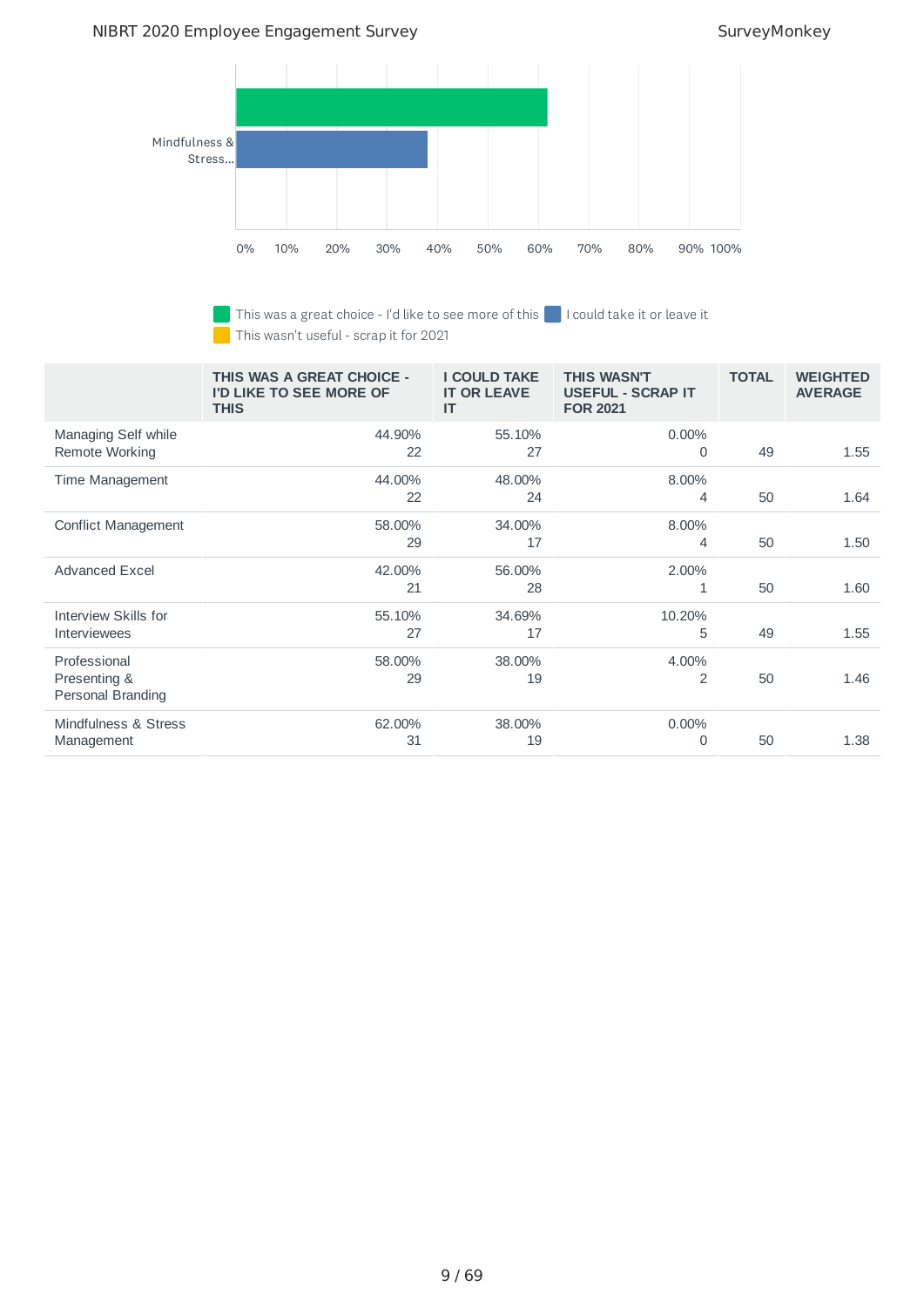# Q9 Please comment with any suggestions you have for improvements you would like to see in Training and Development in 2021.

Answered: 21 Skipped: 33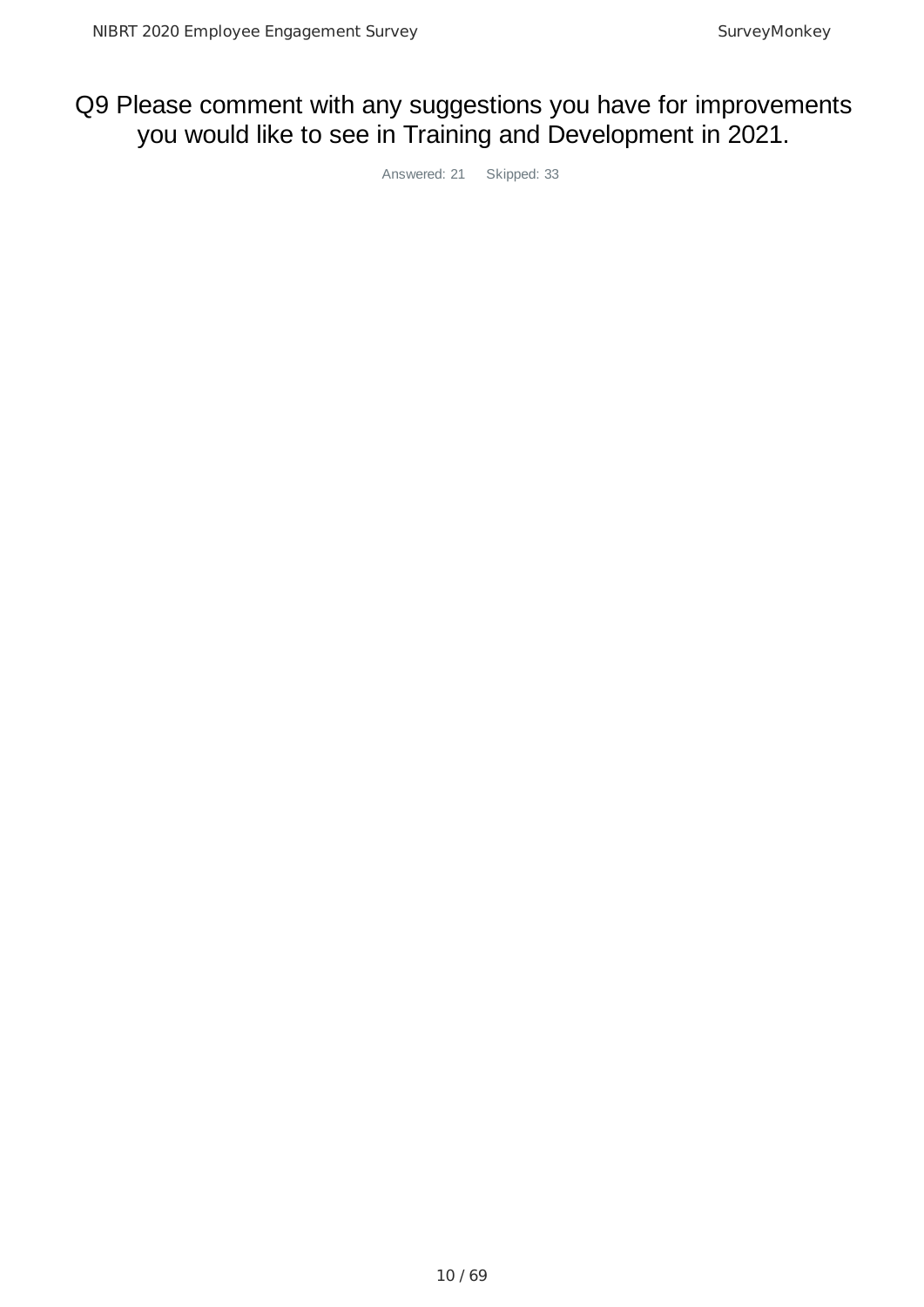# Q10 Did you have a performance review this year?



| <b>ANSWER CHOICES</b> | <b>RESPONSES</b> |    |
|-----------------------|------------------|----|
| Yes                   | 94.12%           | 48 |
| <b>No</b>             | 5.88%            | 3  |
| <b>TOTAL</b>          |                  | 51 |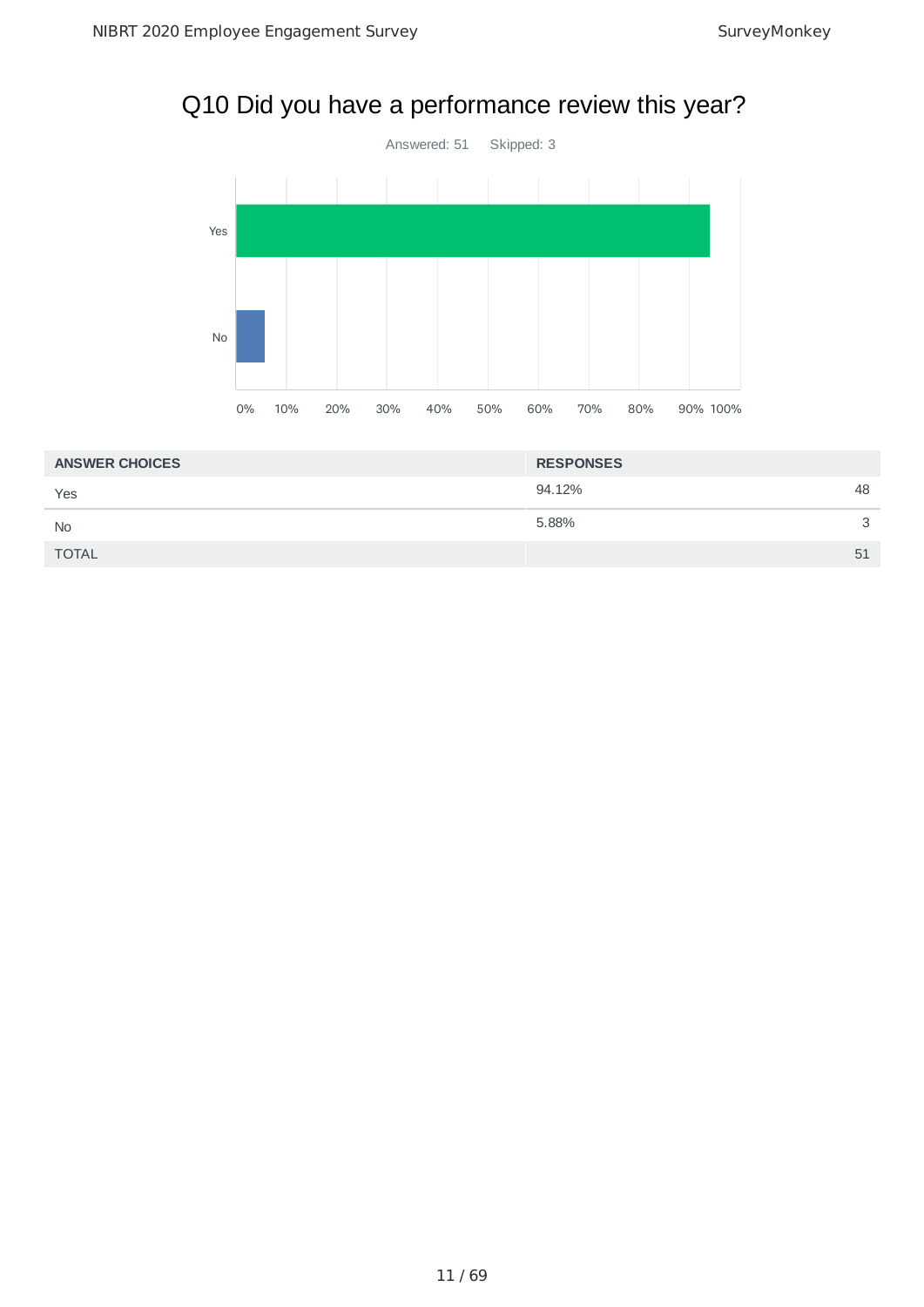# Q11 Did you have a mid-year performance check in conversation with your manager this year?



| <b>ANSWER CHOICES</b> | <b>RESPONSES</b> |    |
|-----------------------|------------------|----|
| Yes                   | 76.47%           | 39 |
| <b>No</b>             | 23.53%           | 12 |
| <b>TOTAL</b>          |                  | 51 |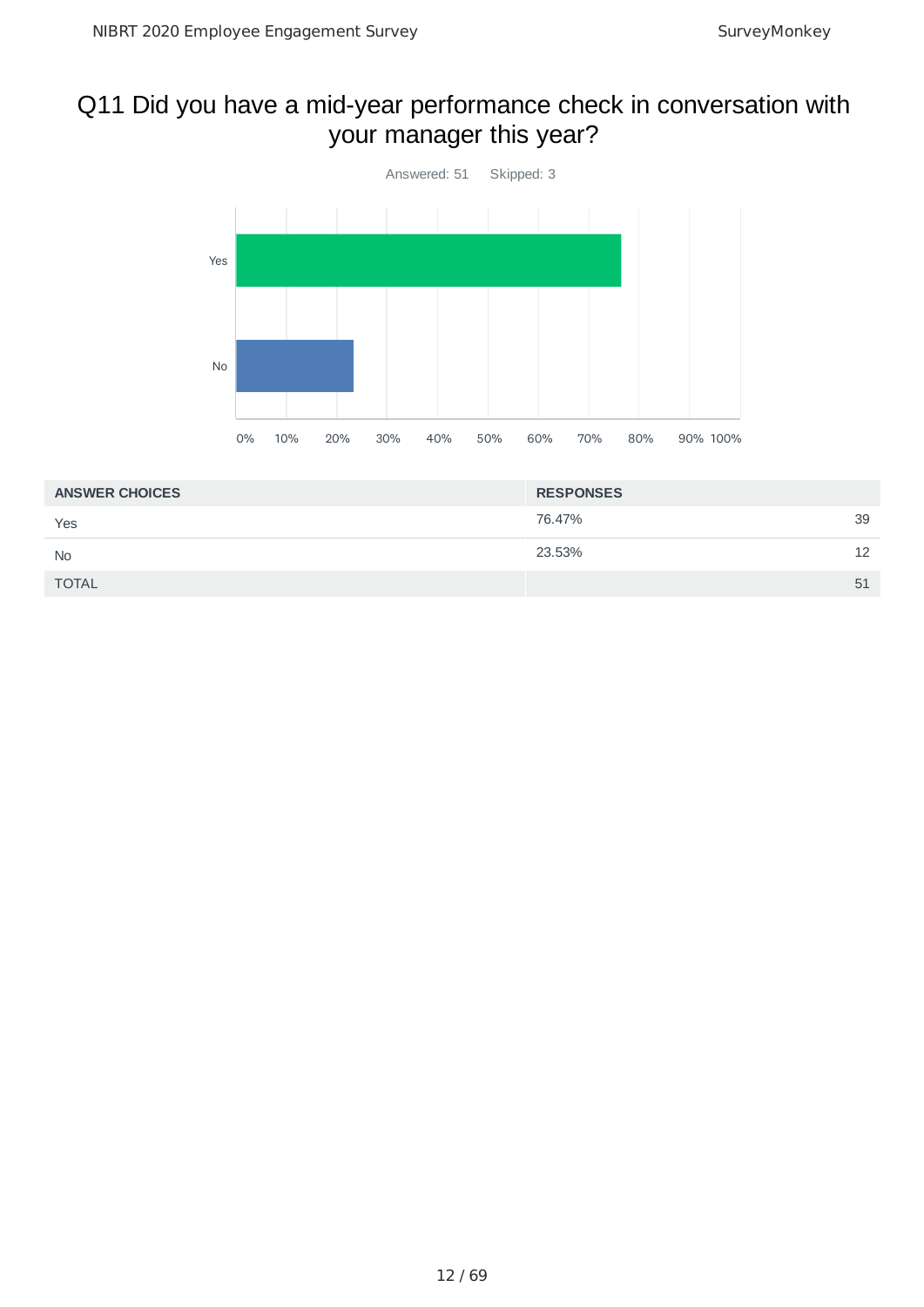### Q12 From your performance review discussion at the beginning of the year, did you have clear agreed objectives that you were responsible for achieving in 2020?



| <b>ANSWER CHOICES</b> | <b>RESPONSES</b> |    |
|-----------------------|------------------|----|
| Yes                   | 98.04%           | 50 |
| <b>No</b>             | 1.96%            |    |
| <b>TOTAL</b>          |                  | 51 |
|                       |                  |    |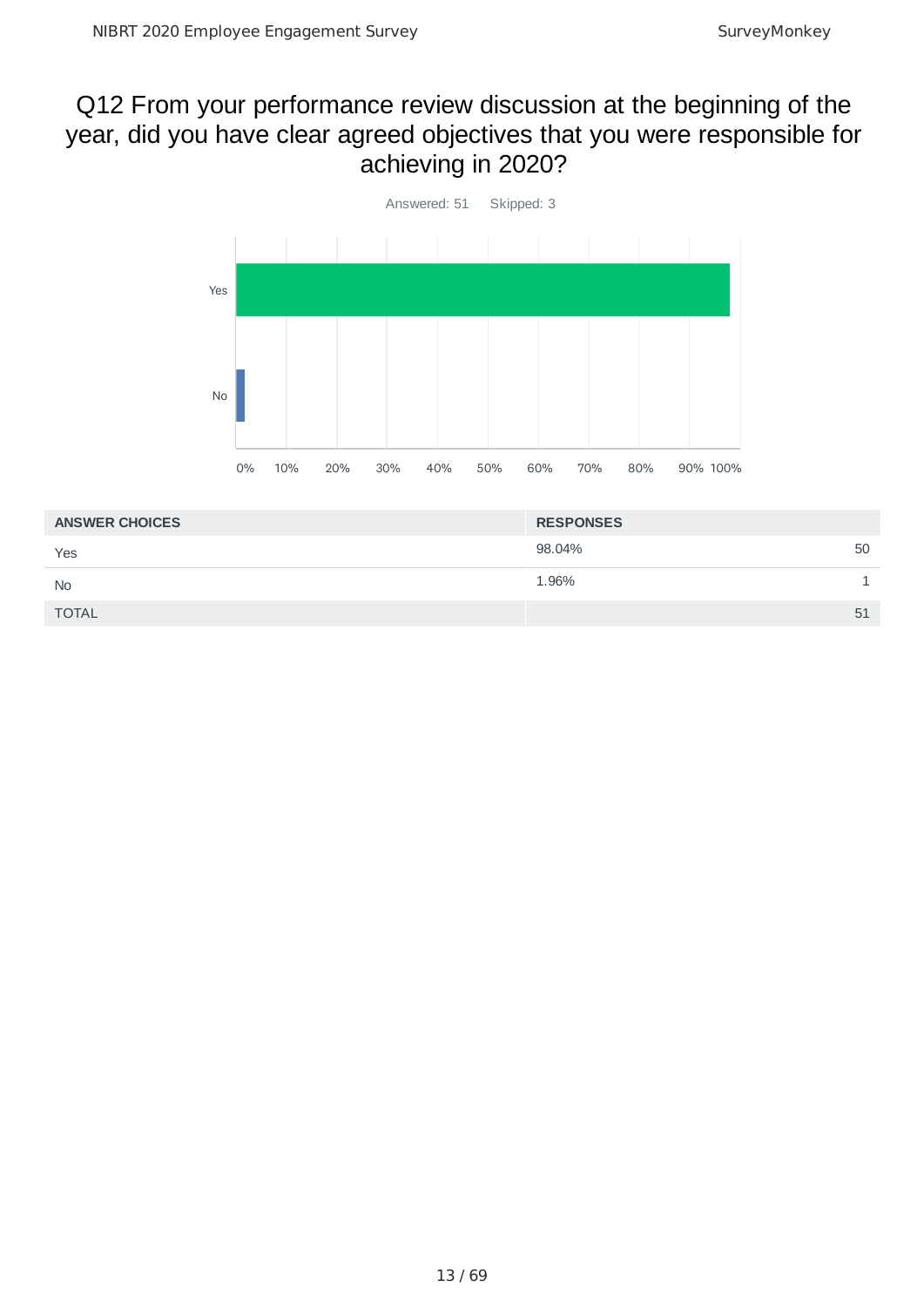### Q13 In response to your feedback, a new Performance Review form was introduced for 2020. Did this improve the performance review process for you?



| <b>ANSWER CHOICES</b> | <b>RESPONSES</b> |               |
|-----------------------|------------------|---------------|
| Yes                   | 58.82%           | 30            |
| <b>No</b>             | 3.92%            | $\mathcal{P}$ |
| Somewhat              | 37.25%           | 19            |
| <b>TOTAL</b>          |                  | 51            |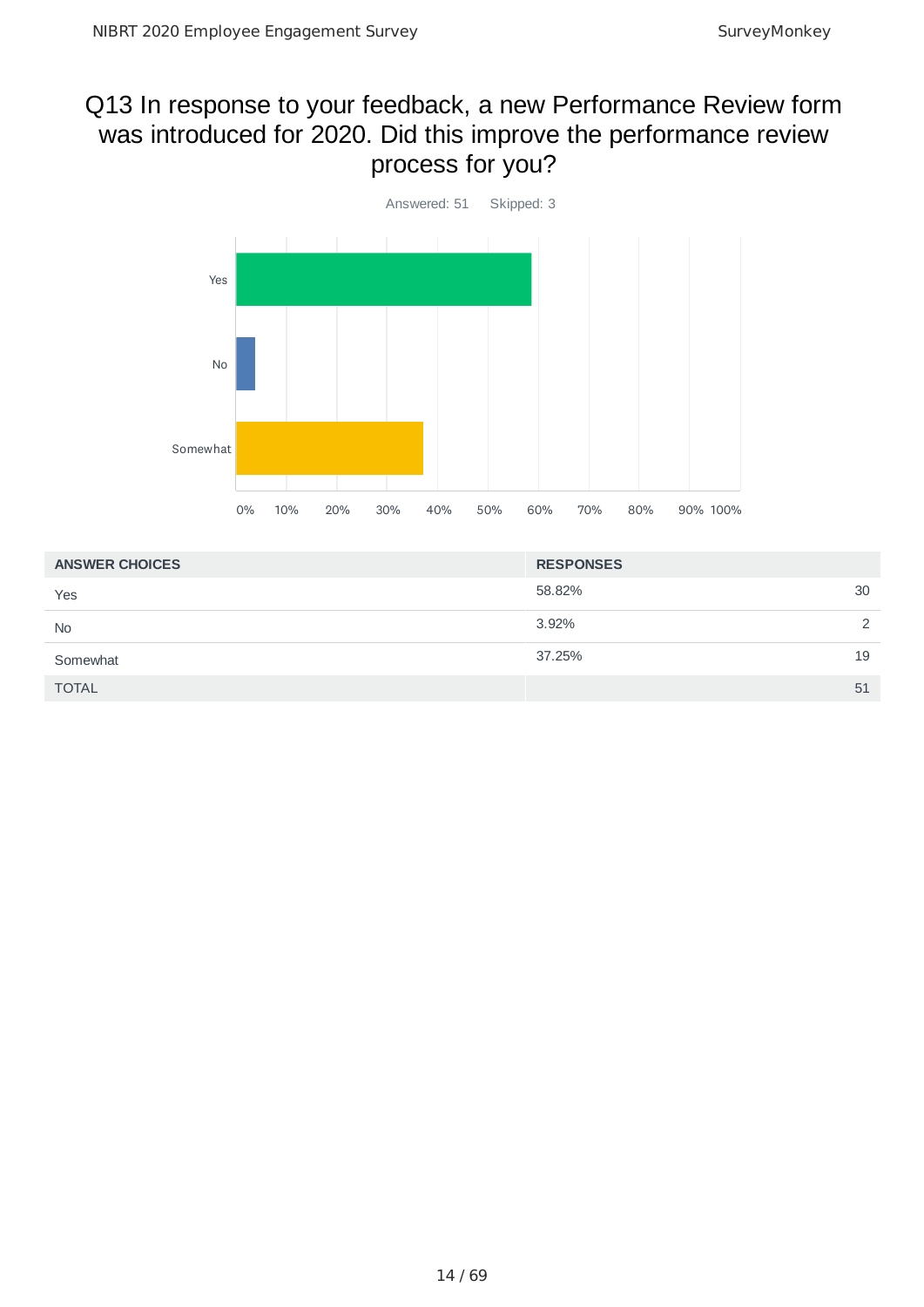### Q14 Please comment with any suggestions you have for improvements you would like to see to the Performance Review process in 2021.

Answered: 15 Skipped: 39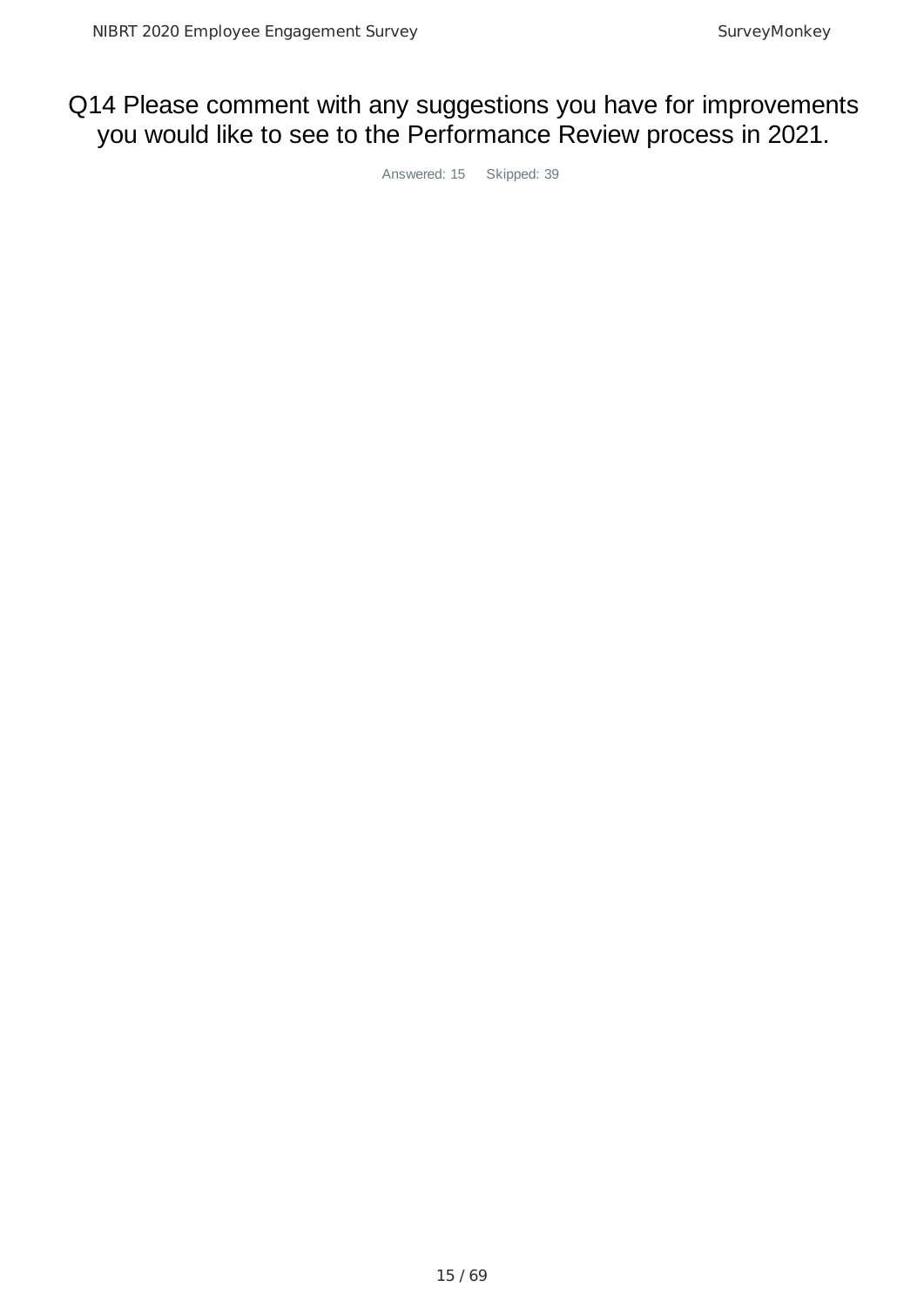# Q15 Hours of Work (NIBRT's working week is 35 hours)



|          |     |         |                  |              | <b>TOTAL</b> | <b>WEIGHTED AVERAGE</b> |      |
|----------|-----|---------|------------------|--------------|--------------|-------------------------|------|
| $7.00\%$ | 00% | $.84\%$ | .57%<br>21<br>-- | 70.59%<br>36 | ∽<br>ັ       |                         | 4.63 |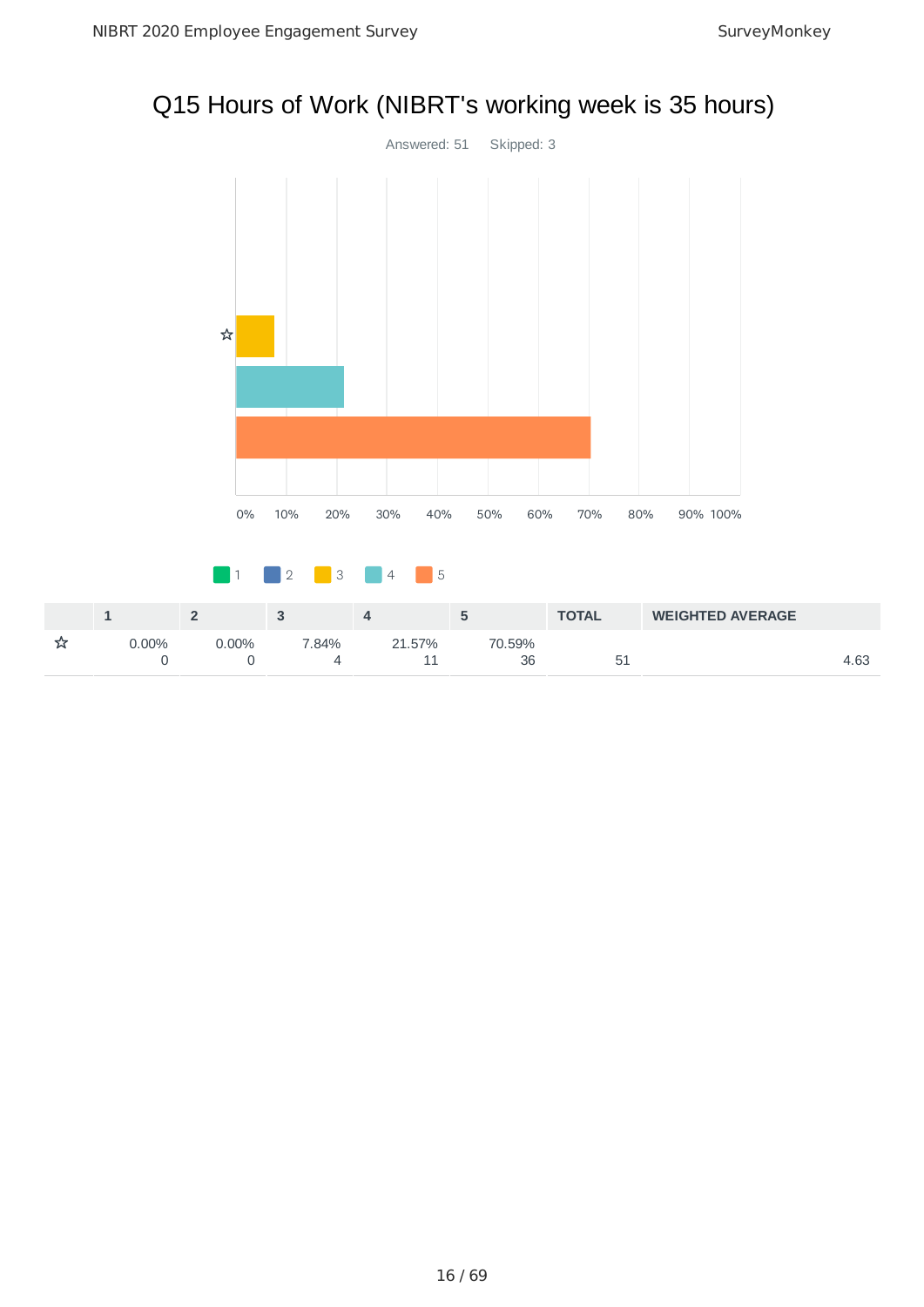

# Q16 TMS/Flexitime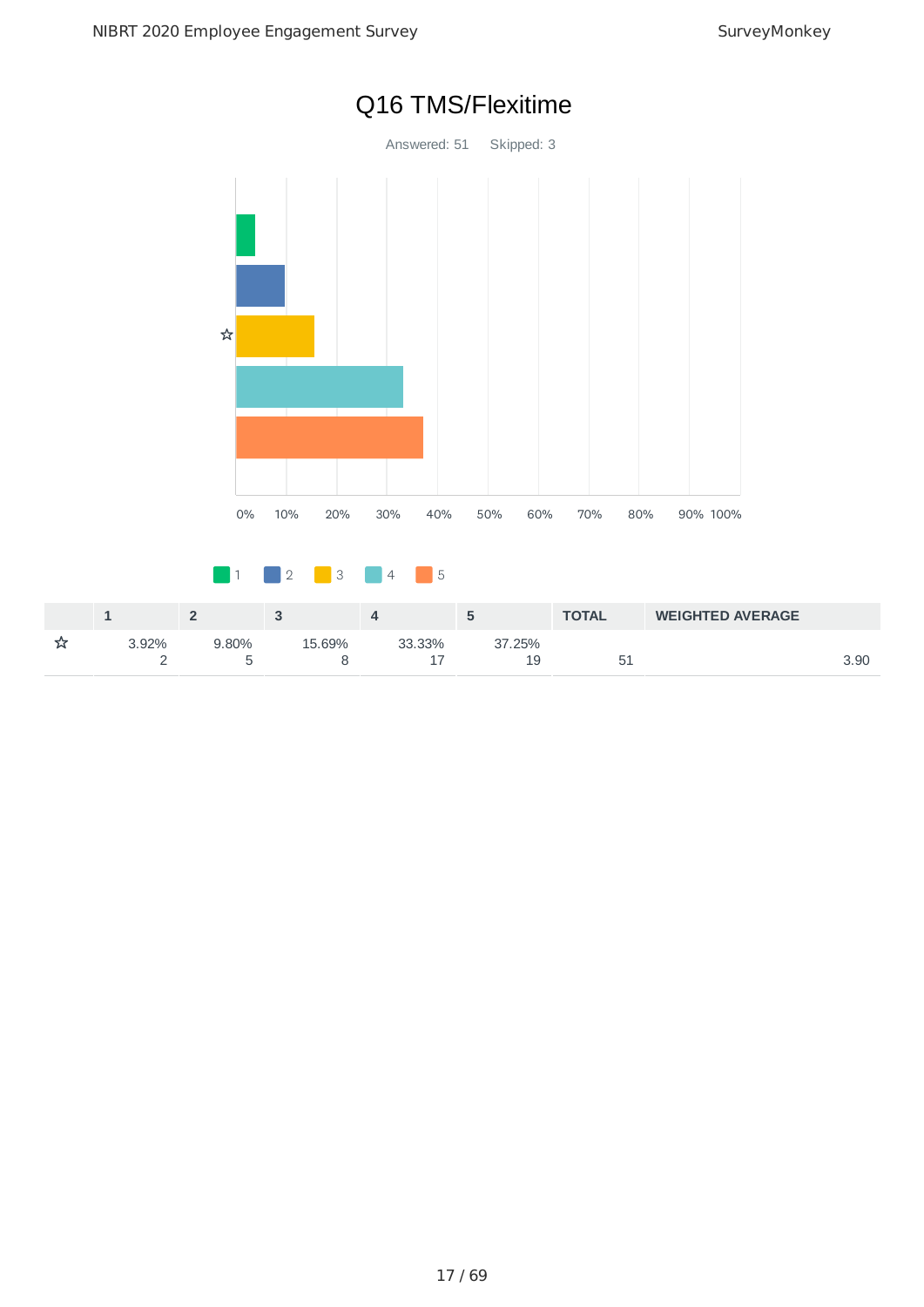

#### 18 / 69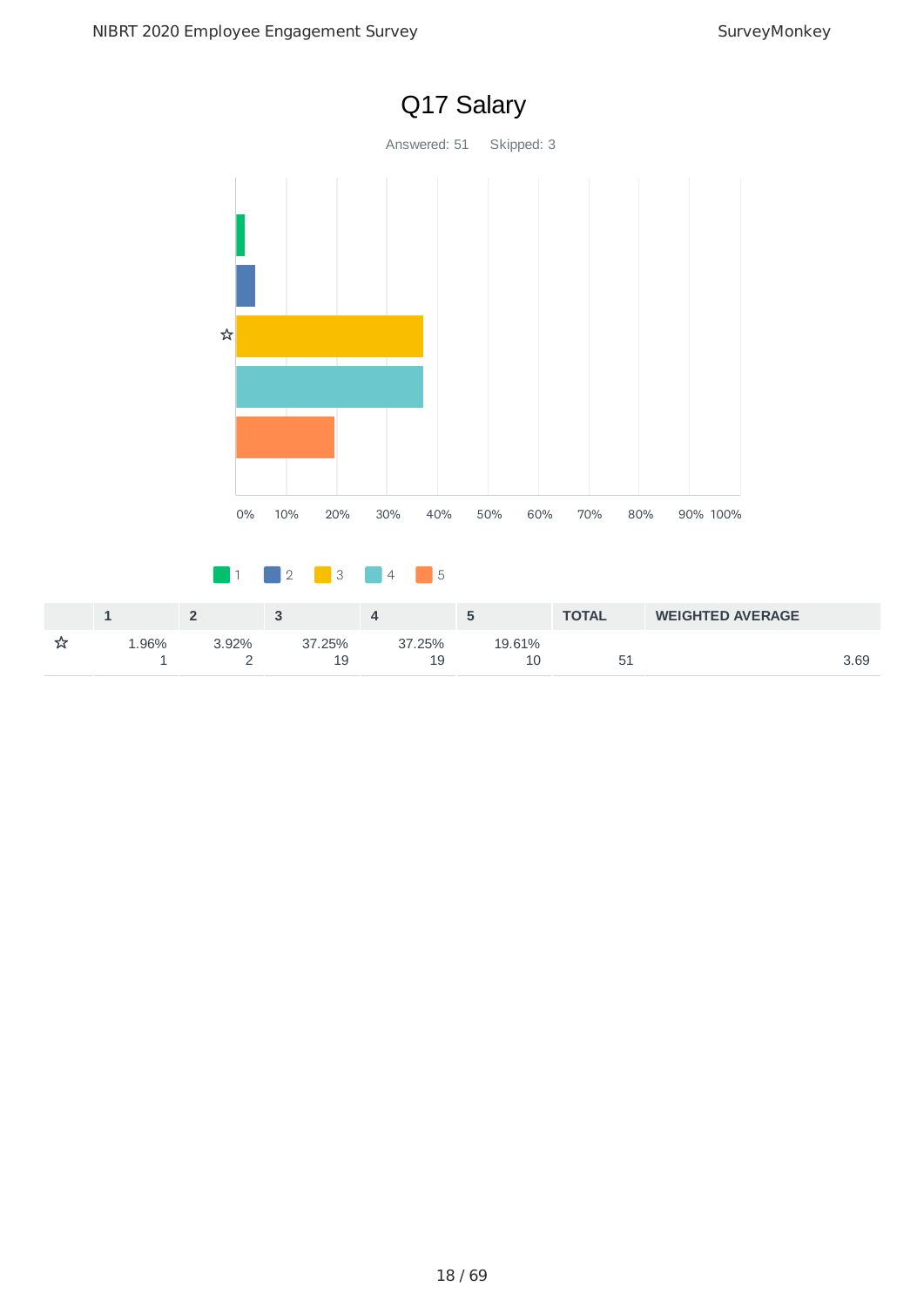# Q18 Holidays (NIBRT's standard holiday policy is 25 days per annum plus 3 company days)

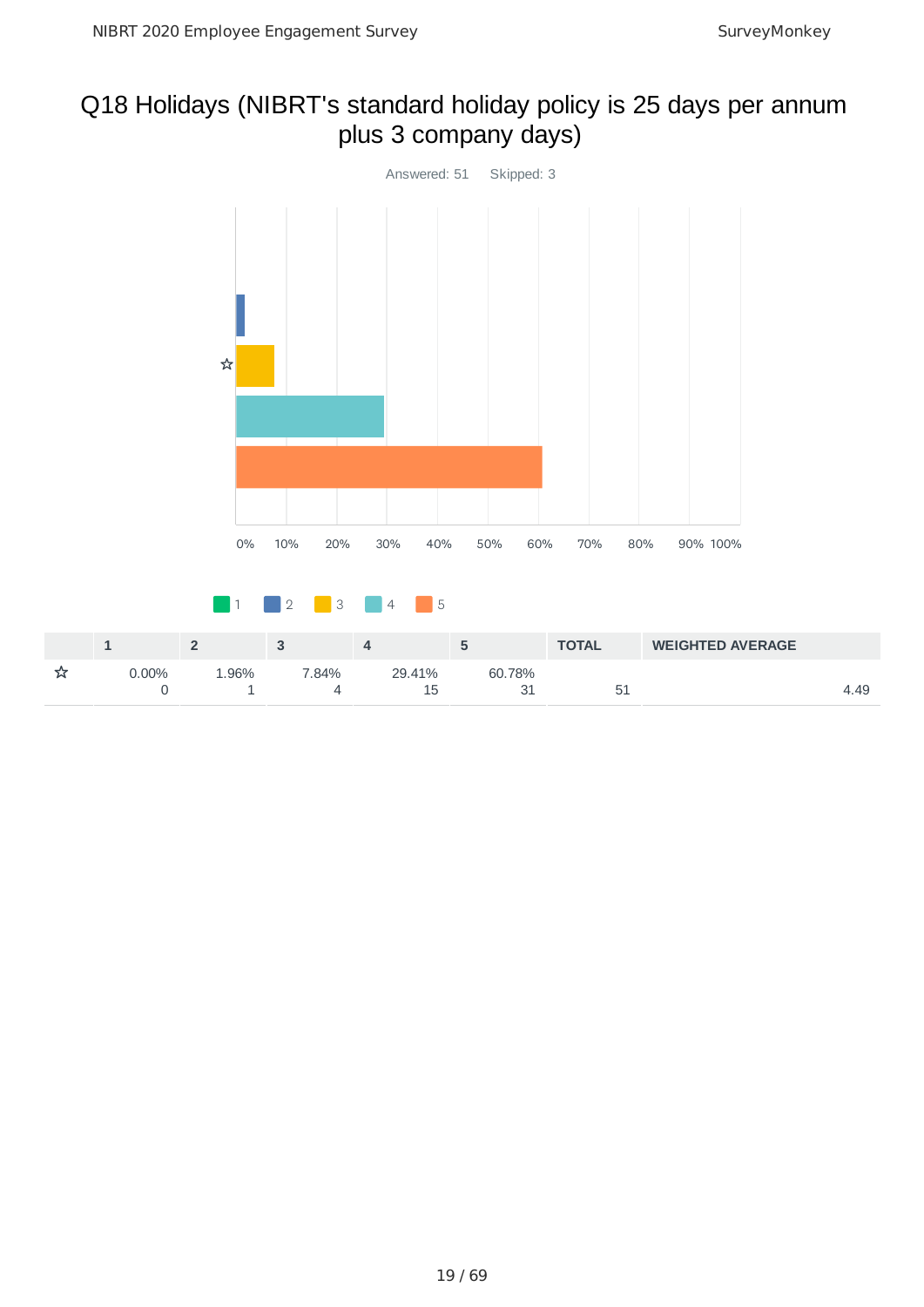

# Q19 Pension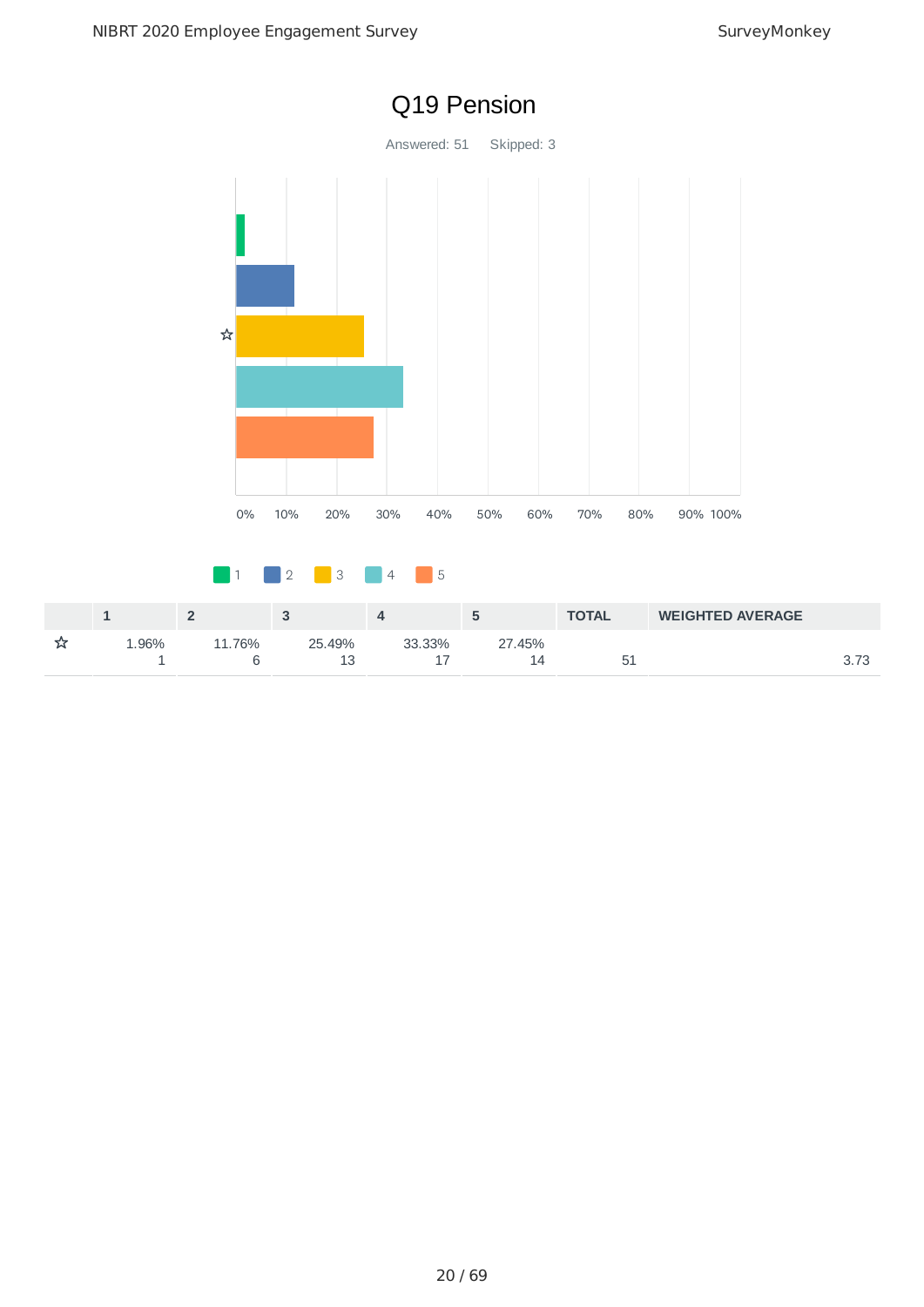### Q20 Life Assurance (full cover for all employees from day 1 of employment)

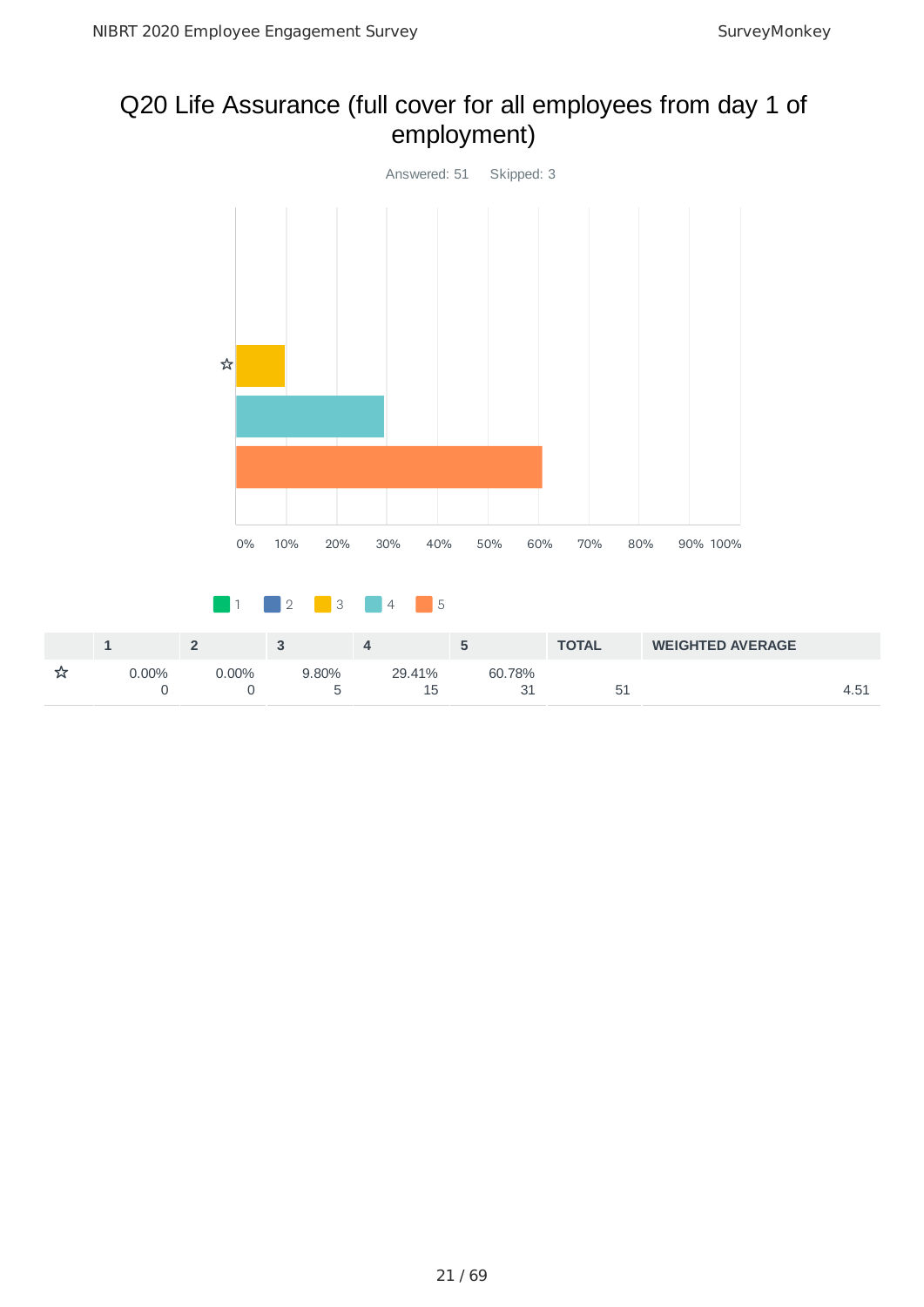# Q21 Income Continuance (insurance for long term sickness)



|          |         |        |              |        | <b>TOTAL</b> | <b>WEIGHTED AVERAGE</b> |  |
|----------|---------|--------|--------------|--------|--------------|-------------------------|--|
| $0.00\%$ | $.00\%$ | 11.76% | 35.29%<br>18 | 52.94% | 51           |                         |  |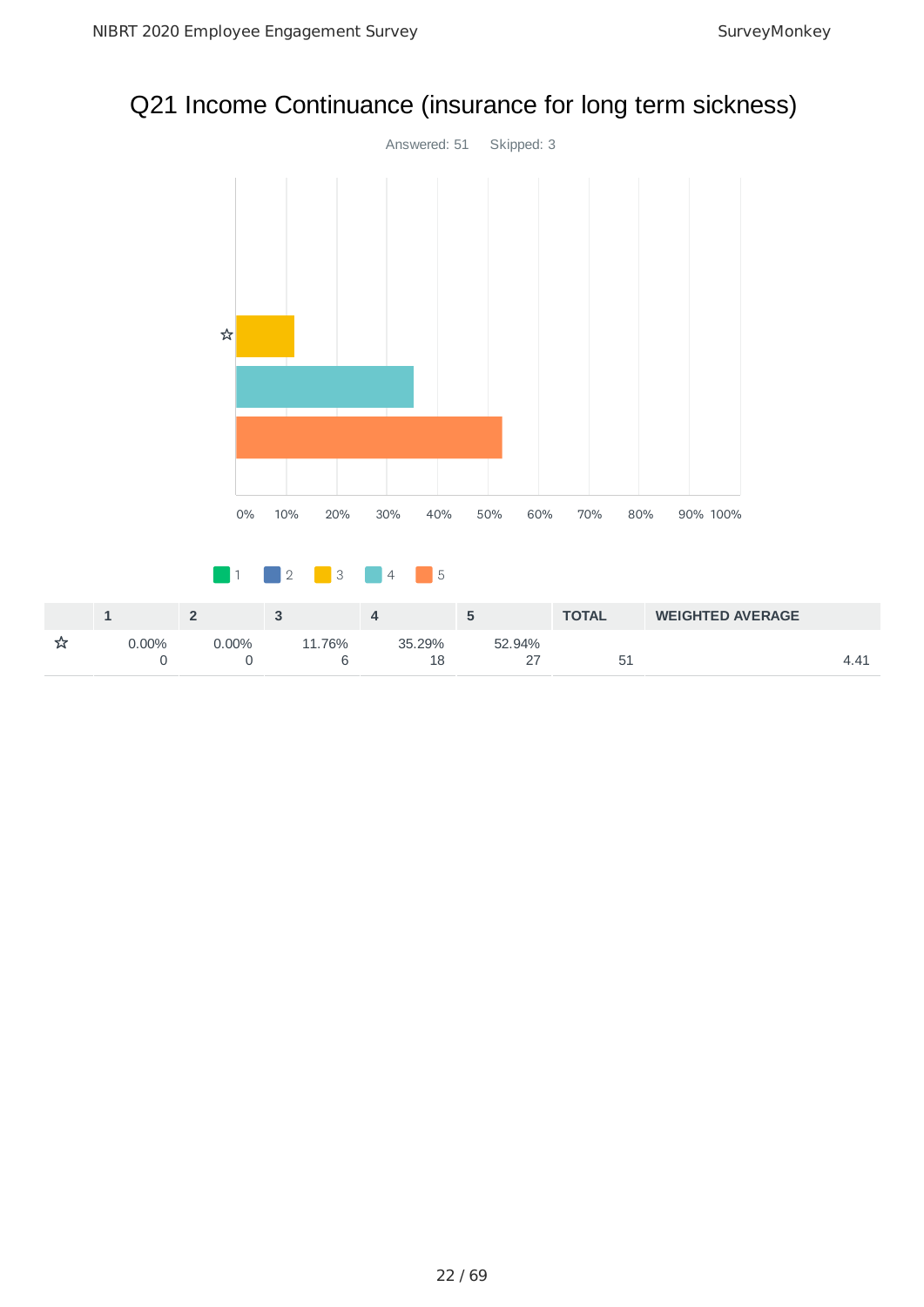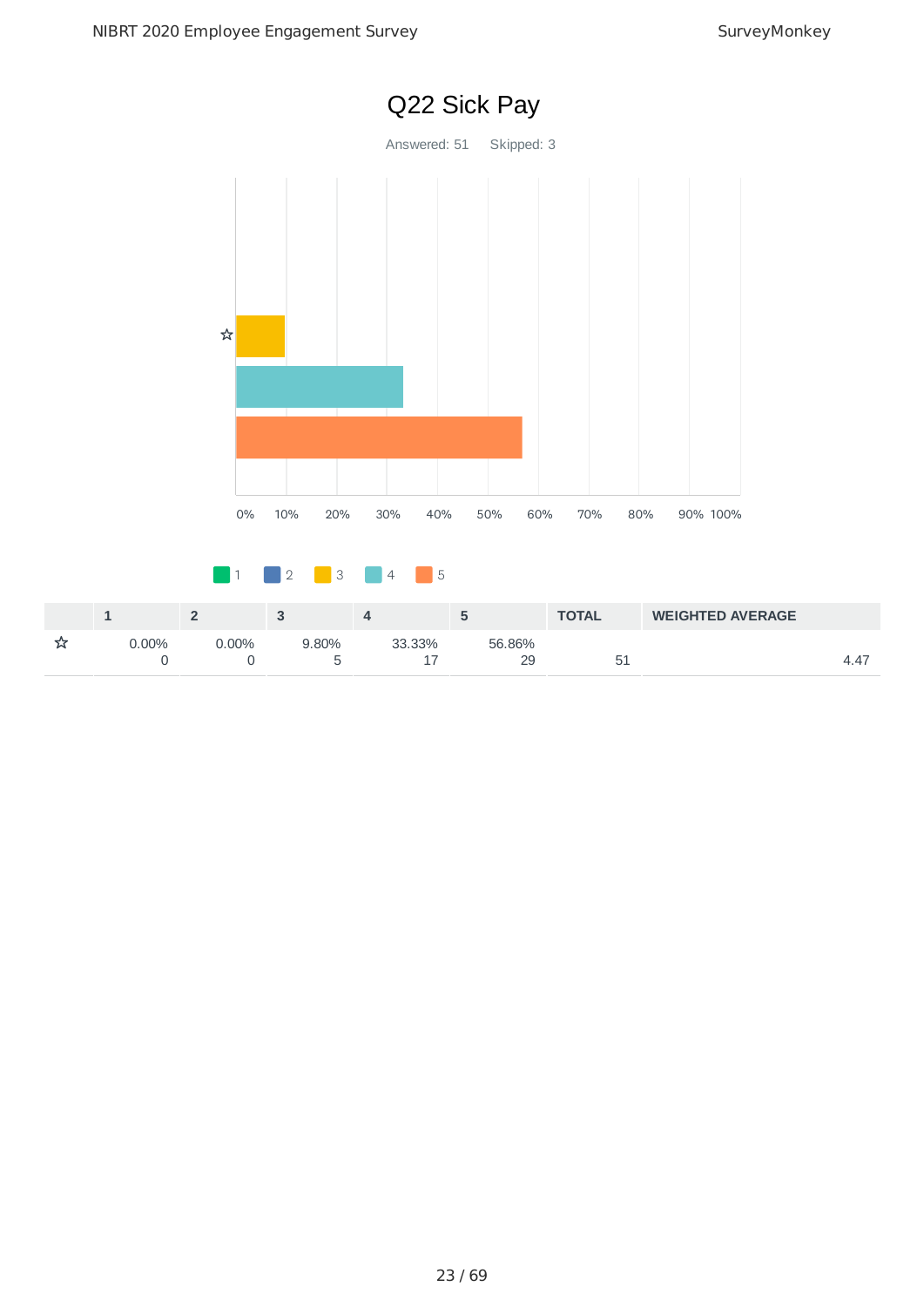### Q23 Maternity/Paternity Pay (this was increased from half pay to full pay in 2020)

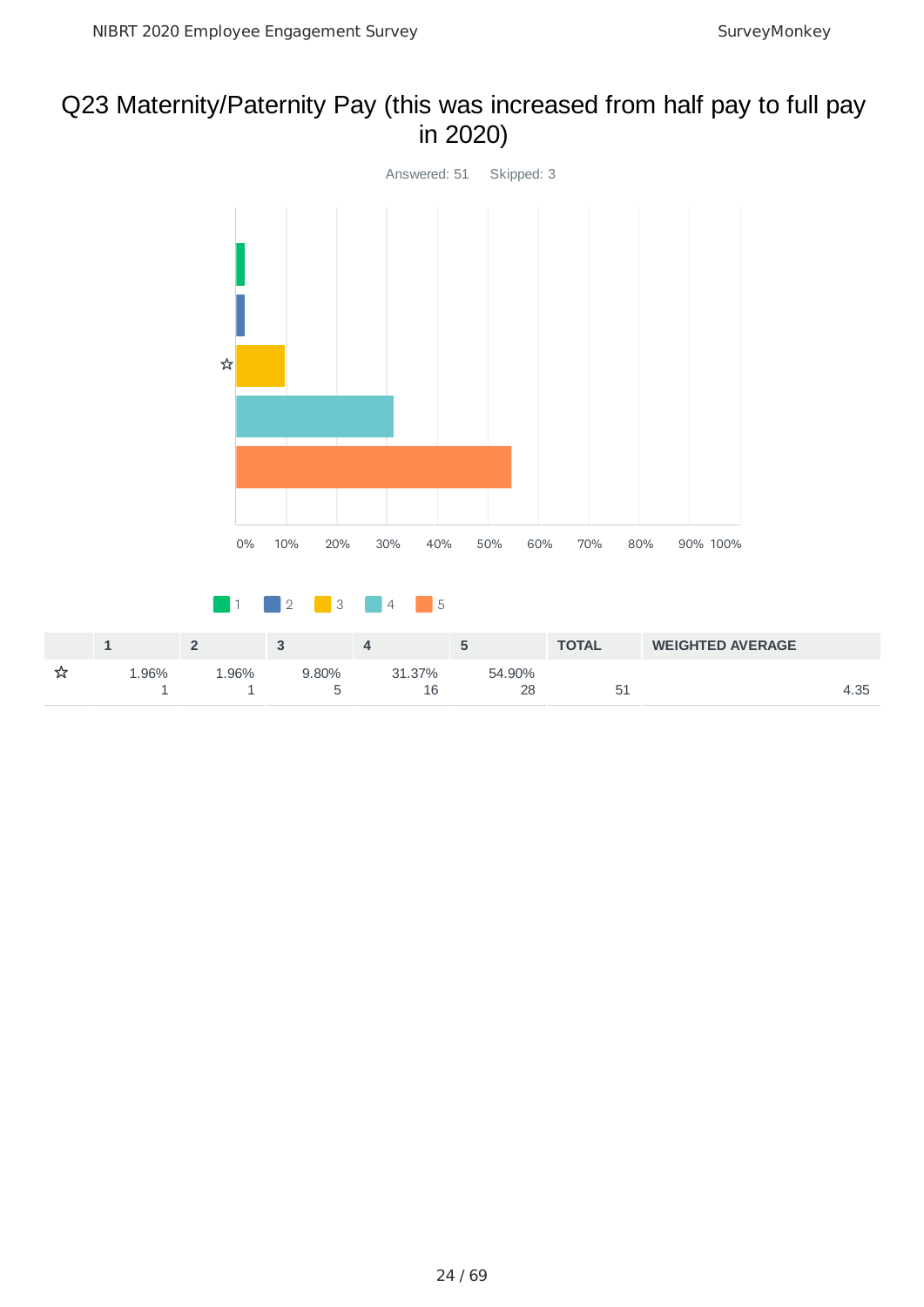

# Q24 Employee Assistance Programme (EAP)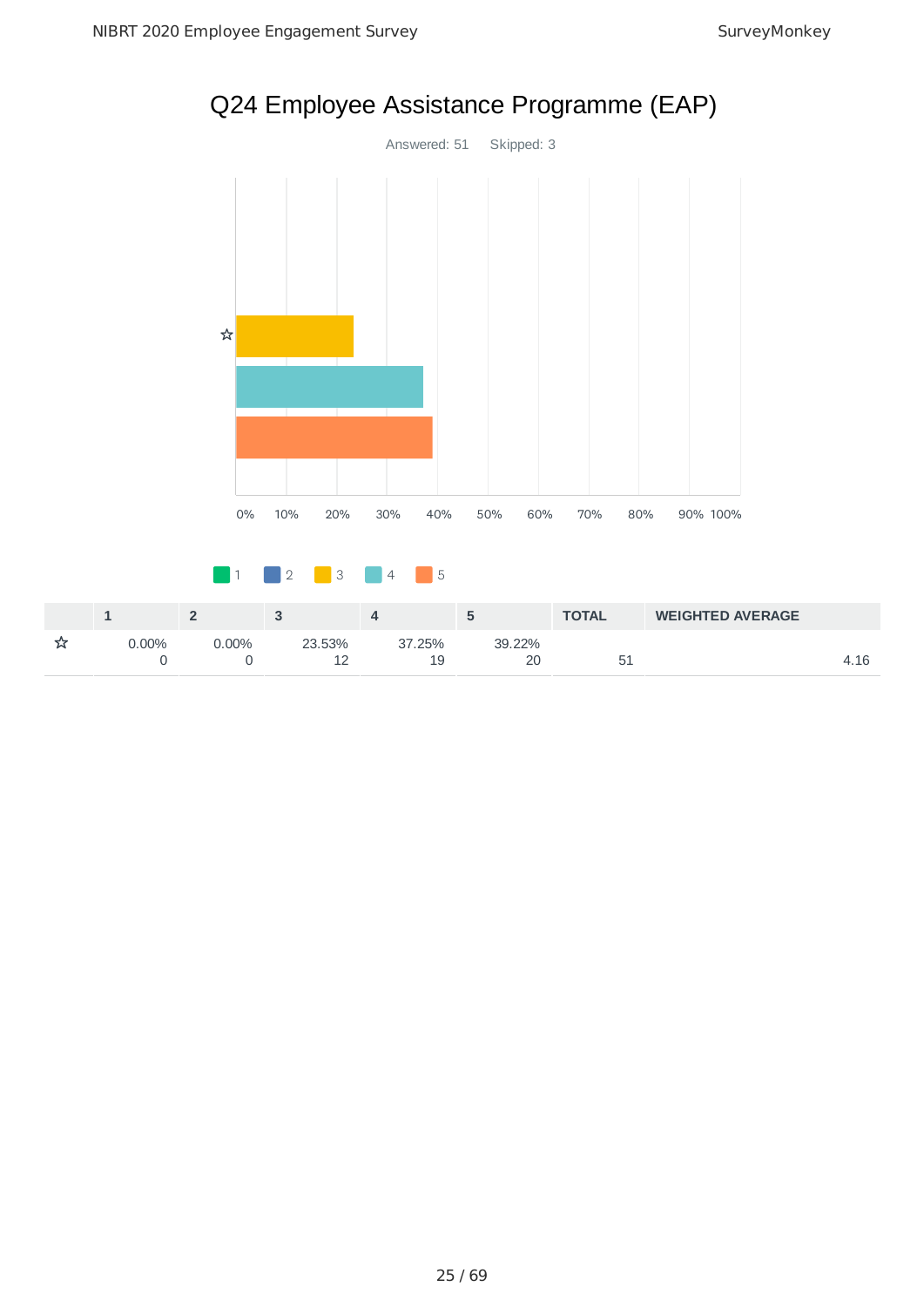# Q25 Private Health Insurance (provided through Laya)



|     |             |      |          |           | <b>TOTAL</b> | <b>WEIGHTED AVERAGE</b> |      |
|-----|-------------|------|----------|-----------|--------------|-------------------------|------|
| 00% | $\cdot$ 00% | .80% | .45%     | 75%<br>62 |              |                         |      |
|     |             |      | IД<br>-- | $\sim$    | 5<br>◡∸      |                         | - 53 |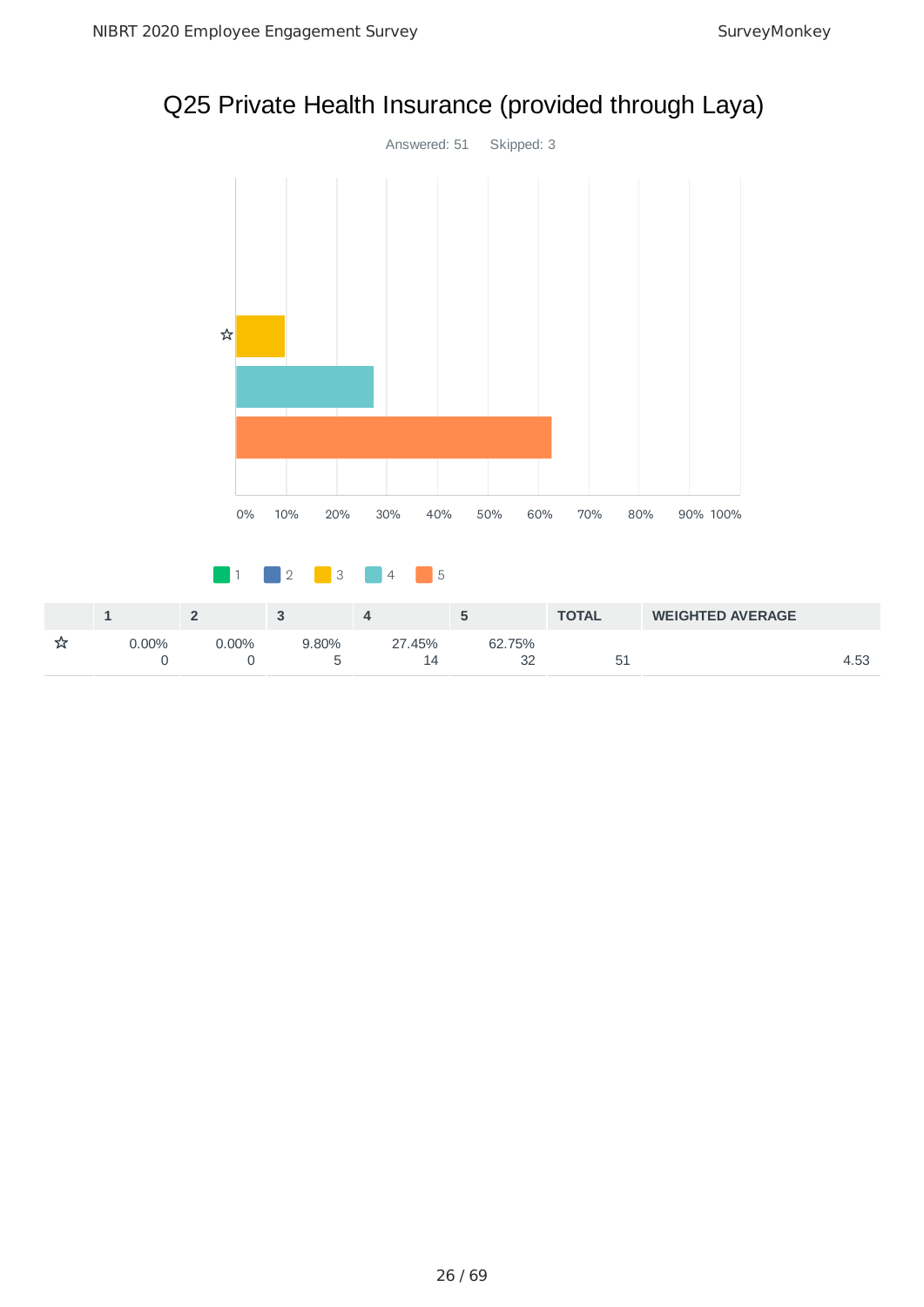

# Q26 Training, Development and Education Support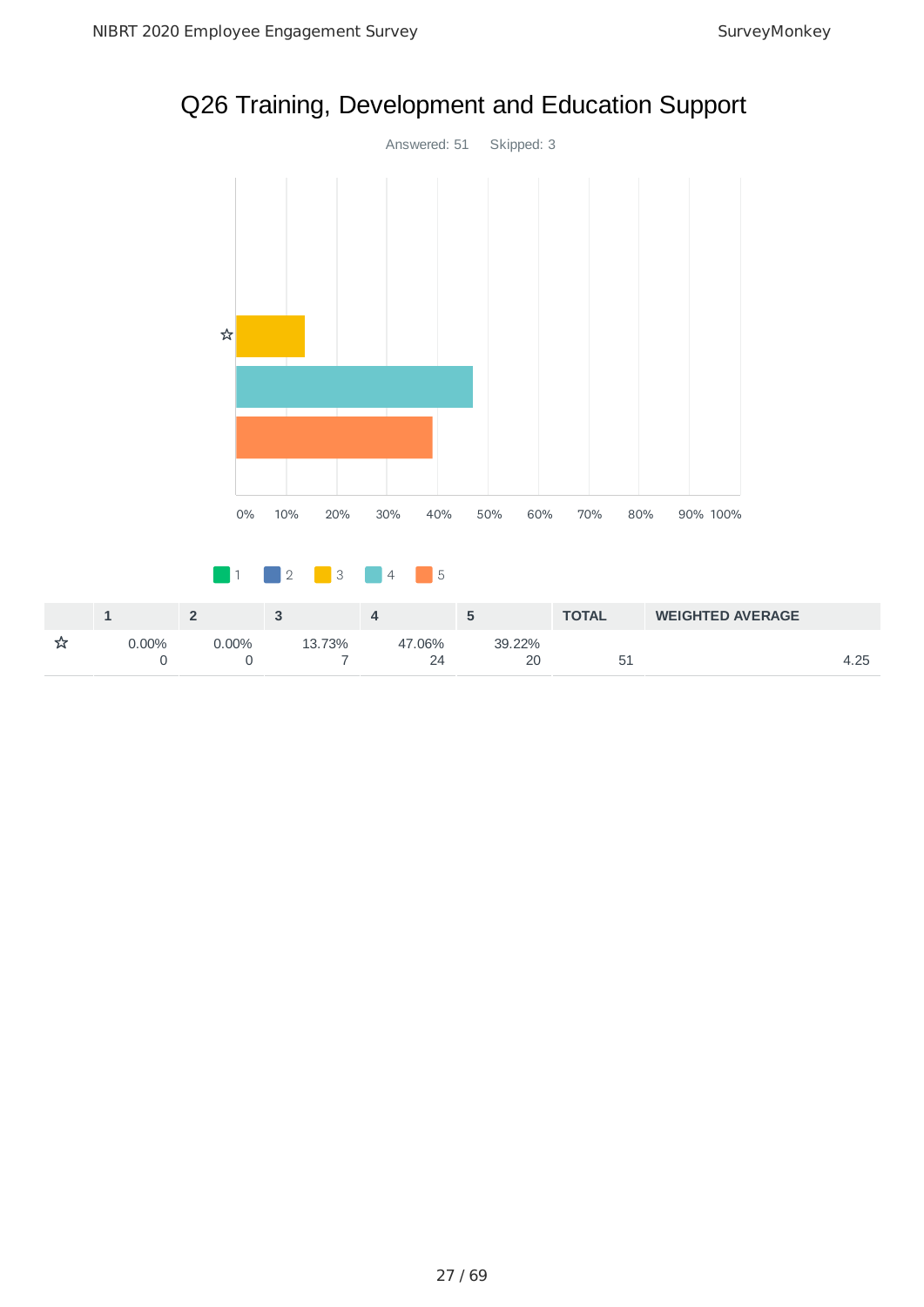

# Q27 Subsidised Sports & Social Club

|       |          |             |              |             | <b>TOTAL</b> | <b>WEIGHTED AVERAGE</b> |      |
|-------|----------|-------------|--------------|-------------|--------------|-------------------------|------|
| 1.96% | $0.00\%$ | 19.61%<br>∸ | 49.02%<br>25 | 29.41%<br>ᆠ | ັ            |                         | 4.04 |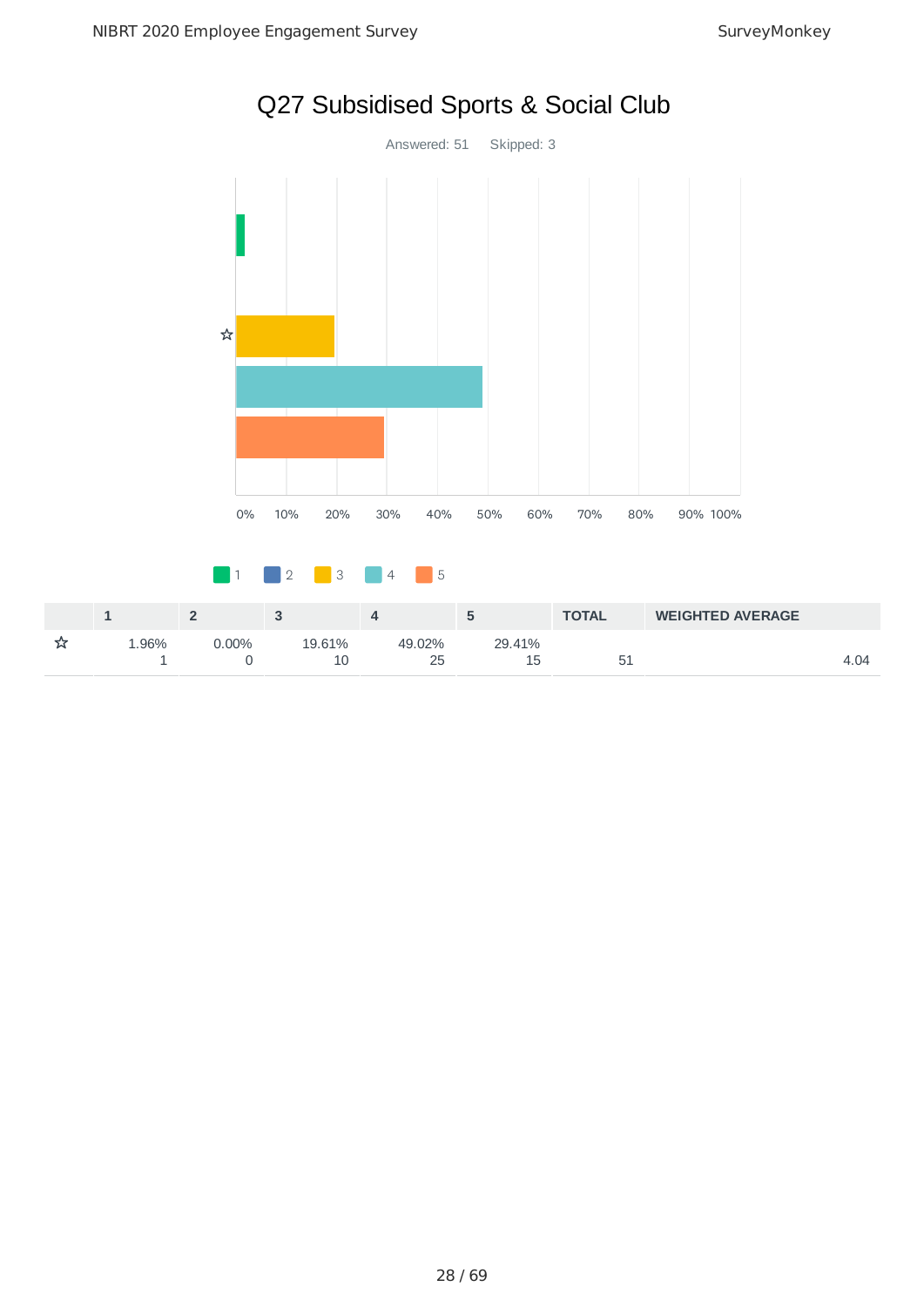# Q28 Fully subsidised Christmas and Summer social event



|          |          |       |        |        | <b>TOTAL</b> | <b>WEIGHTED AVERAGE</b> |  |
|----------|----------|-------|--------|--------|--------------|-------------------------|--|
| $0.00\%$ | $7.00\%$ | 9.80% | 39.22% | 50.98% |              |                         |  |
|          |          |       | 20     |        | ᅩ            |                         |  |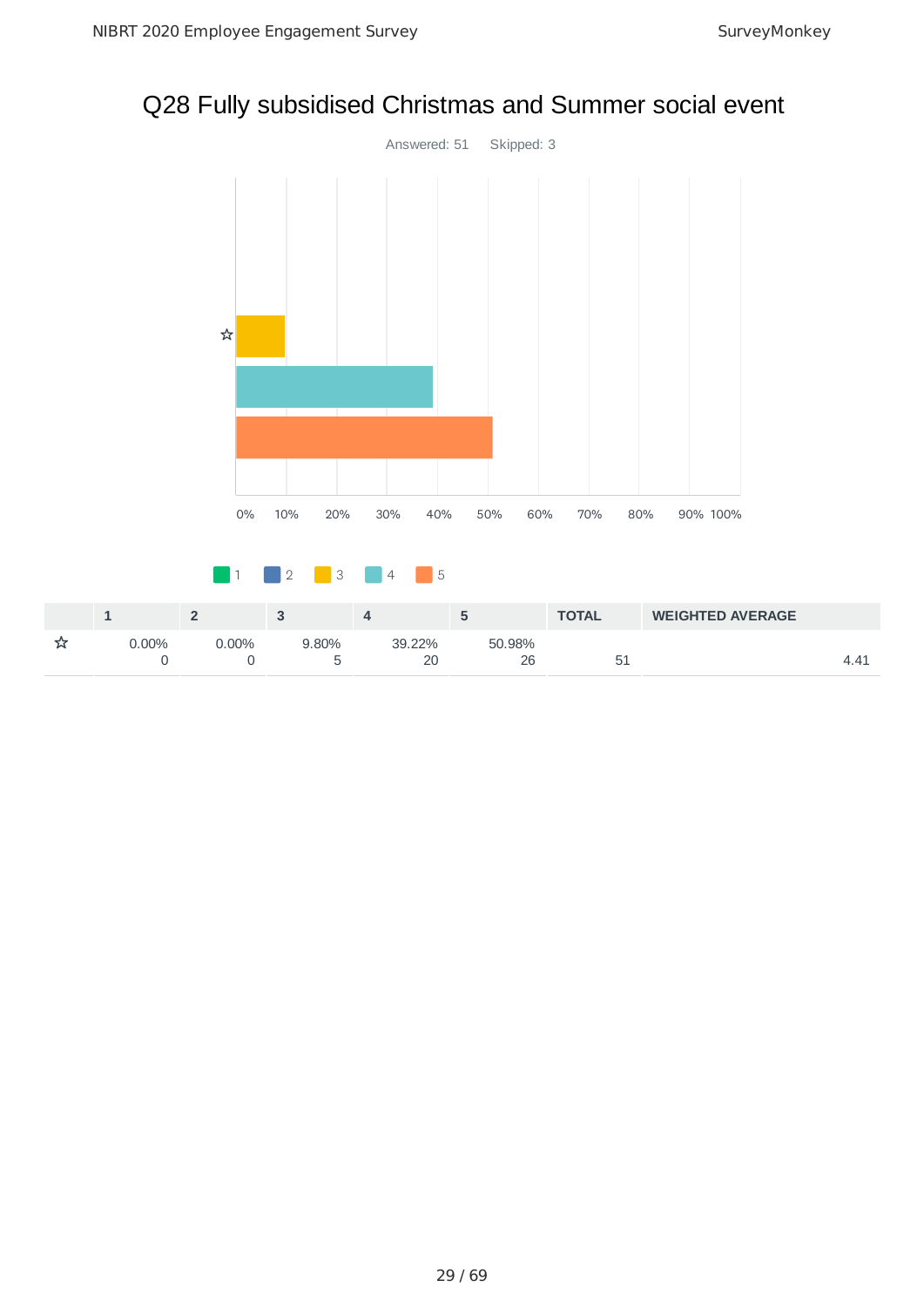### Q29 My total package inclusive of compensation and benefits is fair relative to the market.



| <b>ANSWER CHOICES</b>              | <b>RESPONSES</b> |    |
|------------------------------------|------------------|----|
| <b>Strongly Disagree</b>           | $0.00\%$         | 0  |
| <b>Disagree</b>                    | 1.96%            |    |
| Neutral/Neither agree nor disagree | 25.49%           | 13 |
| Agree                              | 54.90%           | 28 |
| <b>Strongly Agree</b>              | 17.65%           | 9  |
| <b>TOTAL</b>                       |                  | 51 |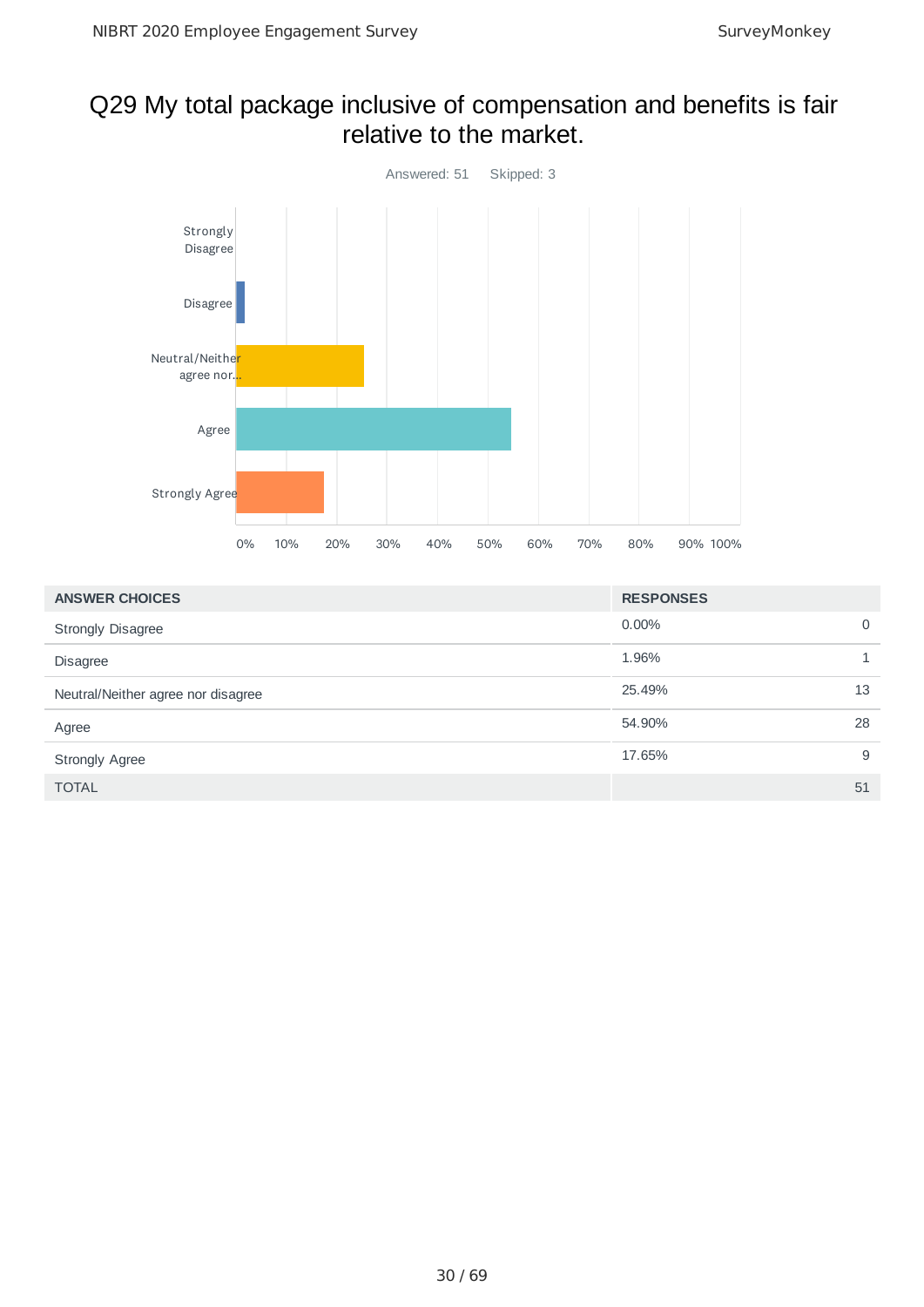### Q30 I am satisfied with the work-life flexibility offered by NIBRT and can manage my work/life balance well



| <b>ANSWER CHOICES</b>              | <b>RESPONSES</b> |               |
|------------------------------------|------------------|---------------|
| <b>Strongly Disagree</b>           | $0.00\%$         | 0             |
| <b>Disagree</b>                    | 3.92%            | $\mathcal{P}$ |
| Neutral/Neither agree nor disagree | 11.76%           | 6             |
| Agree                              | 52.94%           | 27            |
| <b>Strongly Agree</b>              | 31.37%           | 16            |
| <b>TOTAL</b>                       |                  | 51            |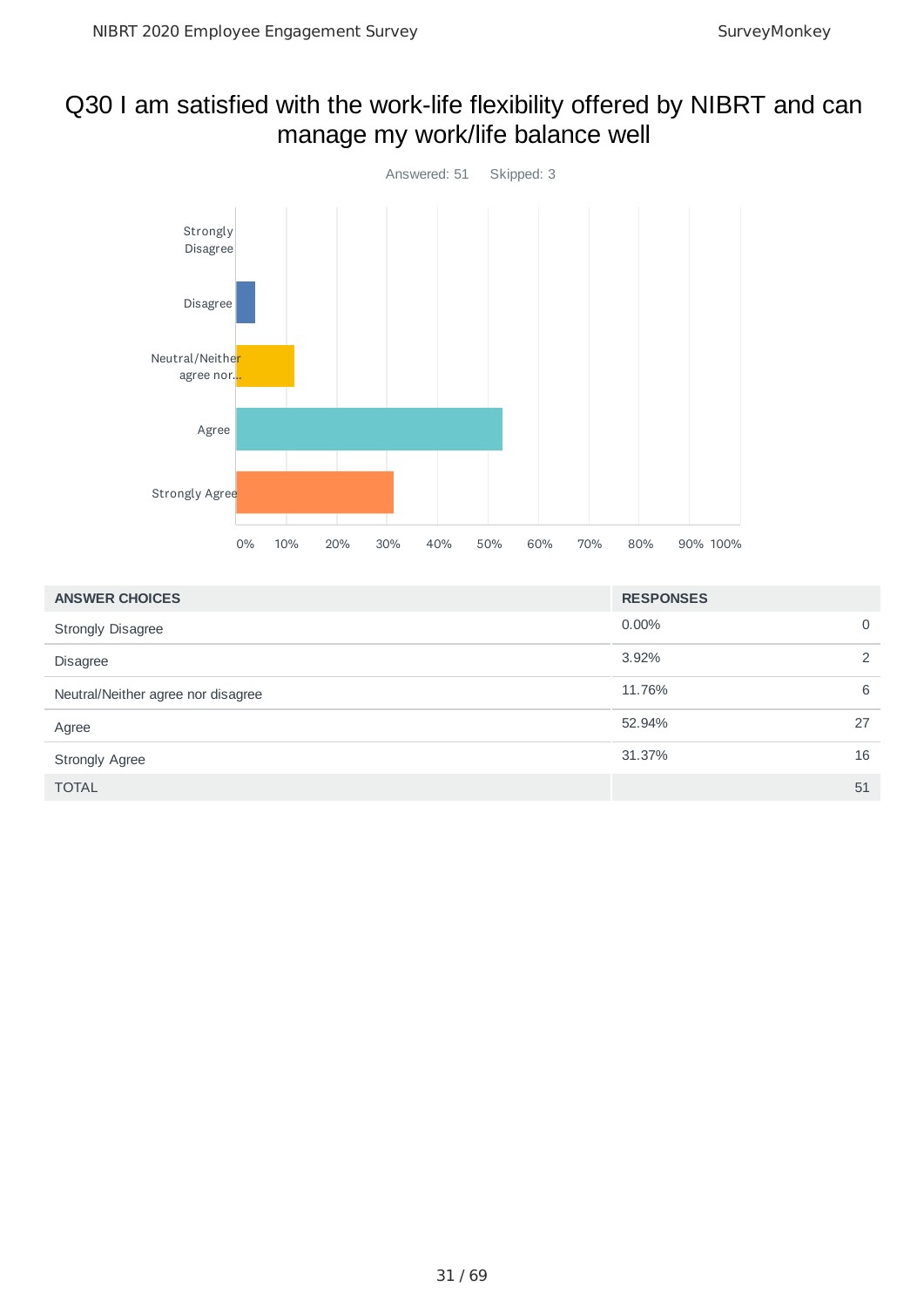### Q31 All things considered, I am generally satisfied with my total compensation and all the benefits offered here.



| <b>ANSWER CHOICES</b>              | <b>RESPONSES</b> |    |
|------------------------------------|------------------|----|
| <b>Strongly Disagree</b>           | $0.00\%$         | 0  |
| <b>Disagree</b>                    | $0.00\%$         | 0  |
| Neutral/Neither agree nor disagree | 13.73%           |    |
| Agree                              | 70.59%           | 36 |
| <b>Strongly Agree</b>              | 15.69%           | 8  |
| <b>TOTAL</b>                       |                  | 51 |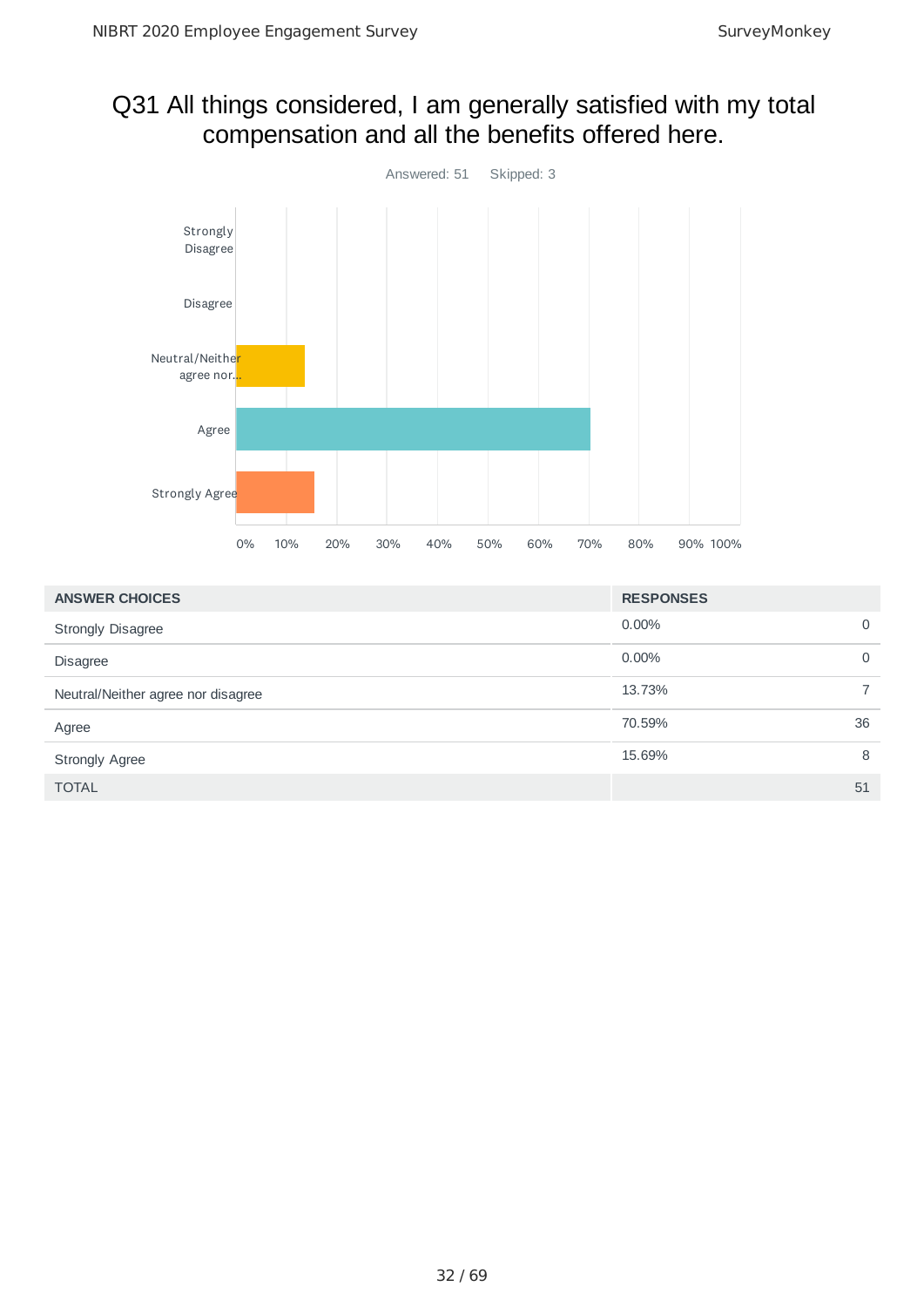# Q32 Please comment with any suggestions you have for improvements in any of the aforementioned areas.

Answered: 19 Skipped: 35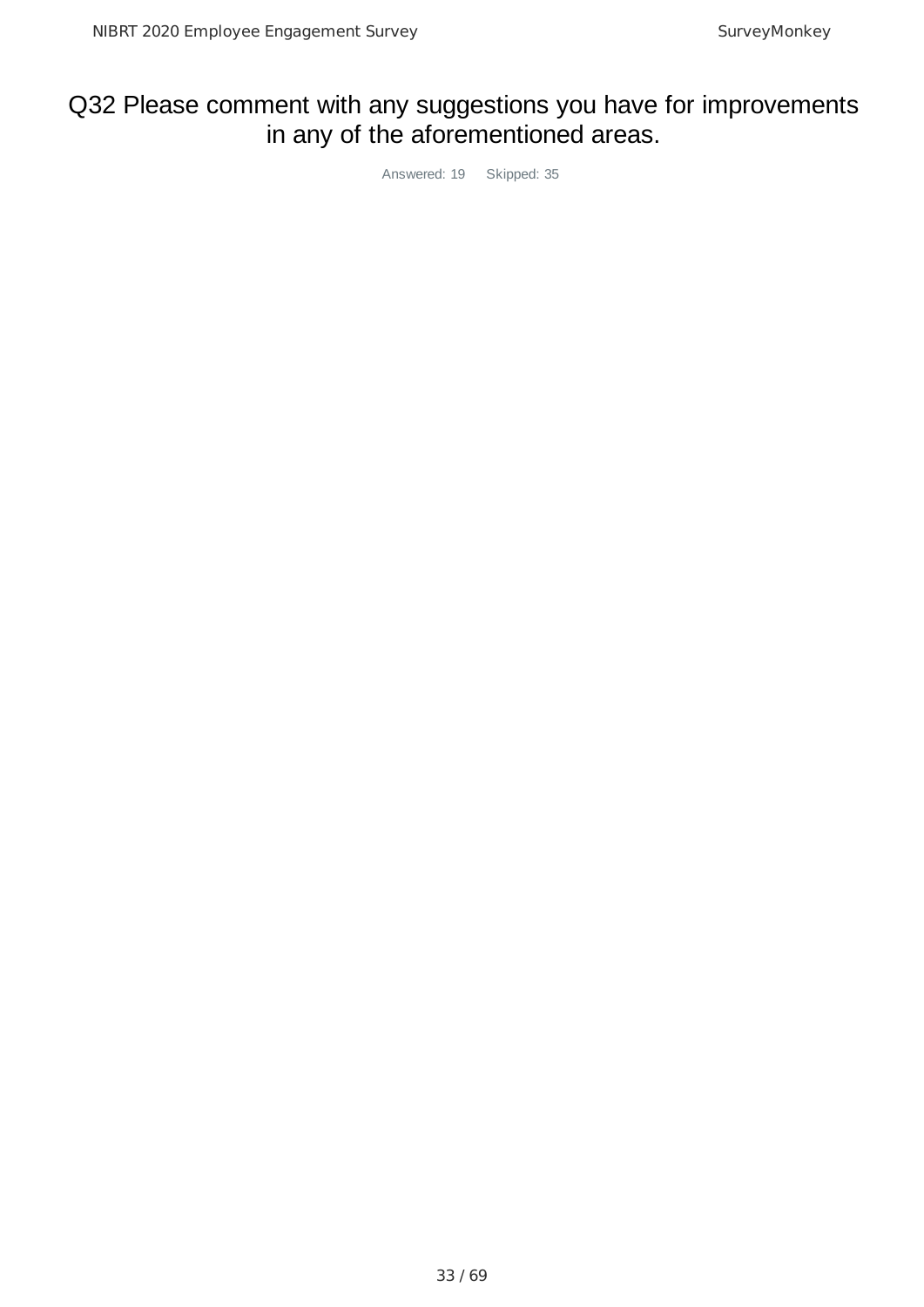# Q33 My manager and I have an effective working relationship.



| <b>ANSWER CHOICES</b>              | <b>RESPONSES</b> |    |
|------------------------------------|------------------|----|
| <b>Strongly Disagree</b>           | 1.96%            |    |
| <b>Disagree</b>                    | 1.96%            |    |
| Neutral/Neither agree nor disagree | 5.88%            | 3  |
| Agree                              | 43.14%           | 22 |
| <b>Strongly Agree</b>              | 47.06%           | 24 |
| <b>TOTAL</b>                       |                  | 51 |

#### 34 / 69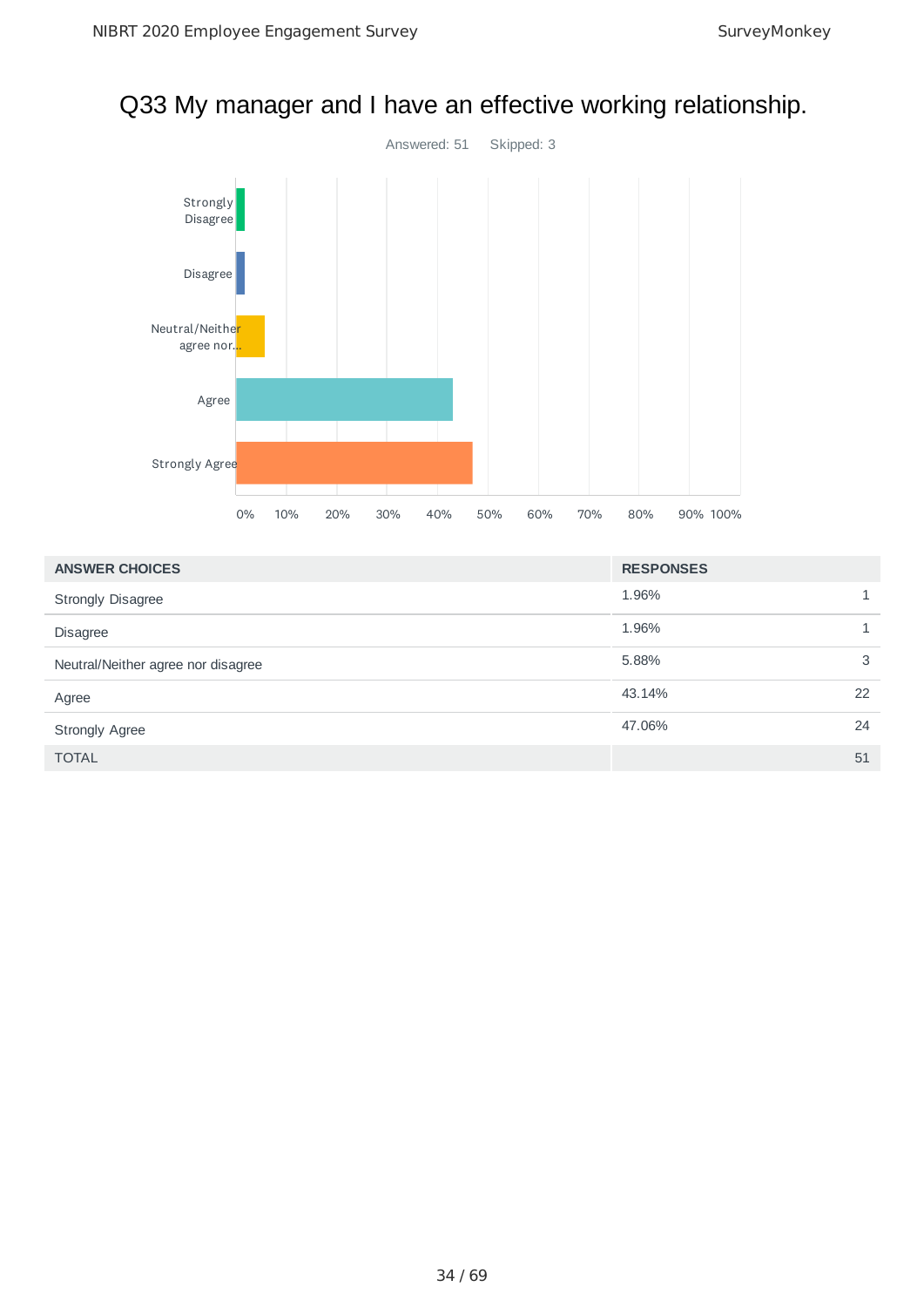### Q34 I have the opportunity to influence and make decisions that affect my work.



| <b>ANSWER CHOICES</b>              | <b>RESPONSES</b> |    |
|------------------------------------|------------------|----|
| <b>Strongly Disagree</b>           | 1.96%            | 1  |
| <b>Disagree</b>                    | 1.96%            |    |
| Neutral/Neither agree nor disagree | 9.80%            | 5  |
| Agree                              | 50.98%           | 26 |
| <b>Strongly Agree</b>              | 35.29%           | 18 |
| <b>TOTAL</b>                       |                  | 51 |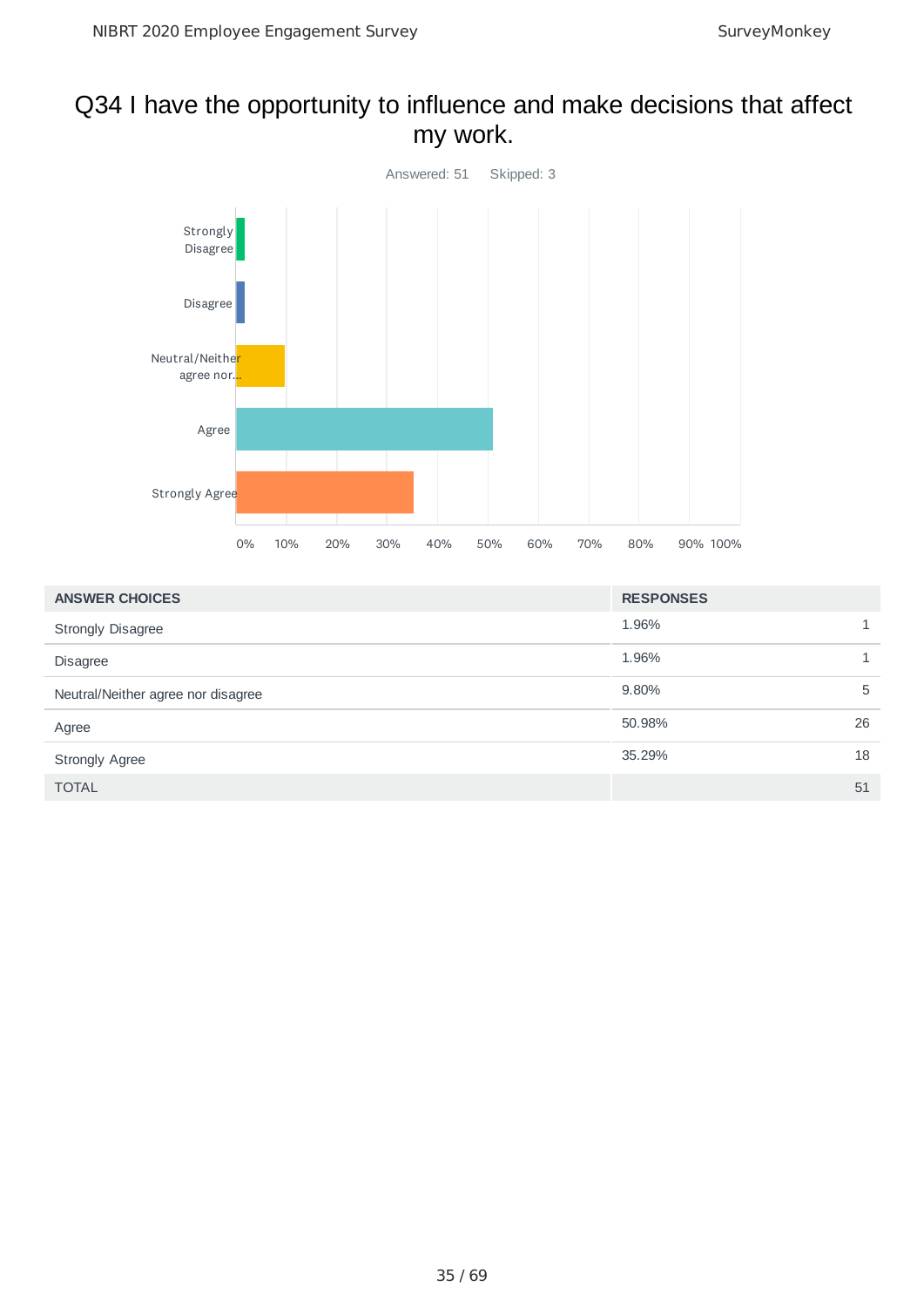

Q35 I am satisfied with my overall job security.

| <b>ANSWER CHOICES</b>              | <b>RESPONSES</b> |    |
|------------------------------------|------------------|----|
| <b>Strongly Disagree</b>           | 1.96%            |    |
| <b>Disagree</b>                    | 5.88%            | 3  |
| Neutral/Neither agree nor disagree | 13.73%           |    |
| Agree                              | 50.98%           | 26 |
| <b>Strongly Agree</b>              | 27.45%           | 14 |
| <b>TOTAL</b>                       |                  | 51 |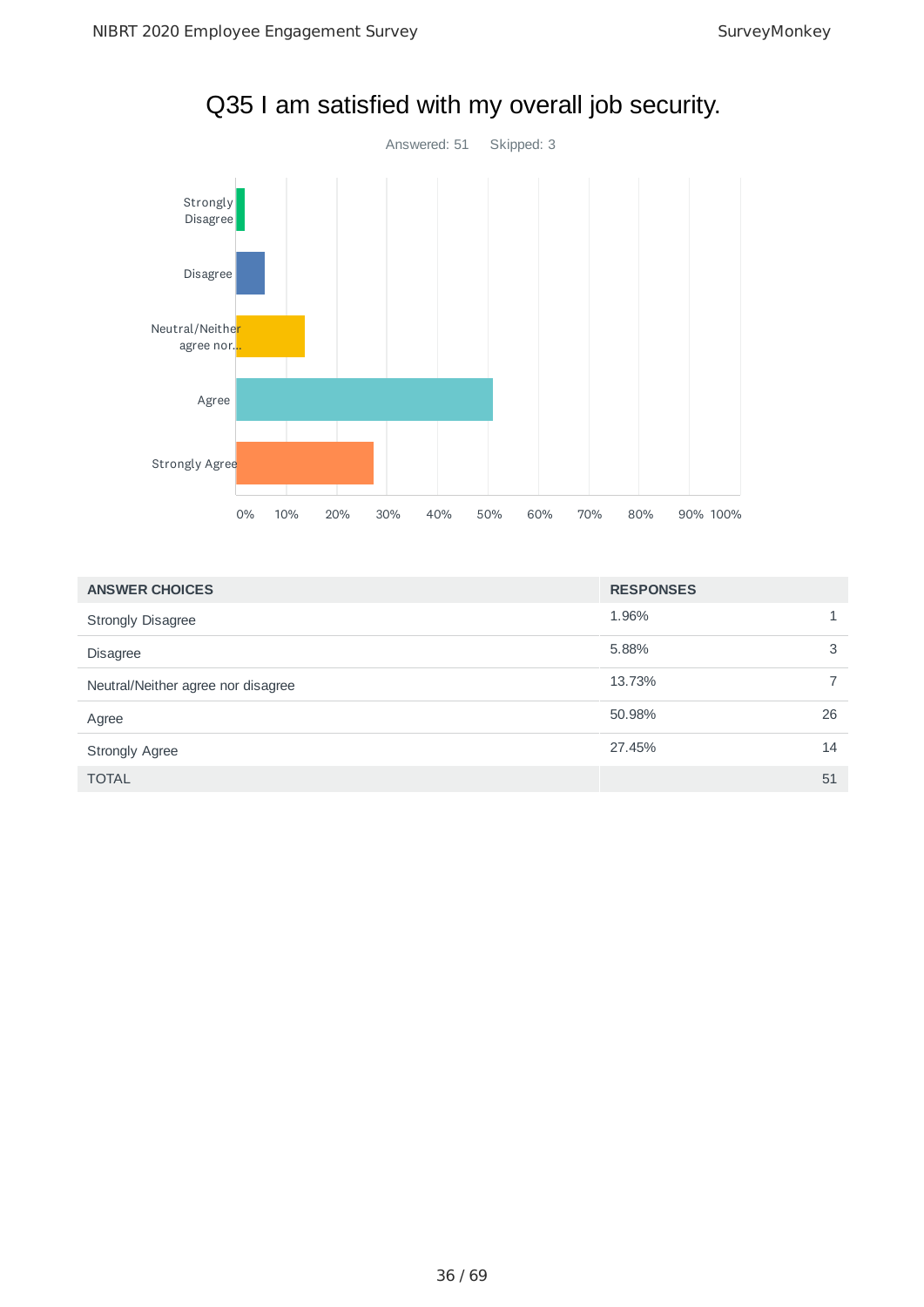

# Q36 NIBRT has a safe work environment.

| <b>ANSWER CHOICES</b>              | <b>RESPONSES</b> |               |
|------------------------------------|------------------|---------------|
| <b>Strongly Disagree</b>           | $0.00\%$         | $\Omega$      |
| <b>Disagree</b>                    | $0.00\%$         | 0             |
| Neutral/Neither agree nor disagree | 3.92%            | $\mathcal{P}$ |
| Agree                              | 49.02%           | 25            |
| <b>Strongly Agree</b>              | 47.06%           | 24            |
| <b>TOTAL</b>                       |                  | 51            |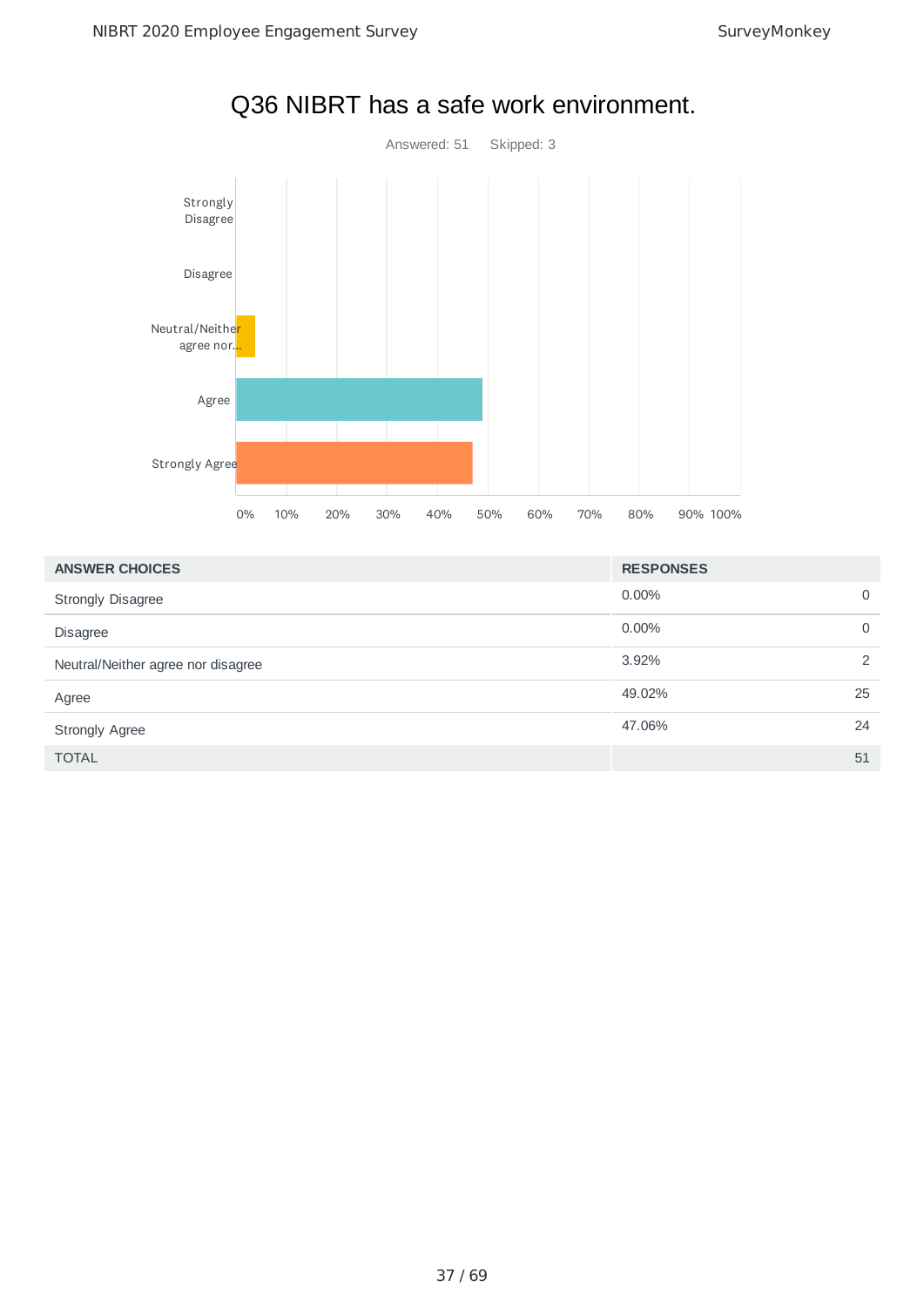

|  |  |  | Q37 NIBRT is strong on supporting a Green Agenda |
|--|--|--|--------------------------------------------------|
|--|--|--|--------------------------------------------------|

| <b>ANSWER CHOICES</b>    | <b>RESPONSES</b> |
|--------------------------|------------------|
| <b>Strongly Disagree</b> | 3<br>5.88%       |
| <b>Disagree</b>          | 1.96%            |
| Neutral                  | 21.57%<br>11     |
| Agree                    | 28<br>54.90%     |
| Strongly agree           | 15.69%<br>8      |
| <b>TOTAL</b>             | 51               |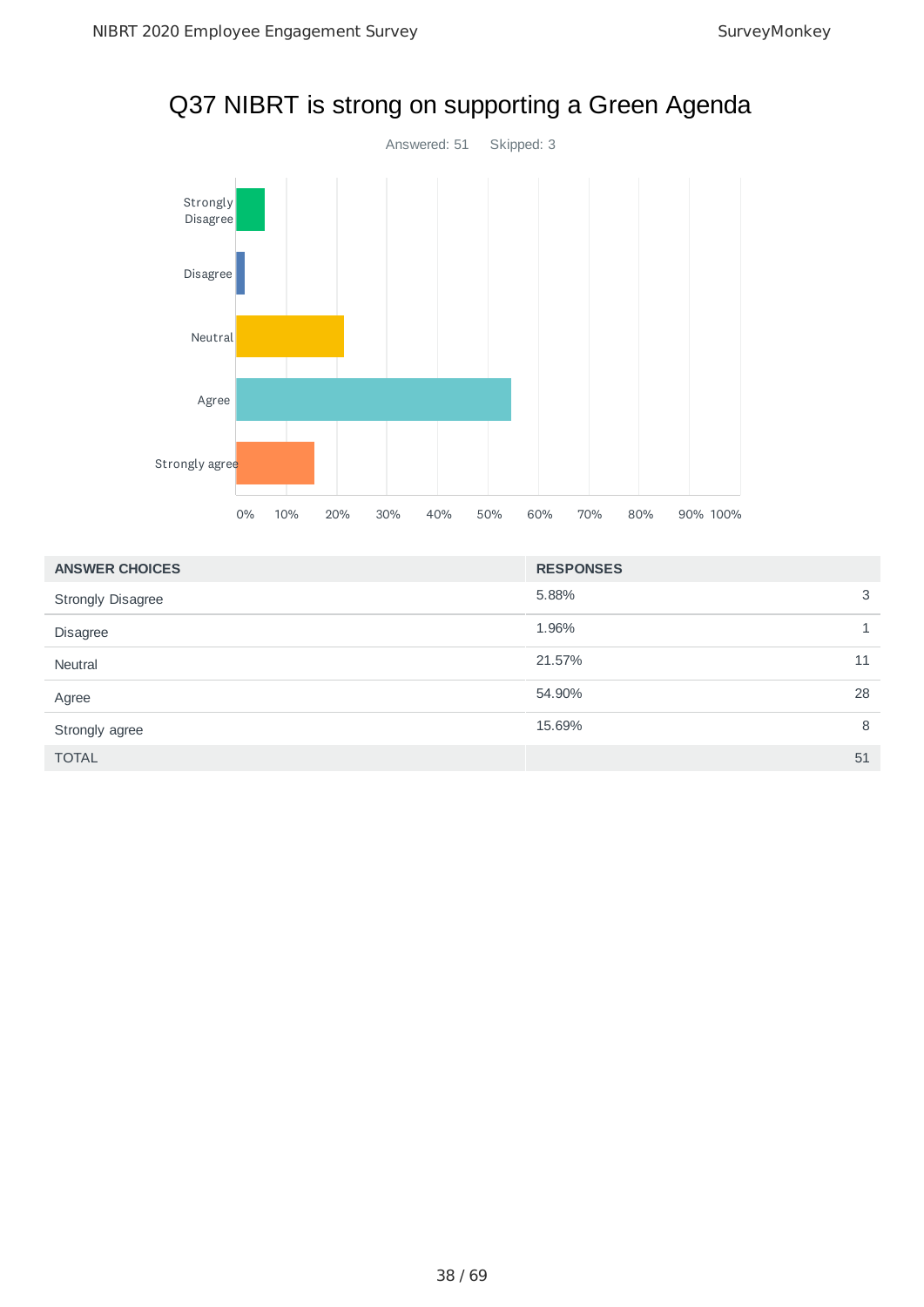Q38 NIBRT is committed to supporting employee Wellbeing - NIBRT ran a series of beneficial wellness events during 2020.Reminder - these events included:- Healthscore Survey- Individual ergonomic assessments- Positive Parenting seminar- 6 week Energiser sessions - Individual consultations with Nutritionist - Line Managers Mental Health workshop- How to be happy seminar- Beating Burnout



| <b>ANSWER CHOICES</b> | <b>RESPONSES</b> |              |
|-----------------------|------------------|--------------|
| Strongly Disagree     | 1.96%            | $\mathbf{1}$ |
| <b>Disagree</b>       | 1.96%            |              |
| Neutral               | 5.88%            | 3            |
| Agree                 | 60.78%           | 31           |
| Strongly agree        | 29.41%           | 15           |
| <b>TOTAL</b>          |                  | 51           |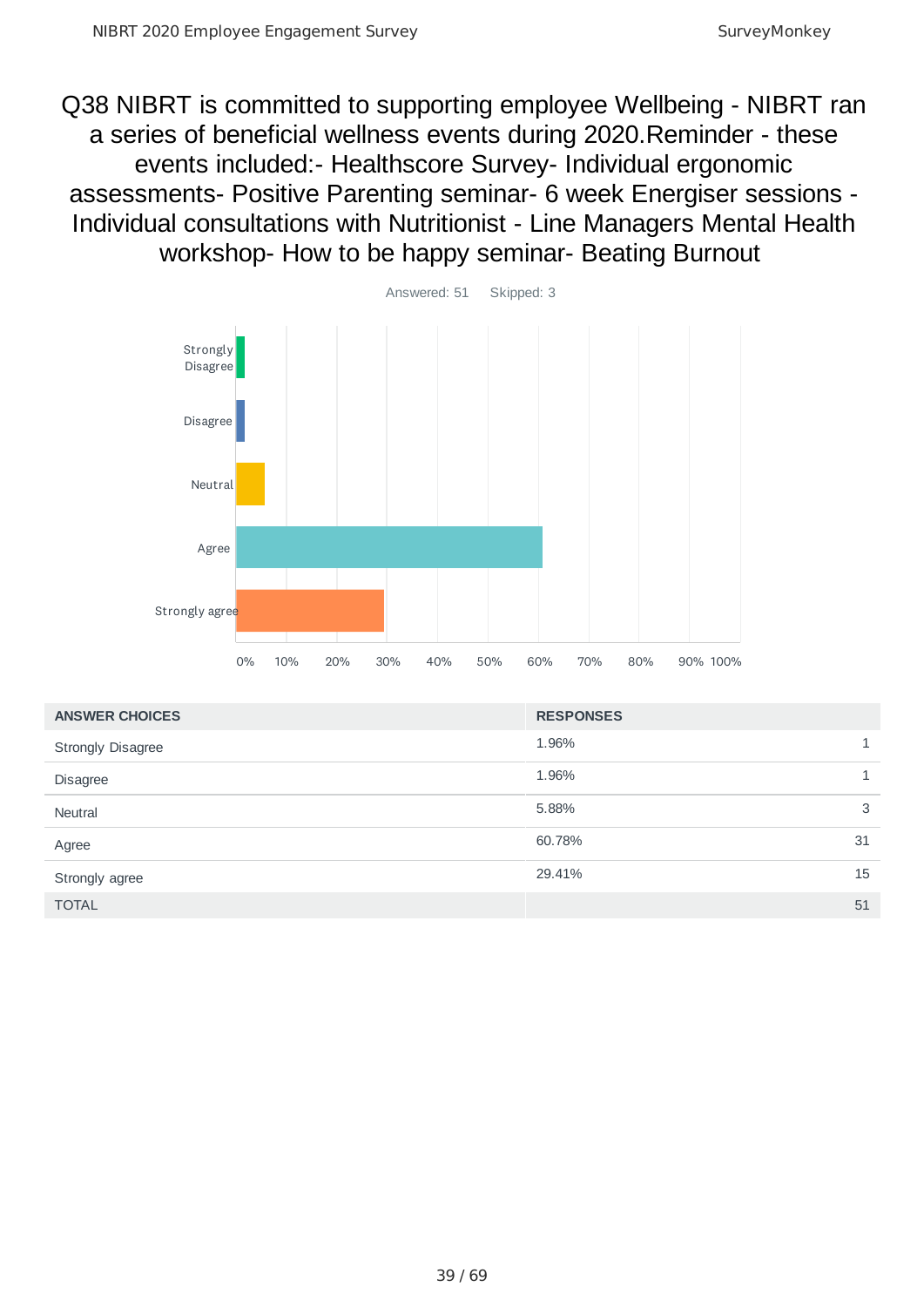### Q39 I am satisfied that the management of NIBRT responded appropriately to the Covid-19 crisis protecting employees as much as possible.



| <b>ANSWER CHOICES</b>    | <b>RESPONSES</b> |             |
|--------------------------|------------------|-------------|
| <b>Strongly Disagree</b> | 0.00%            | $\mathbf 0$ |
| Disagree                 | 0.00%            | 0           |
| Neutral                  | 0.00%            | 0           |
| Agree                    | 23.53%           | 12          |
| Strongly agree           | 76.47%           | 39          |
| <b>TOTAL</b>             |                  | 51          |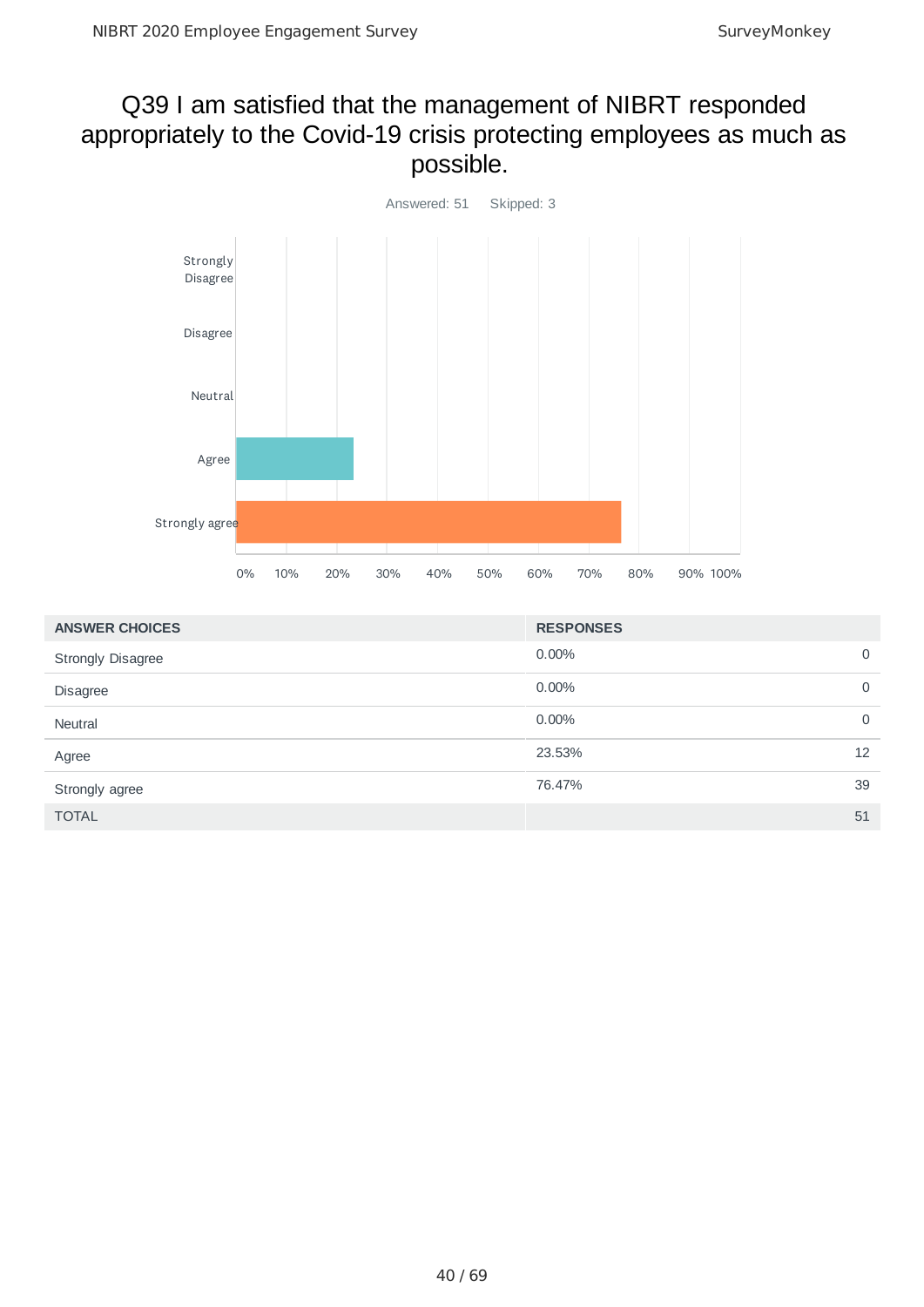

Q40 I am satisfied with the culture of my workplace.

| <b>ANSWER CHOICES</b>              | <b>RESPONSES</b> |    |
|------------------------------------|------------------|----|
| <b>Strongly Disagree</b>           | $0.00\%$         | 0  |
| <b>Disagree</b>                    | 3.92%            | ◠  |
| Neutral/Neither agree nor disagree | 11.76%           | 6  |
| Agree                              | 52.94%           | 27 |
| <b>Strongly Agree</b>              | 31.37%           | 16 |
| <b>TOTAL</b>                       |                  | 51 |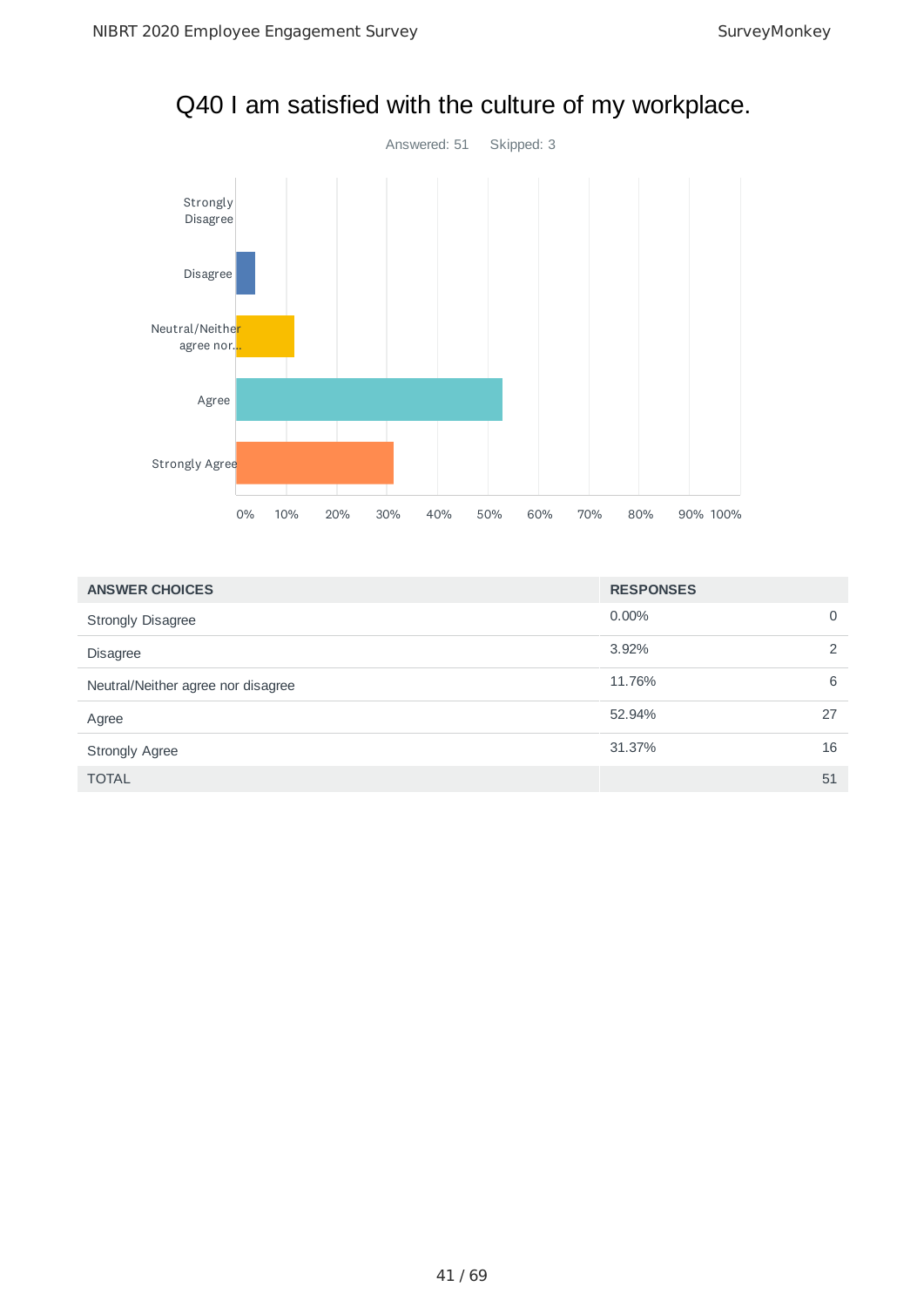# Q41 I am aware of and understand NIBRT's Culture value statements (CIRCLES).



| <b>ANSWER CHOICES</b>              | <b>RESPONSES</b> |    |
|------------------------------------|------------------|----|
| <b>Strongly Disagree</b>           | $0.00\%$         | 0  |
| <b>Disagree</b>                    | 5.88%            | 3  |
| Neutral/Neither agree nor disagree | 9.80%            | 5  |
| Agree                              | 49.02%           | 25 |
| <b>Strongly Agree</b>              | 35.29%           | 18 |
| <b>TOTAL</b>                       |                  | 51 |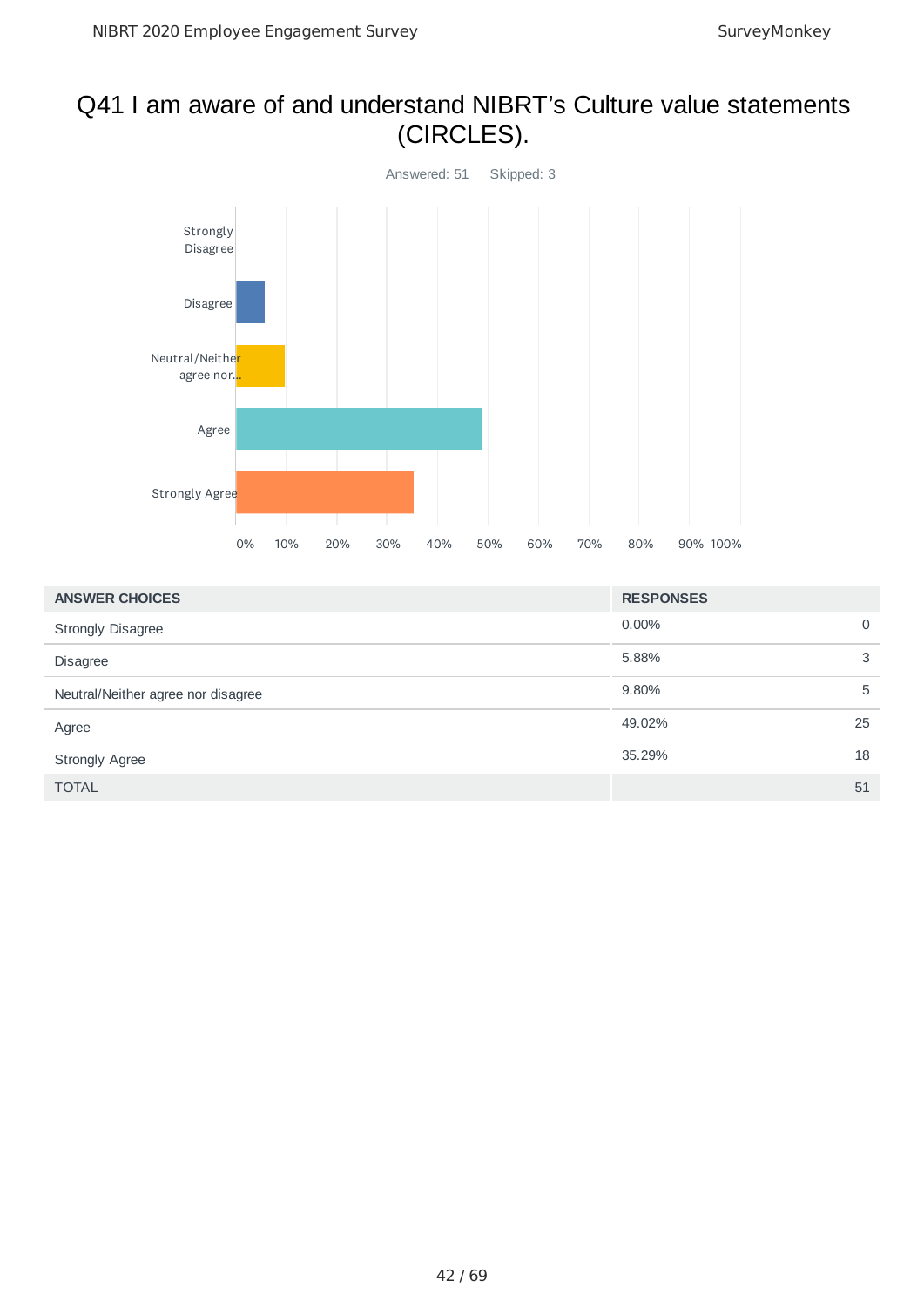Q42 NIBRT ran a series of initiatives each quarter aligned to the Culture value statements (CIRCLES) in 2020 including an internal communications plan, Innovation workshop, D&I workshops as well as regularly consulting employees on aspects of our culture. In that regard, please rate the following statement:NIBRT is committed to supporting a positive, professional Culture.



| <b>ANSWER CHOICES</b>              | <b>RESPONSES</b> |             |
|------------------------------------|------------------|-------------|
| <b>Strongly Disagree</b>           | $0.00\%$         | $\mathbf 0$ |
| <b>Disagree</b>                    | $0.00\%$         | $\mathbf 0$ |
| Neutral/Neither agree nor disagree | 11.76%           | 6           |
| Agree                              | 58.82%           | 30          |
| <b>Strongly Agree</b>              | 29.41%           | 15          |
| <b>TOTAL</b>                       |                  | 51          |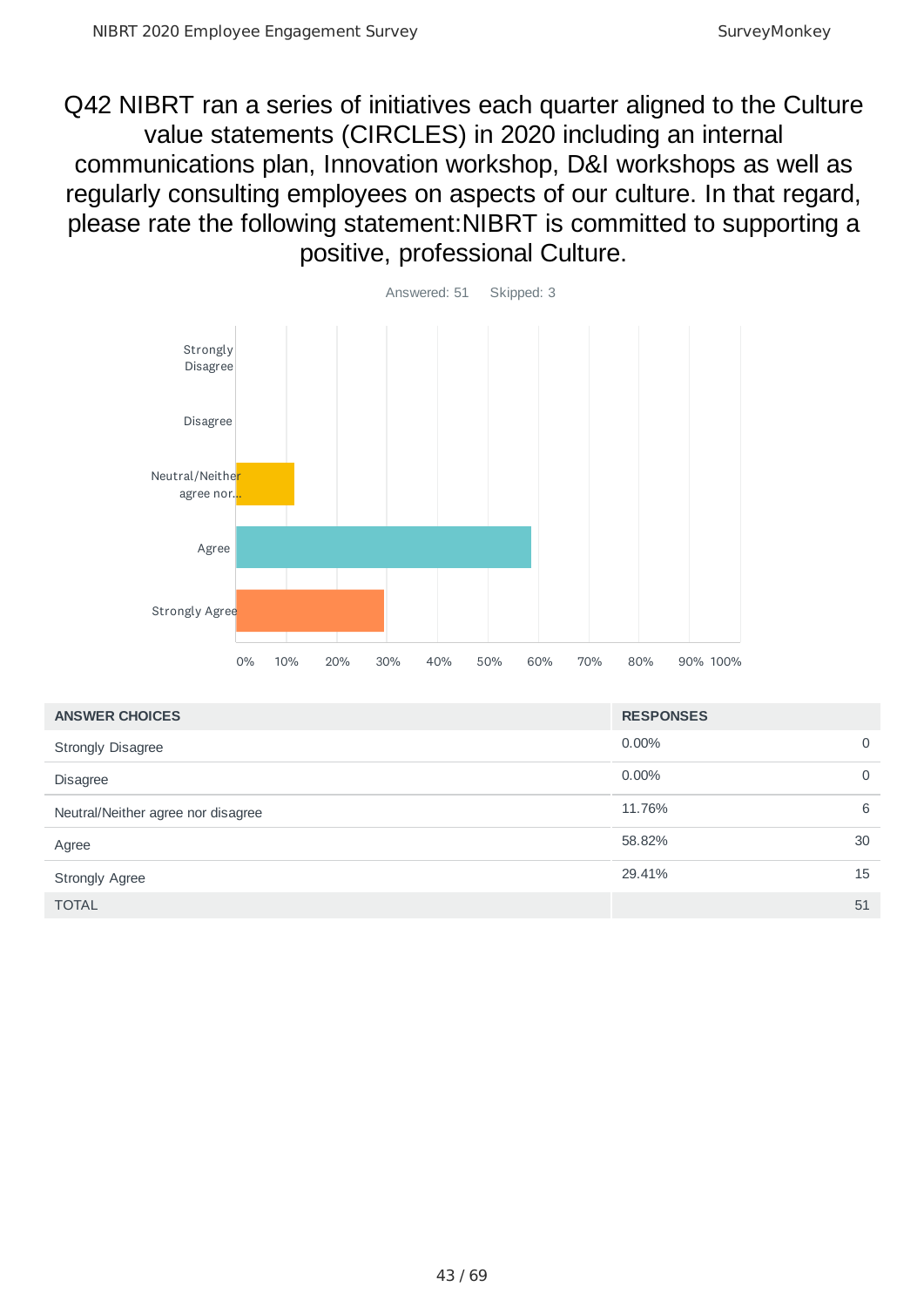# Q43 Please comment with any suggestions you have for improvements in any of the aforementioned areas.

Answered: 9 Skipped: 45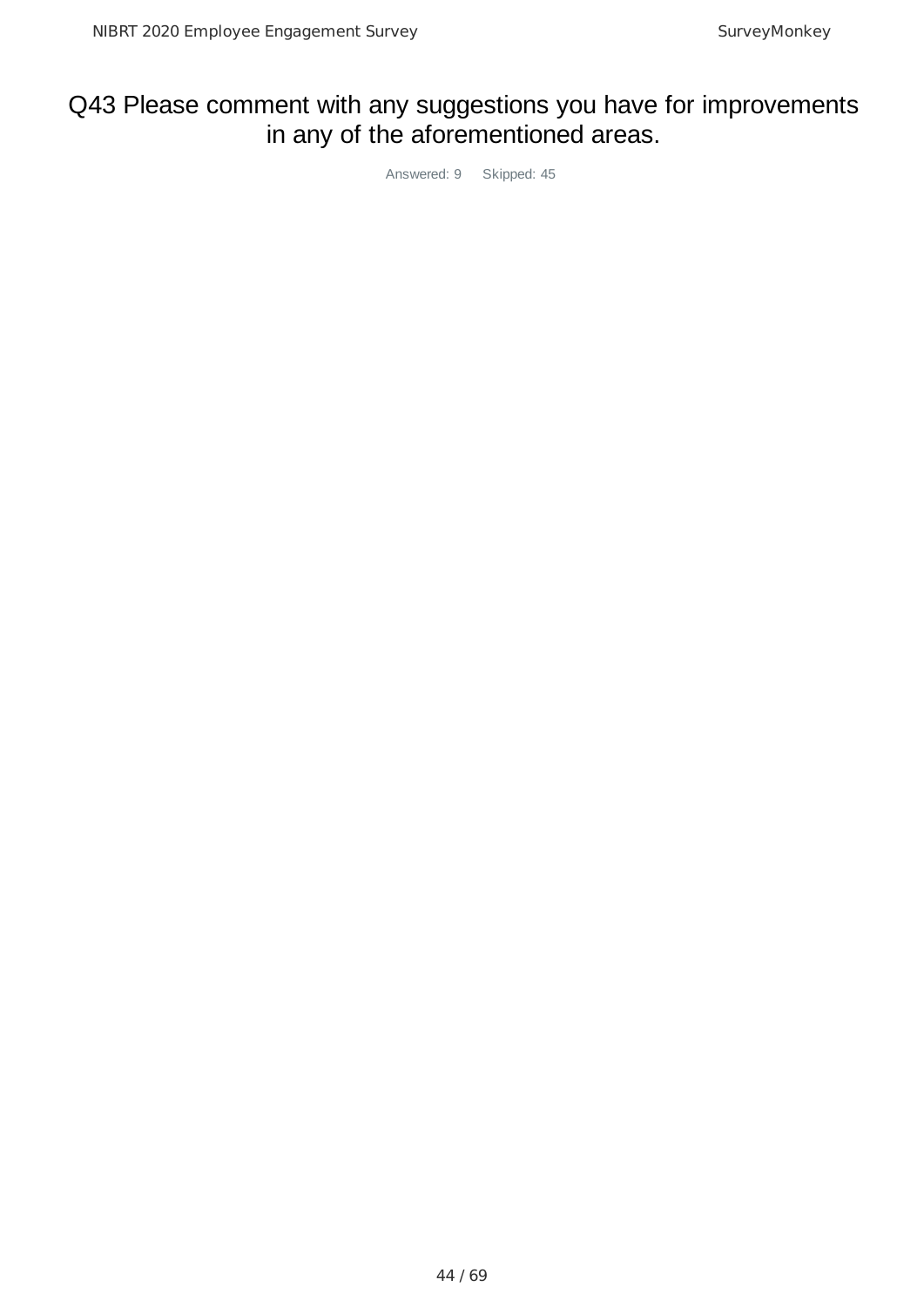

# Q44 NIBRT fosters diversity and inclusiveness.

| <b>ANSWER CHOICES</b>              | <b>RESPONSES</b> |    |
|------------------------------------|------------------|----|
| <b>Strongly Disagree</b>           | $0.00\%$         | 0  |
| <b>Disagree</b>                    | 1.96%            |    |
| Neutral/Neither agree nor disagree | 13.73%           |    |
| Agree                              | 62.75%           | 32 |
| <b>Strongly Agree</b>              | 21.57%           | 11 |
| <b>TOTAL</b>                       |                  | 51 |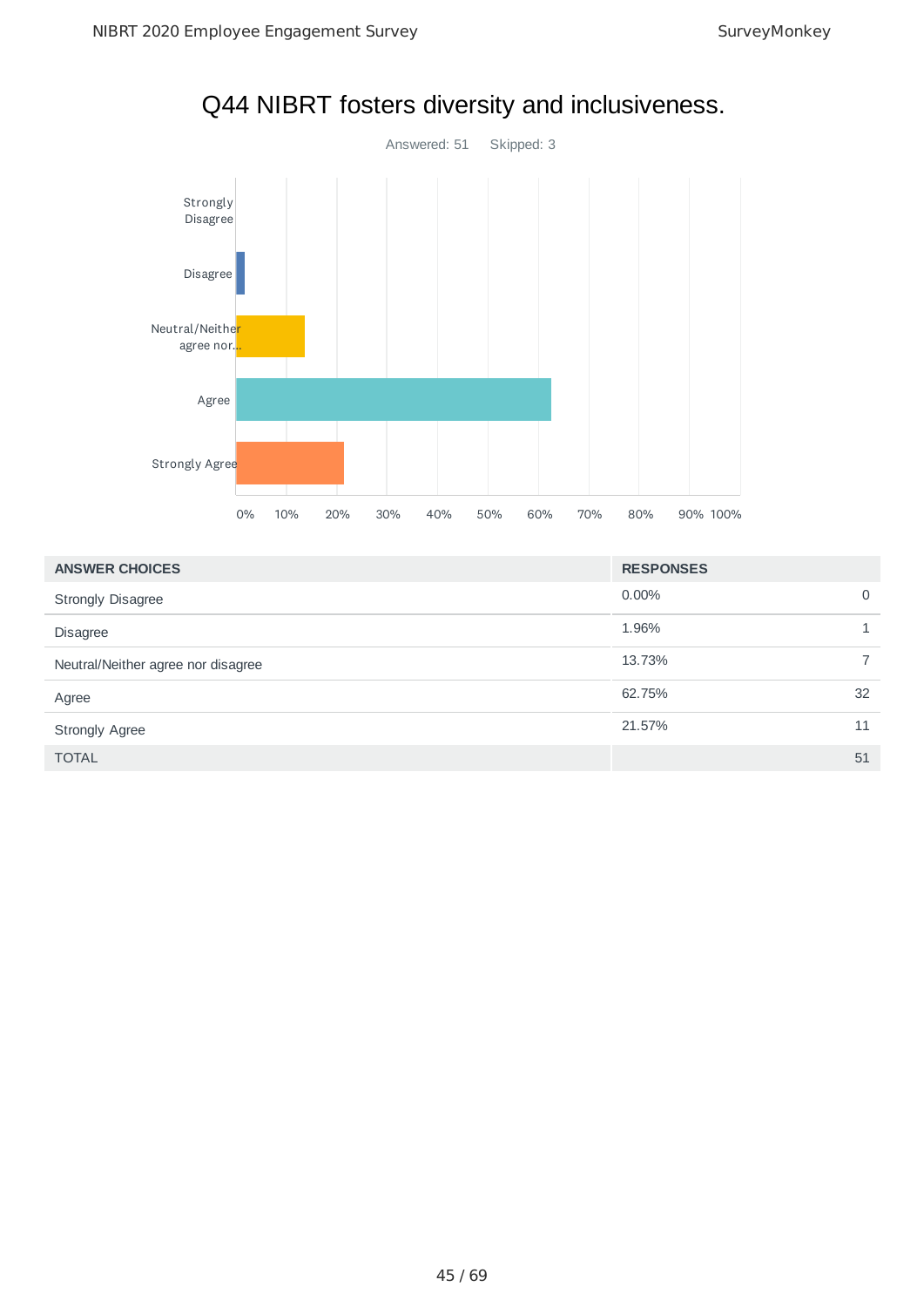

Q45 Employees treat each other with respect.

| <b>ANSWER CHOICES</b>              | <b>RESPONSES</b> |    |
|------------------------------------|------------------|----|
| <b>Strongly Disagree</b>           | 0.00%            | 0  |
| <b>Disagree</b>                    | 1.96%            |    |
| Neutral/Neither agree nor disagree | 7.84%            | 4  |
| Agree                              | 50.98%           | 26 |
| <b>Strongly Agree</b>              | 39.22%           | 20 |
| <b>TOTAL</b>                       |                  | 51 |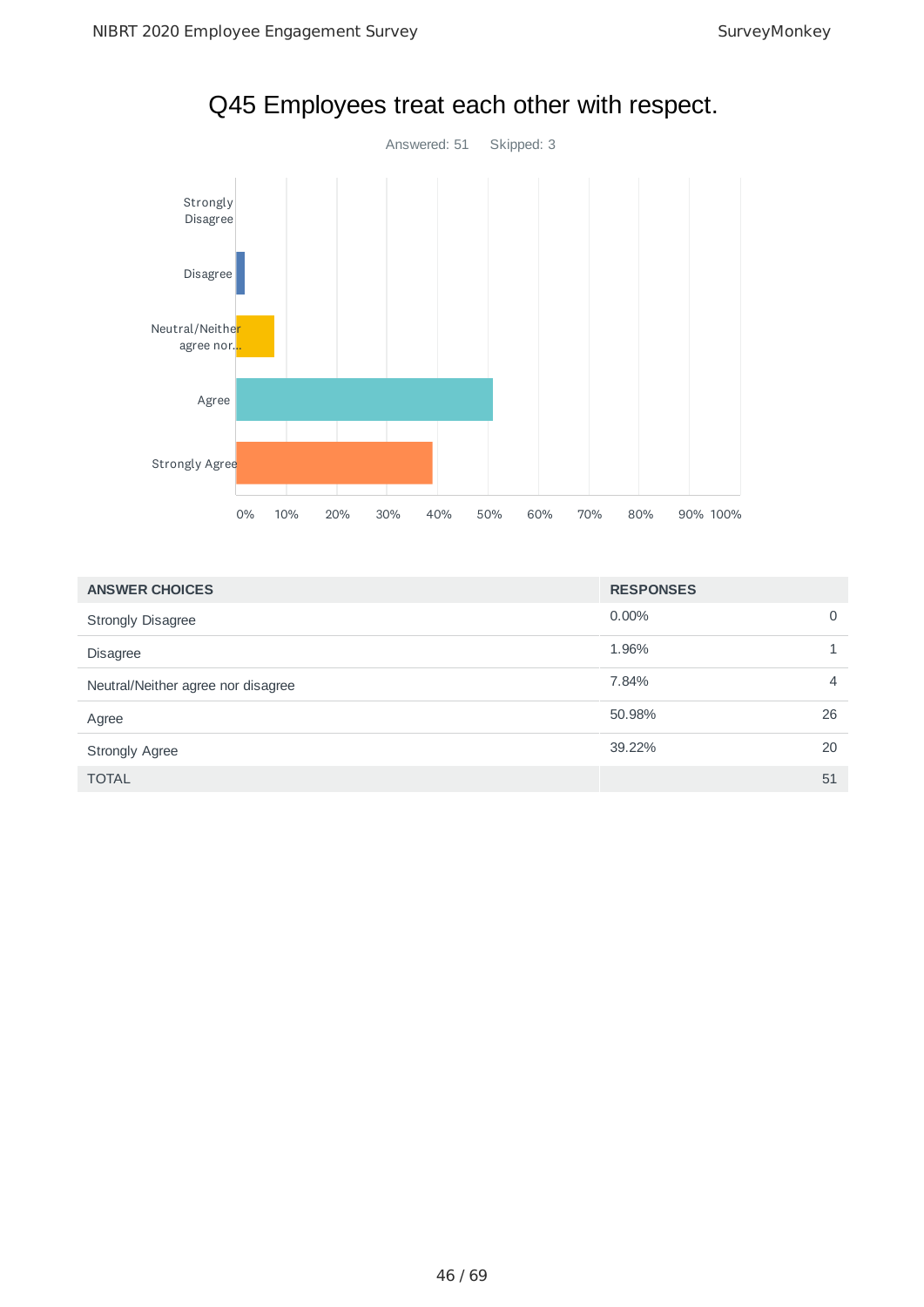### Q46 I know this is an important objective for NIBRT and this past year I noticed real, tangible efforts to improve awareness and engagement with employees on this topic.



| <b>ANSWER CHOICES</b>              | <b>RESPONSES</b> |    |
|------------------------------------|------------------|----|
| <b>Strongly Disagree</b>           | $0.00\%$         | 0  |
| <b>Disagree</b>                    | $0.00\%$         | 0  |
| Neutral/Neither agree nor disagree | 21.57%           | 11 |
| Agree                              | 49.02%           | 25 |
| <b>Strongly Agree</b>              | 29.41%           | 15 |
| <b>TOTAL</b>                       |                  | 51 |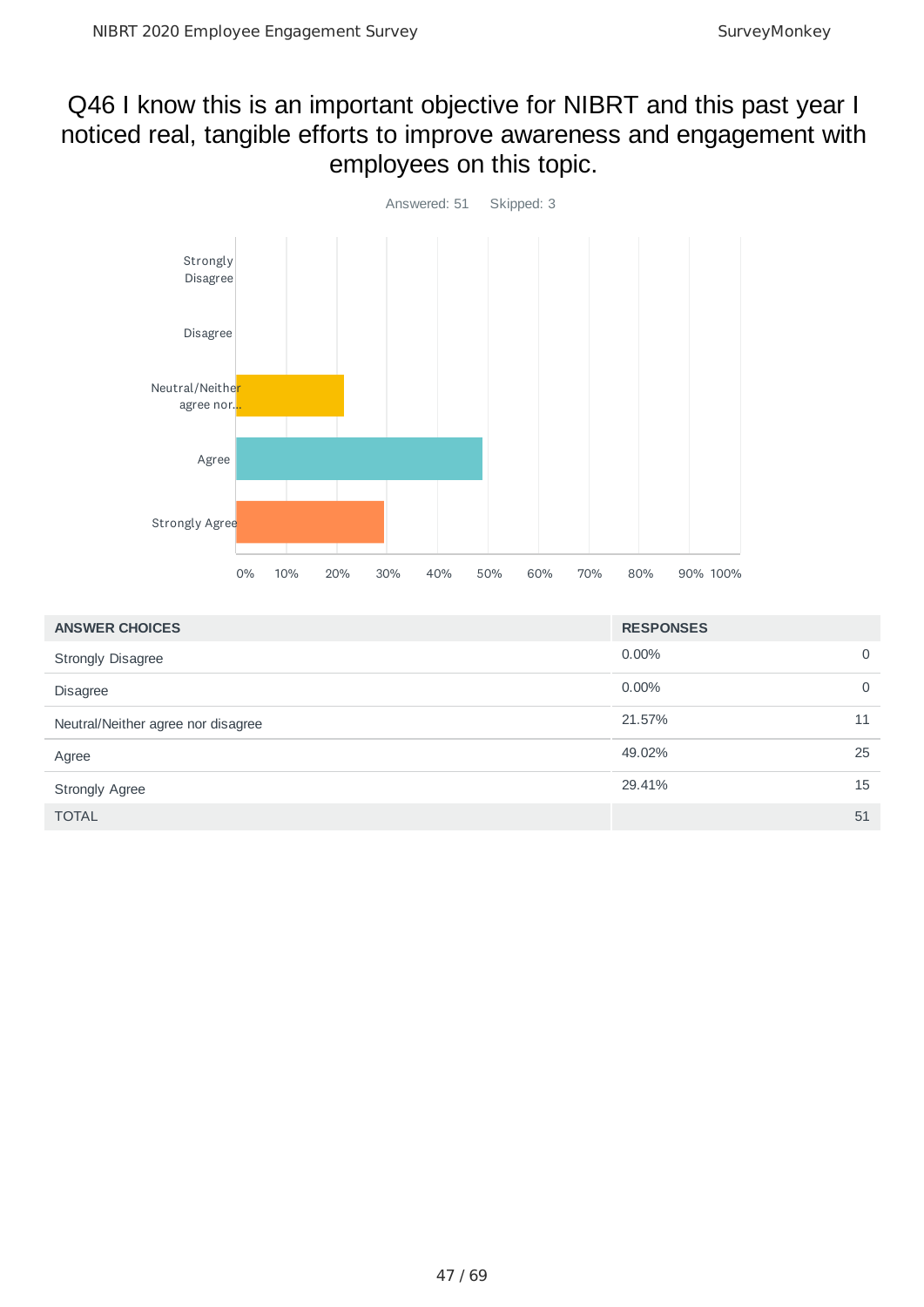Q47 Workplace Inclusion is when you feel valued and accepted, you feel comfortable bringing your whole self to work, without having to conform. In that regard: I am accepted in my Team, and in the wider organisation, I know that I can make suggestions and share my opinions and thoughts without hesitation.



| <b>ANSWER CHOICES</b>              | <b>RESPONSES</b> |    |
|------------------------------------|------------------|----|
| <b>Strongly Disagree</b>           | 1.96%            |    |
| <b>Disagree</b>                    | 1.96%            |    |
| Neutral/Neither agree nor disagree | 13.73%           |    |
| Agree                              | 43.14%           | 22 |
| <b>Strongly Agree</b>              | 39.22%           | 20 |
| <b>TOTAL</b>                       |                  | 51 |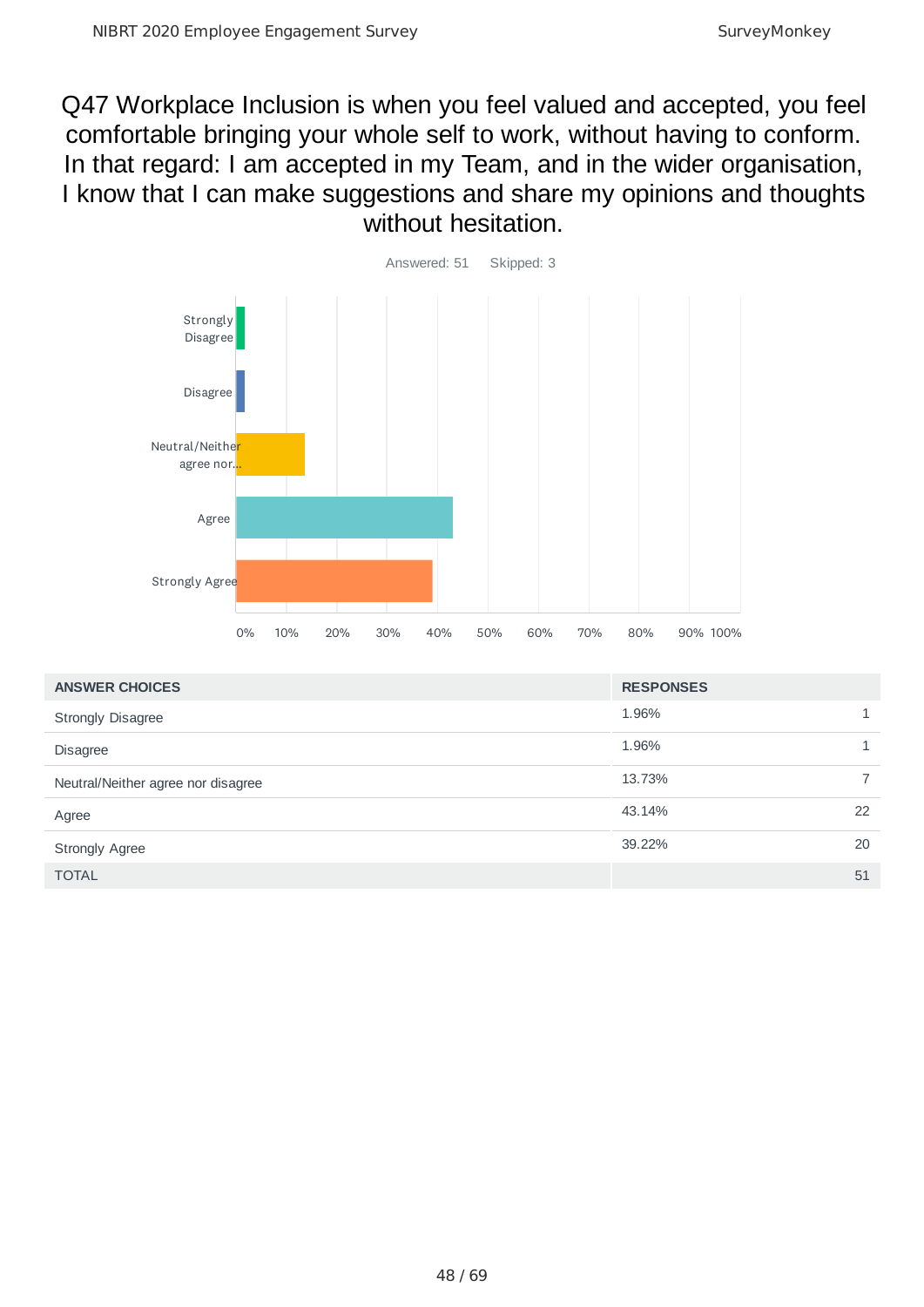Q48 Diversity can be defined as the visible and non visible differences between individuals e.g. race, ethnicity, religion, age, disability, sexual orientation and gender, values, attitudes, beliefs, cultural views, parenthood, civil status etc.I understand what (workplace) Diversity means and know NIBRT to be an open, welcoming workplace.



| <b>ANSWER CHOICES</b>              | <b>RESPONSES</b> |             |
|------------------------------------|------------------|-------------|
| <b>Strongly Disagree</b>           | $0.00\%$         | $\Omega$    |
| <b>Disagree</b>                    | $0.00\%$         | $\mathbf 0$ |
| Neutral/Neither agree nor disagree | 9.80%            | 5           |
| Agree                              | 49.02%           | 25          |
| <b>Strongly Agree</b>              | 41.18%           | 21          |
| <b>TOTAL</b>                       |                  | 51          |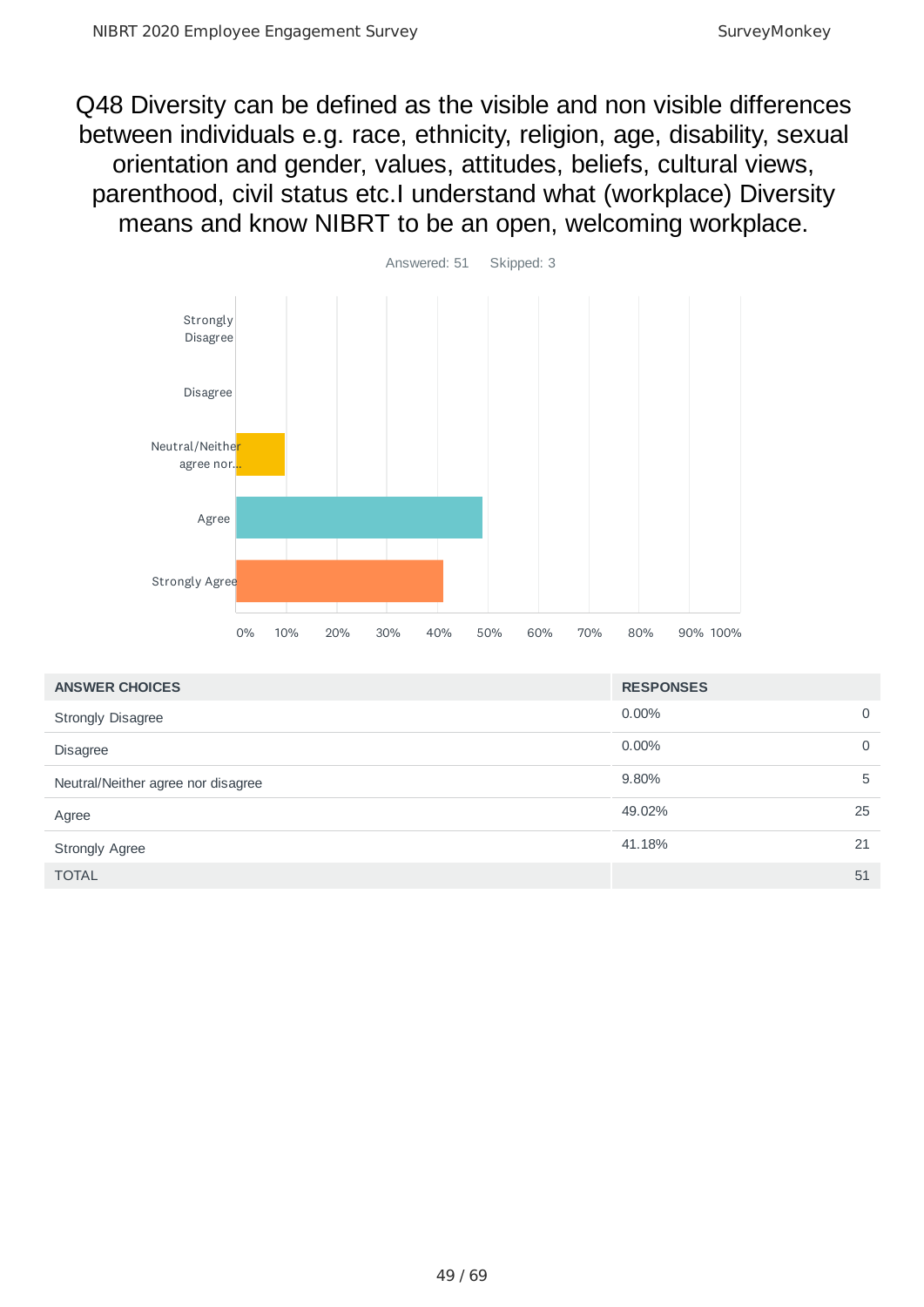# Q49 Please comment with any suggestions you have for improvements in any of the aforementioned areas.

Answered: 8 Skipped: 46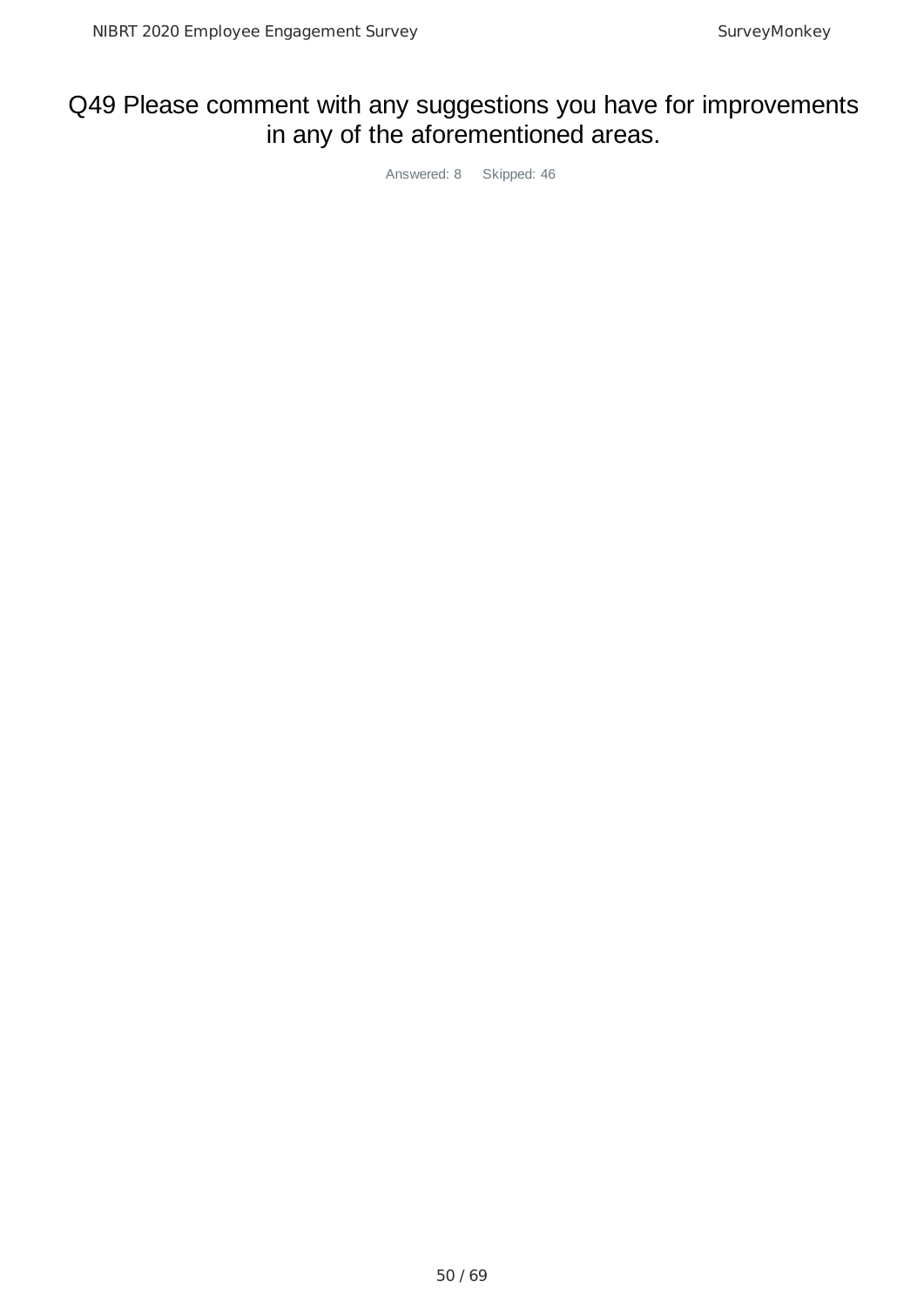

# Q50 My coworkers and I have a good working relationship.

| <b>ANSWER CHOICES</b>              | <b>RESPONSES</b> |    |
|------------------------------------|------------------|----|
| <b>Strongly Disagree</b>           | $0.00\%$         | 0  |
| <b>Disagree</b>                    | $0.00\%$         | 0  |
| Neutral/Neither agree nor disagree | 6.00%            | 3  |
| Agree                              | 52.00%           | 26 |
| <b>Strongly Agree</b>              | 42.00%           | 21 |
| <b>TOTAL</b>                       |                  | 50 |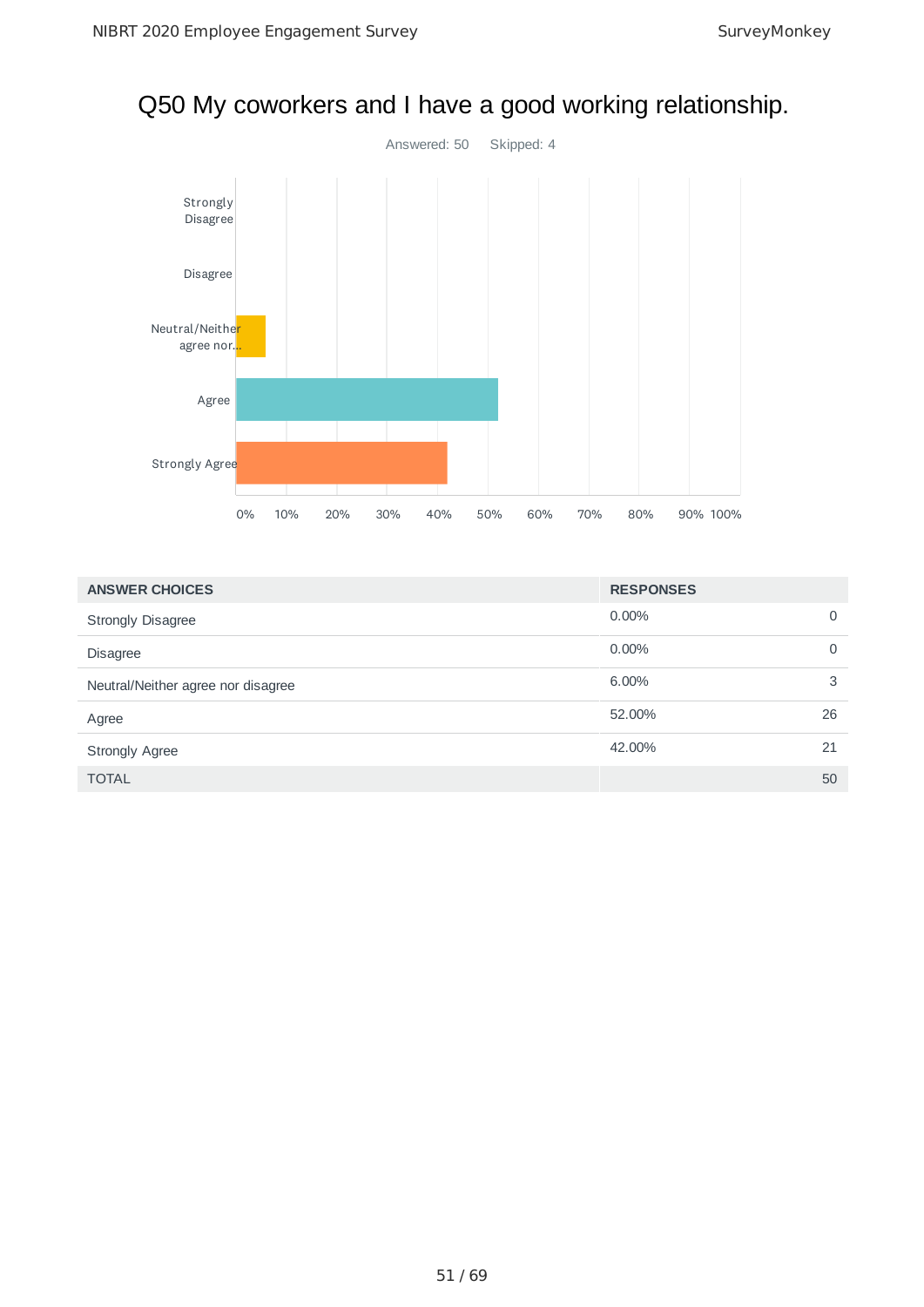### Q51 Communication between senior leaders and employees is good in NIBRT.



| <b>ANSWER CHOICES</b>              | <b>RESPONSES</b> |    |
|------------------------------------|------------------|----|
| <b>Strongly Disagree</b>           | $0.00\%$         | 0  |
| <b>Disagree</b>                    | 6.00%            | 3  |
| Neutral/Neither agree nor disagree | 28.00%           | 14 |
| Agree                              | 48.00%           | 24 |
| <b>Strongly Agree</b>              | 18.00%           | 9  |
| <b>TOTAL</b>                       |                  | 50 |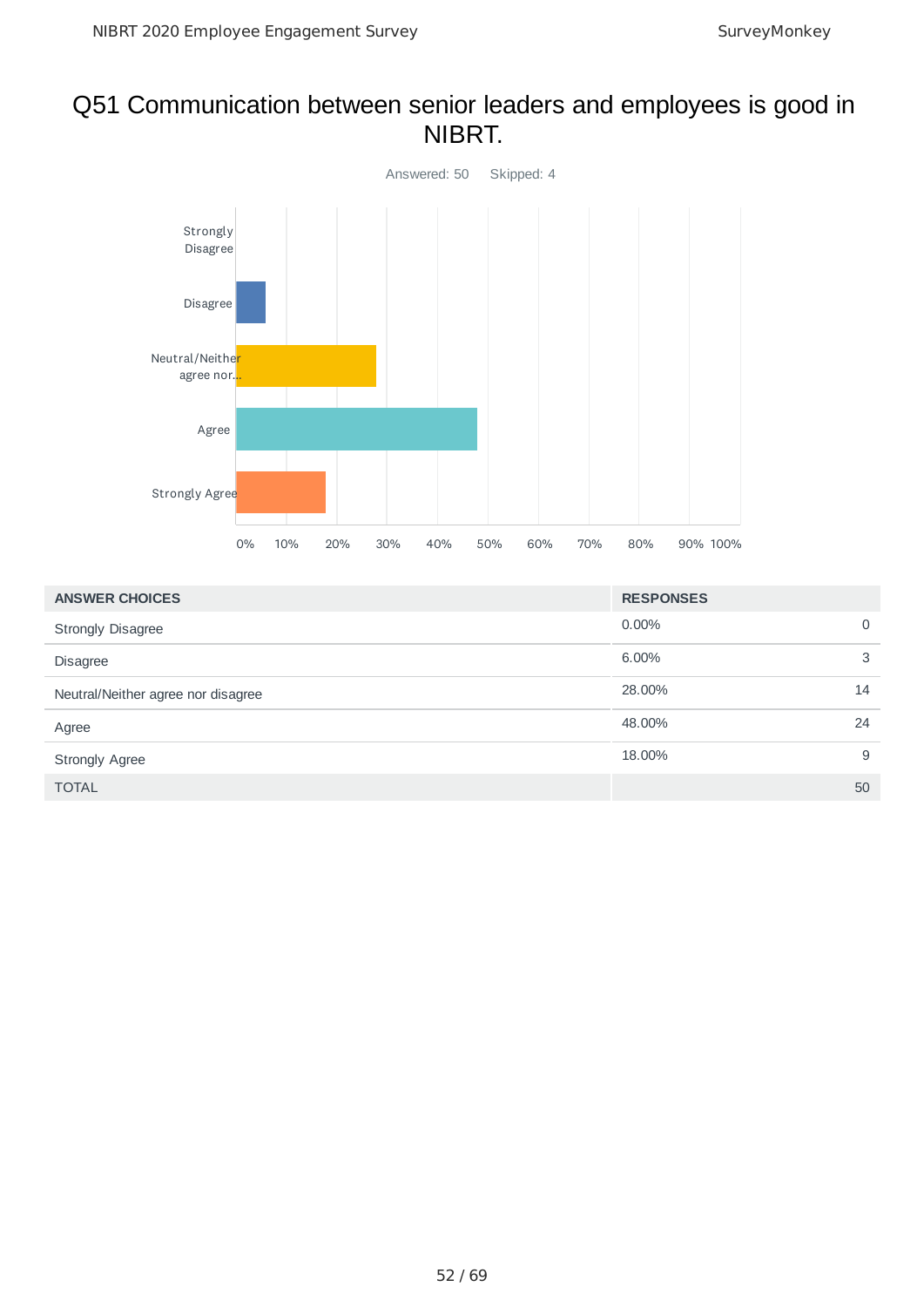Q52 NIBRT made a commitment to improving internal communications in 2020 and rolled out an Internal Communications Plan in January. Please rate your satisfaction with the various efforts made to achieve this. (You do NOT need to have been involved in an initiative to comment on its value)

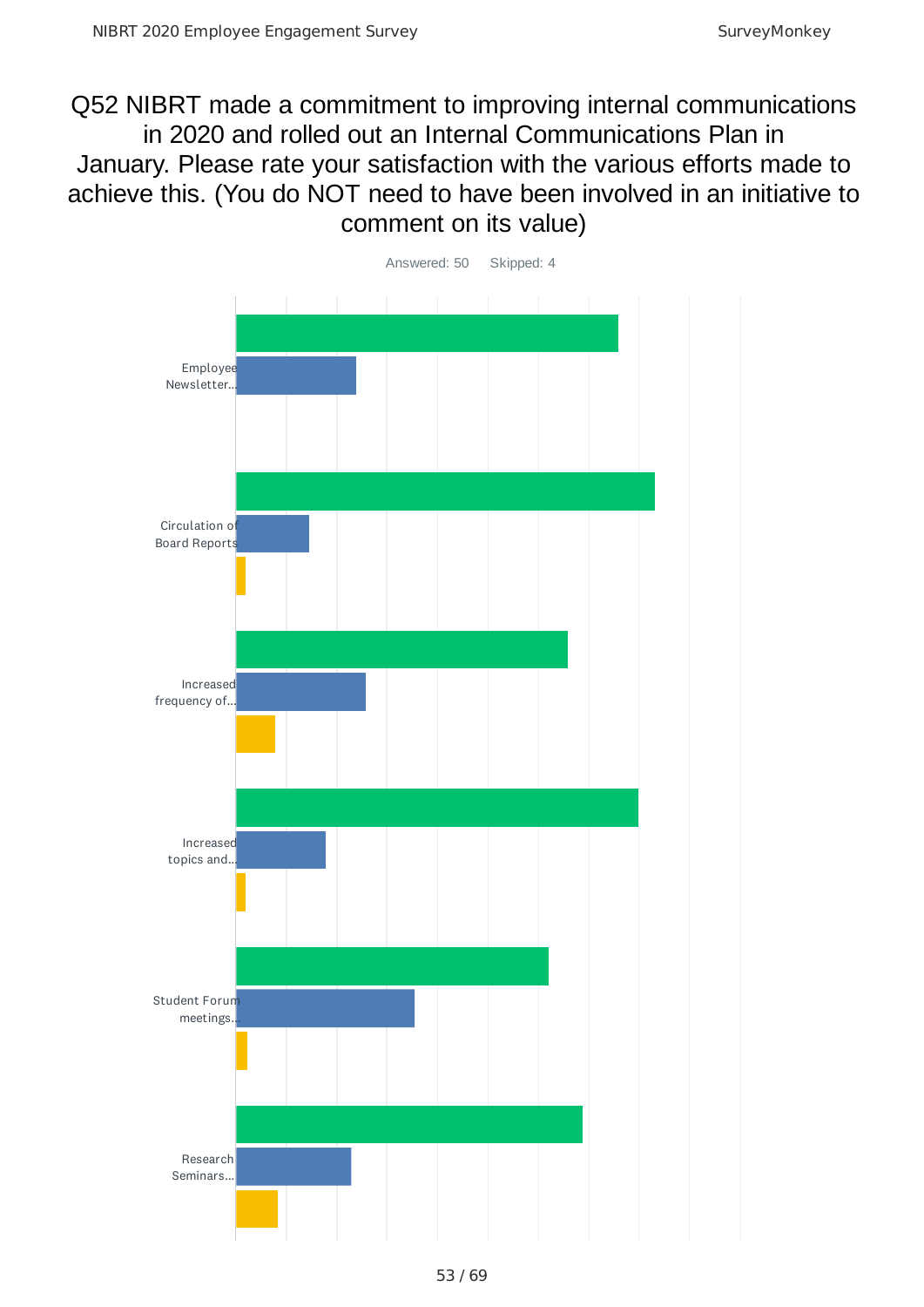#### NIBRT 2020 Employee Engagement Survey Survey SurveyMonkey

г



This was great - very beneficial

I liked it but it could be further improved to make it more beneficial

This wasn't useful - scrap it for 2021

|                                                                              | <b>THIS WAS</b><br><b>GREAT - VERY</b><br><b>BENEFICIAL</b> | <b>I LIKED IT BUT IT COULD BE</b><br><b>FURTHER IMPROVED TO MAKE</b><br><b>IT MORE BENEFICIAL</b> | <b>THIS WASN'T</b><br><b>USEFUL -</b><br><b>SCRAP IT FOR</b><br>2021 | <b>TOTAL</b> | <b>WEIGHTED</b><br><b>AVERAGE</b> |
|------------------------------------------------------------------------------|-------------------------------------------------------------|---------------------------------------------------------------------------------------------------|----------------------------------------------------------------------|--------------|-----------------------------------|
| Employee Newsletter<br>(expanded content,<br>distributed more<br>frequently) | 76.00%<br>38                                                | 24.00%<br>12                                                                                      | $0.00\%$<br>0                                                        | 50           | 1.24                              |
| Circulation of Board<br>Reports                                              | 83.33%<br>40                                                | 14.58%<br>7                                                                                       | 2.08%<br>1                                                           | 48           | 1.19                              |
| Increased frequency of<br>Town Hall meetings                                 | 66.00%<br>33                                                | 26.00%<br>13                                                                                      | 8.00%<br>4                                                           | 50           | 1.42                              |
| Increased topics and<br>presenters at Town Hall<br>meetings                  | 80.00%<br>40                                                | 18.00%<br>9                                                                                       | 2.00%<br>1                                                           | 50           | 1.22                              |
| <b>Student Forum meetings</b><br>(chaired by Research<br>Office)             | 62.22%<br>28                                                | 35.56%<br>16                                                                                      | 2.22%<br>1                                                           | 45           | 1.40                              |
| Research Seminars (re-<br>commenced in Sept<br>2020)                         | 68.75%<br>33                                                | 22.92%<br>11                                                                                      | 8.33%<br>4                                                           | 48           | 1.40                              |
| Mid-year performance<br>check in conversations                               | 72.00%<br>36                                                | 20.00%<br>10                                                                                      | 8.00%<br>4                                                           | 50           | 1.36                              |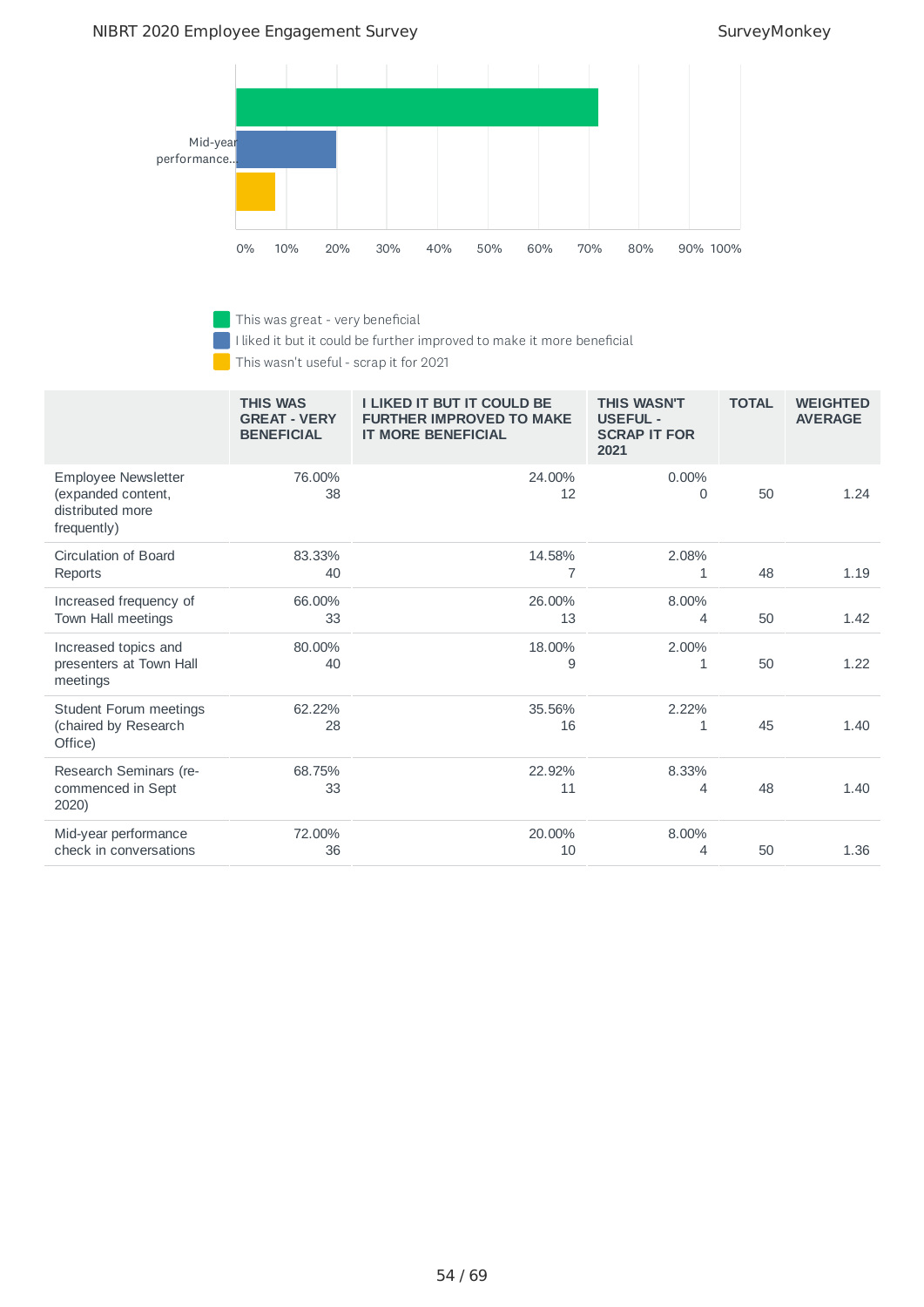# Answered: 50 Skipped: 4 Strongly Disagree Disagree Neutral/Neithe<mark>r</mark> agree nor. Agree Strongly Agree 0% 10% 20% 30% 40% 50% 60% 70% 80% 90% 100%

| <b>ANSWER CHOICES</b>              | <b>RESPONSES</b> |                |
|------------------------------------|------------------|----------------|
| <b>Strongly Disagree</b>           | 6.00%            | 3              |
| <b>Disagree</b>                    | 4.00%            | 2              |
| Neutral/Neither agree nor disagree | 26.00%           | 13             |
| Agree                              | 50.00%           | 25             |
| <b>Strongly Agree</b>              | 14.00%           | $\overline{7}$ |
| <b>TOTAL</b>                       |                  | 50             |

# Q53 Management in NIBRT recognise strong job performance.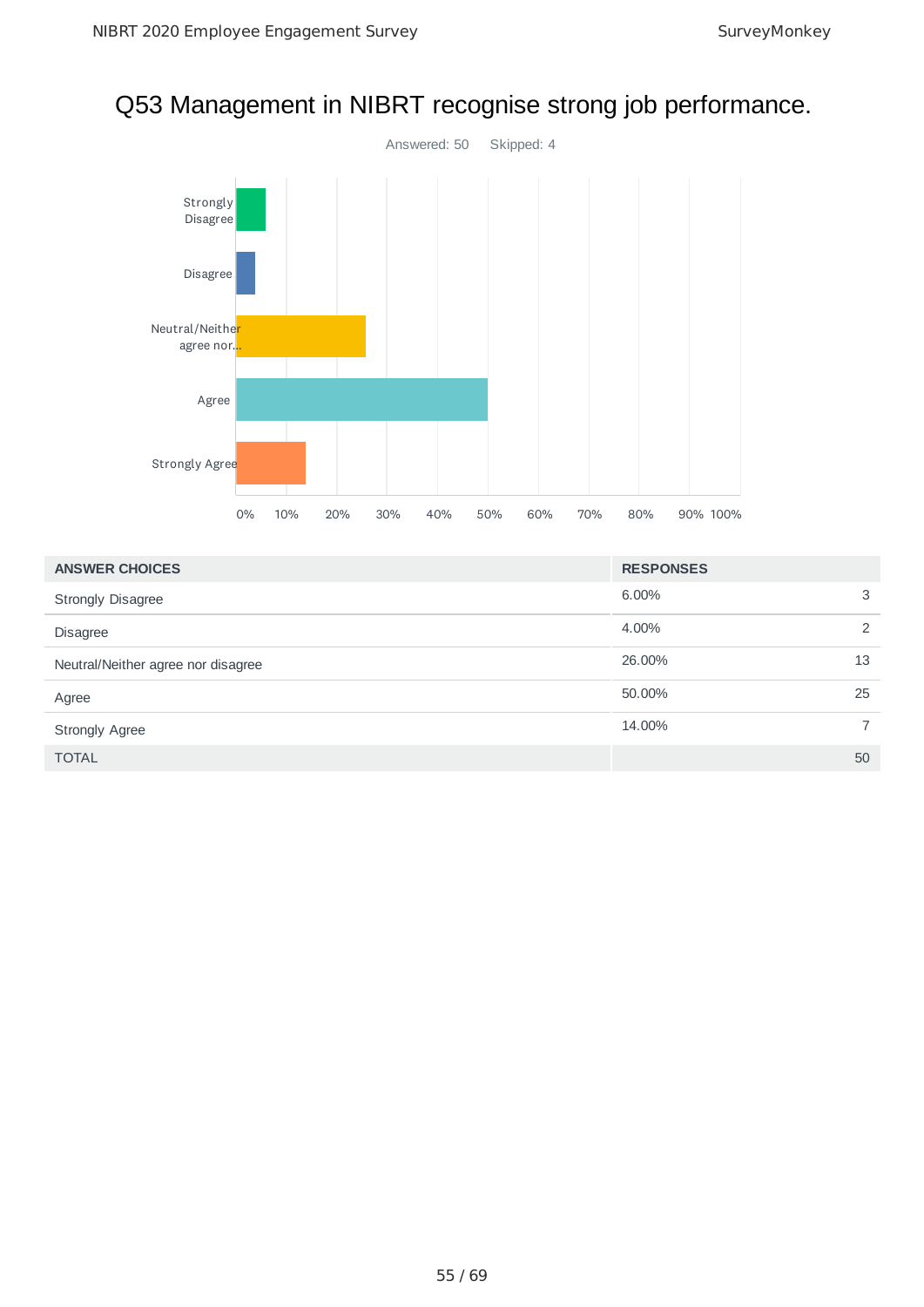

# Q54 Senior management and employees trust each other.

| <b>ANSWER CHOICES</b>              | <b>RESPONSES</b> |          |
|------------------------------------|------------------|----------|
| <b>Strongly Disagree</b>           | $0.00\%$         | $\Omega$ |
| <b>Disagree</b>                    | 6.00%            | 3        |
| Neutral/Neither agree nor disagree | 20.00%           | 10       |
| Agree                              | 48.00%           | 24       |
| <b>Strongly Agree</b>              | 26.00%           | 13       |
| <b>TOTAL</b>                       |                  | 50       |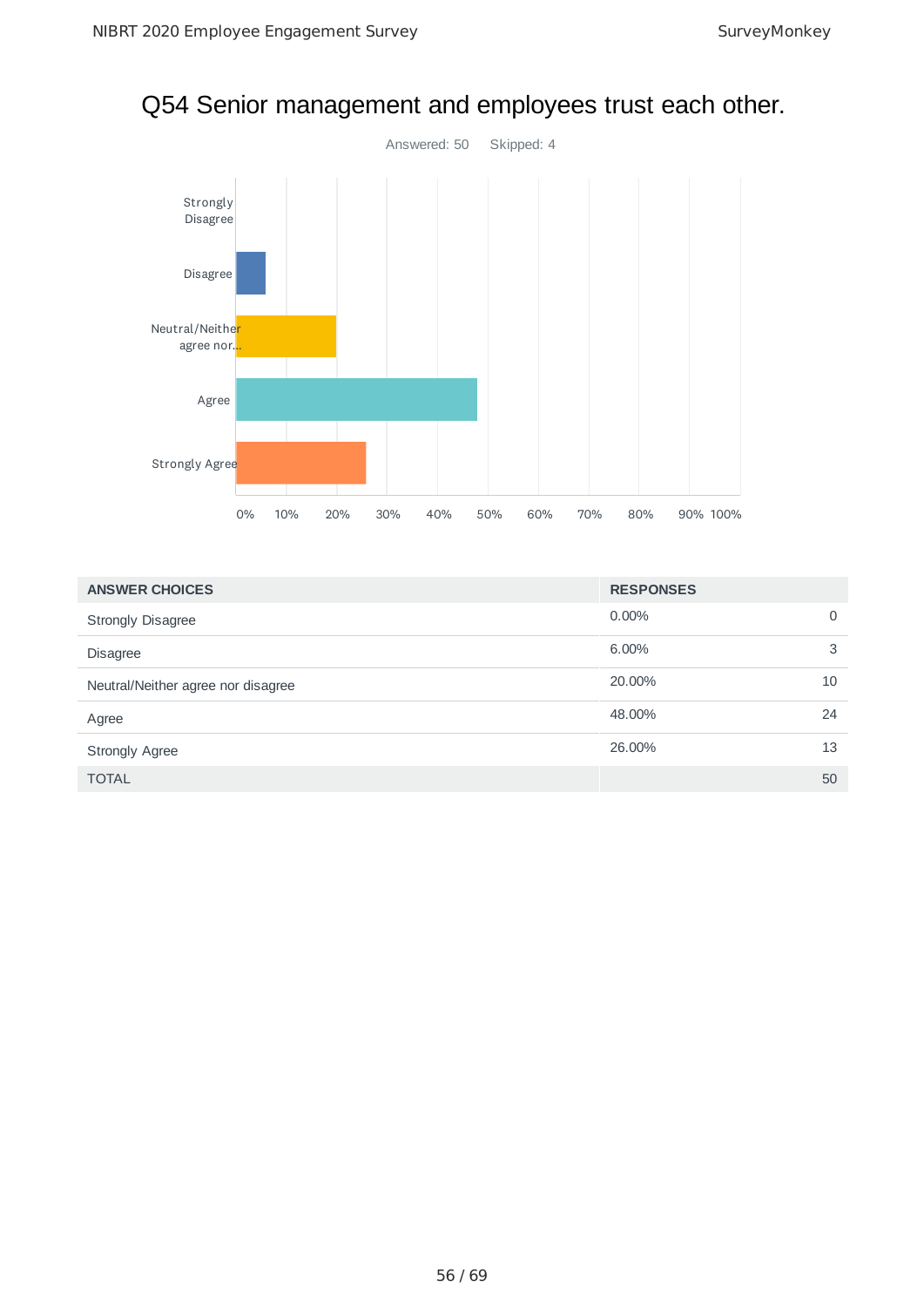# Q55 Please comment with any suggestions you have for improvements in any of the aforementioned areas.

Answered: 14 Skipped: 40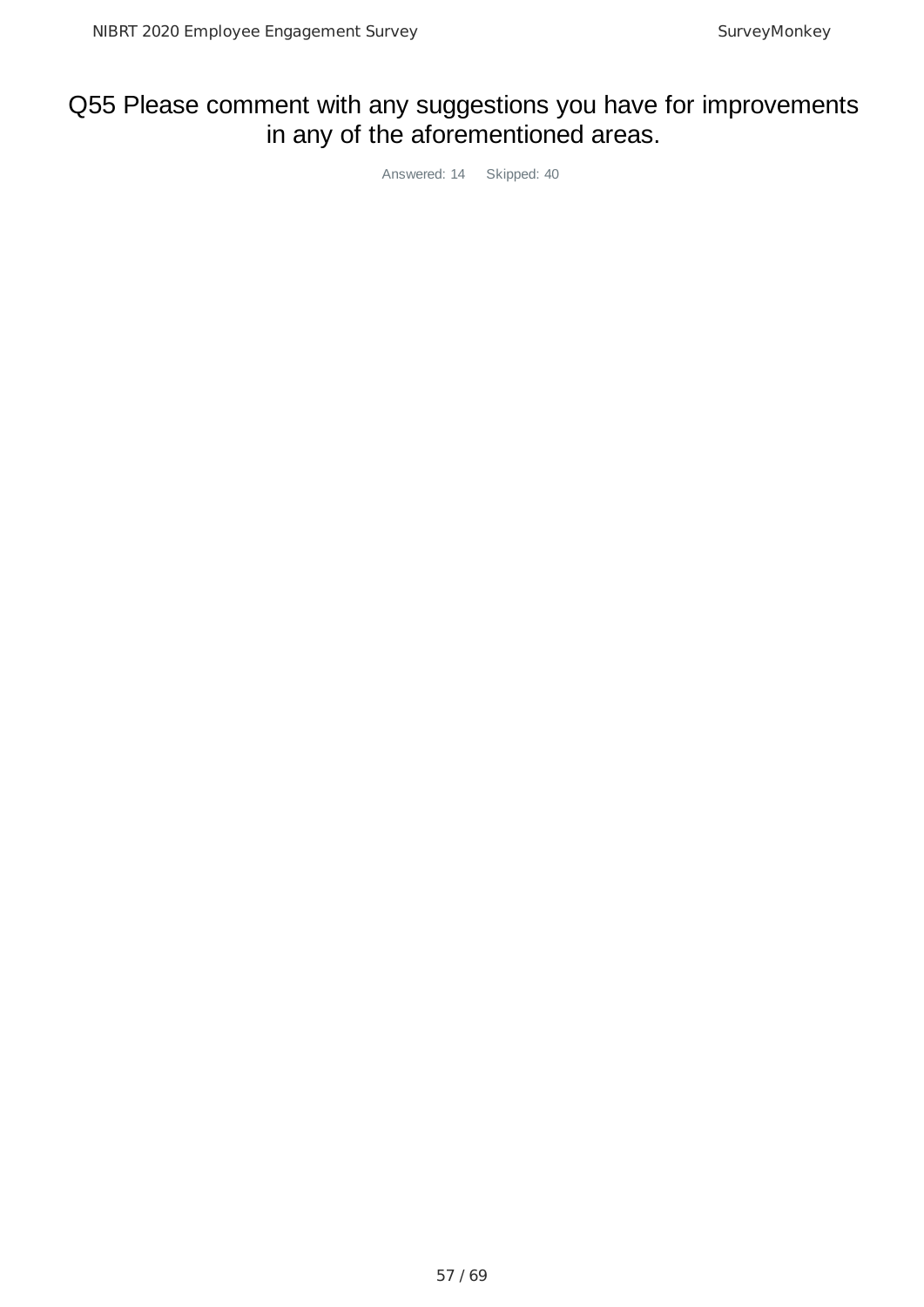# Q56 Are you happy with the service you receive from your HR team?



| <b>ANSWER CHOICES</b> | <b>RESPONSES</b> |    |
|-----------------------|------------------|----|
| Yes                   | 94.00%           | 47 |
| <b>No</b>             | 6.00%            | 3  |
| <b>TOTAL</b>          |                  | 50 |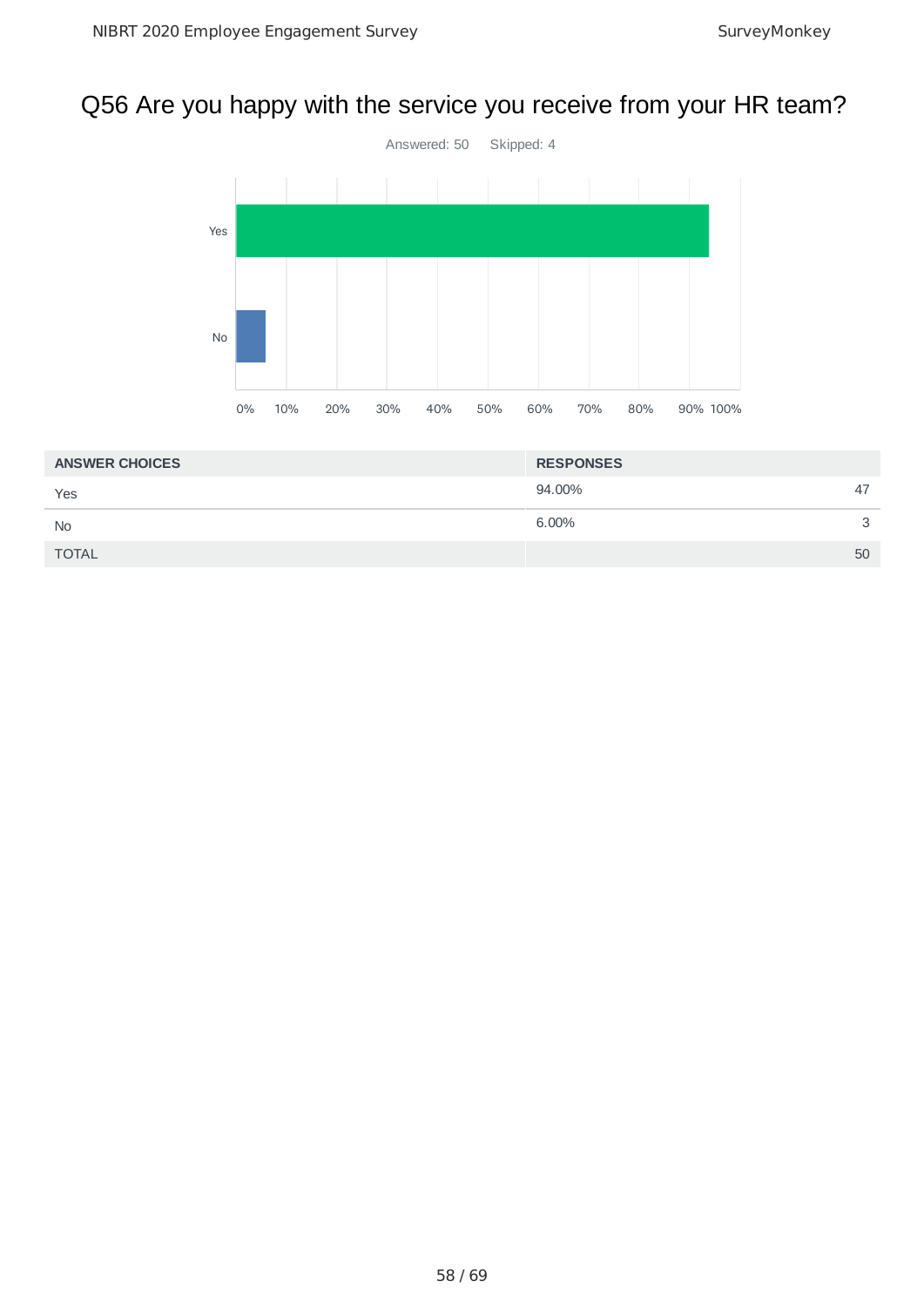### Q57 Is there always a HR team member available to you when you need them?



| <b>ANSWER CHOICES</b> | <b>RESPONSES</b> |               |
|-----------------------|------------------|---------------|
| Yes                   | 96.00%<br>48     |               |
| <b>No</b>             | 4.00%            | $\mathcal{L}$ |
| <b>TOTAL</b>          | 50               |               |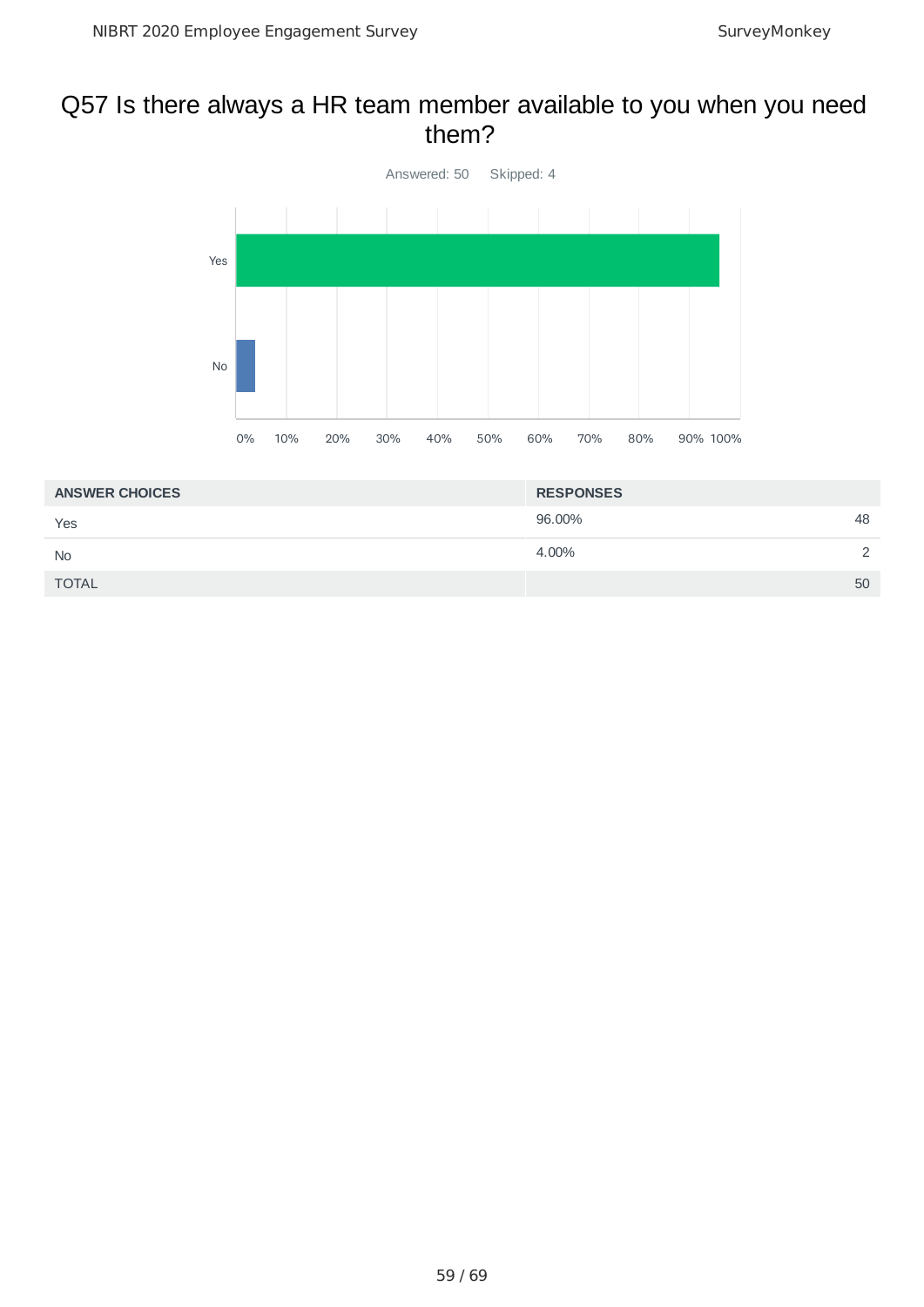# Q58 Would you go to HR for assistance if you needed it?



| <b>ANSWER CHOICES</b> | <b>RESPONSES</b> |                |
|-----------------------|------------------|----------------|
| Yes                   | 92.00%           | 46             |
| <b>No</b>             | 8.00%            | $\overline{4}$ |
| <b>TOTAL</b>          |                  | 50             |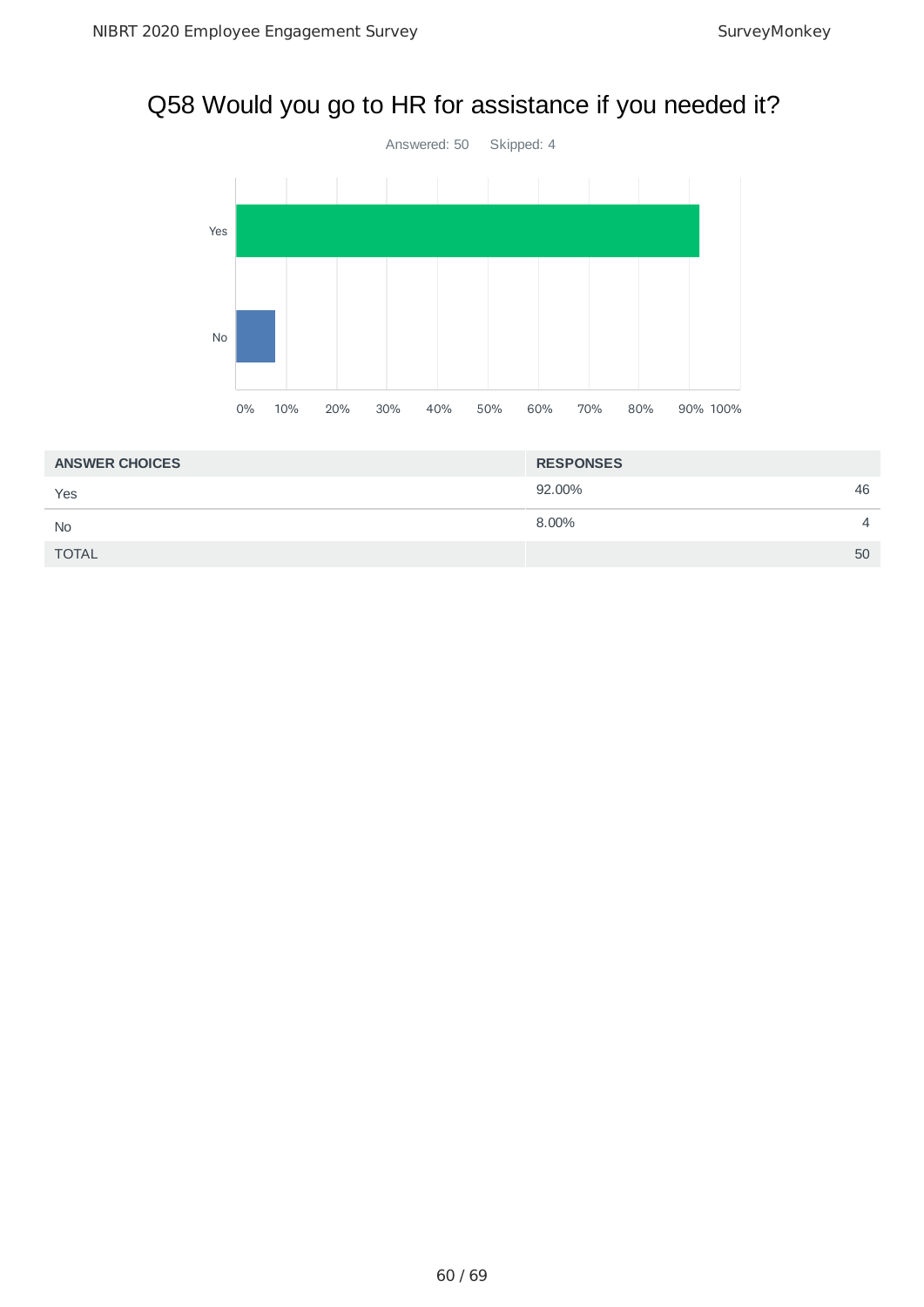### Q59 If you did go to HR with a query in the last 12 months, was it dealt with in a professional and satisfactory manner?



| <b>ANSWER CHOICES</b>                                     | <b>RESPONSES</b> |               |
|-----------------------------------------------------------|------------------|---------------|
| Yes                                                       | 58.00%           | 29            |
| <b>No</b>                                                 | 4.00%            | $\mathcal{P}$ |
| Not applicable as I didn't go to HR with anything in 2020 | 38,00%           | 19            |
| <b>TOTAL</b>                                              |                  | 50            |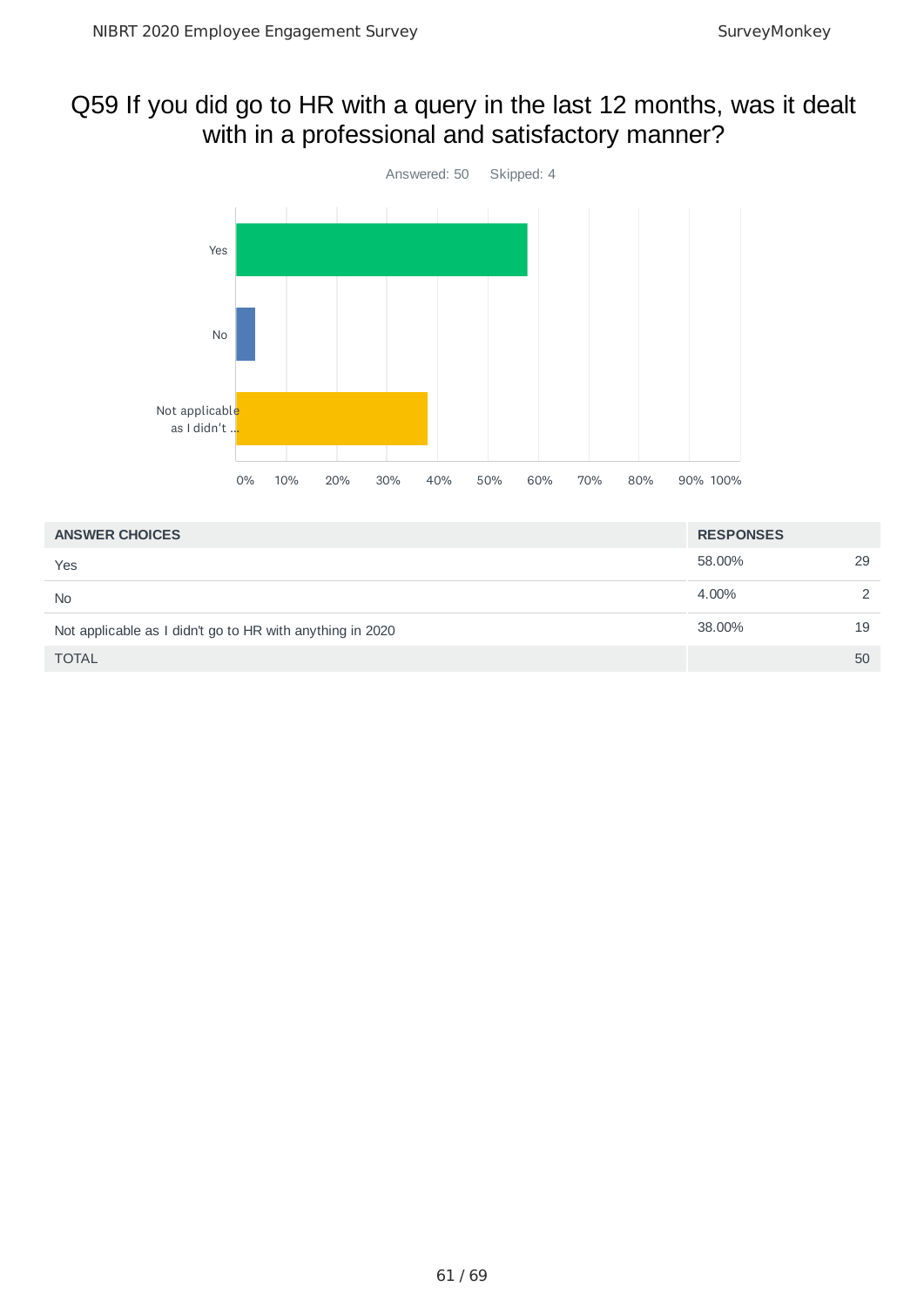# Q60 Do you know how to access HR Policies?



| <b>ANSWER CHOICES</b> | <b>RESPONSES</b> |              |
|-----------------------|------------------|--------------|
| Yes                   | 94.00%           | 47           |
| <b>No</b>             | 6.00%            | $\mathbf{R}$ |
| <b>TOTAL</b>          |                  | 50           |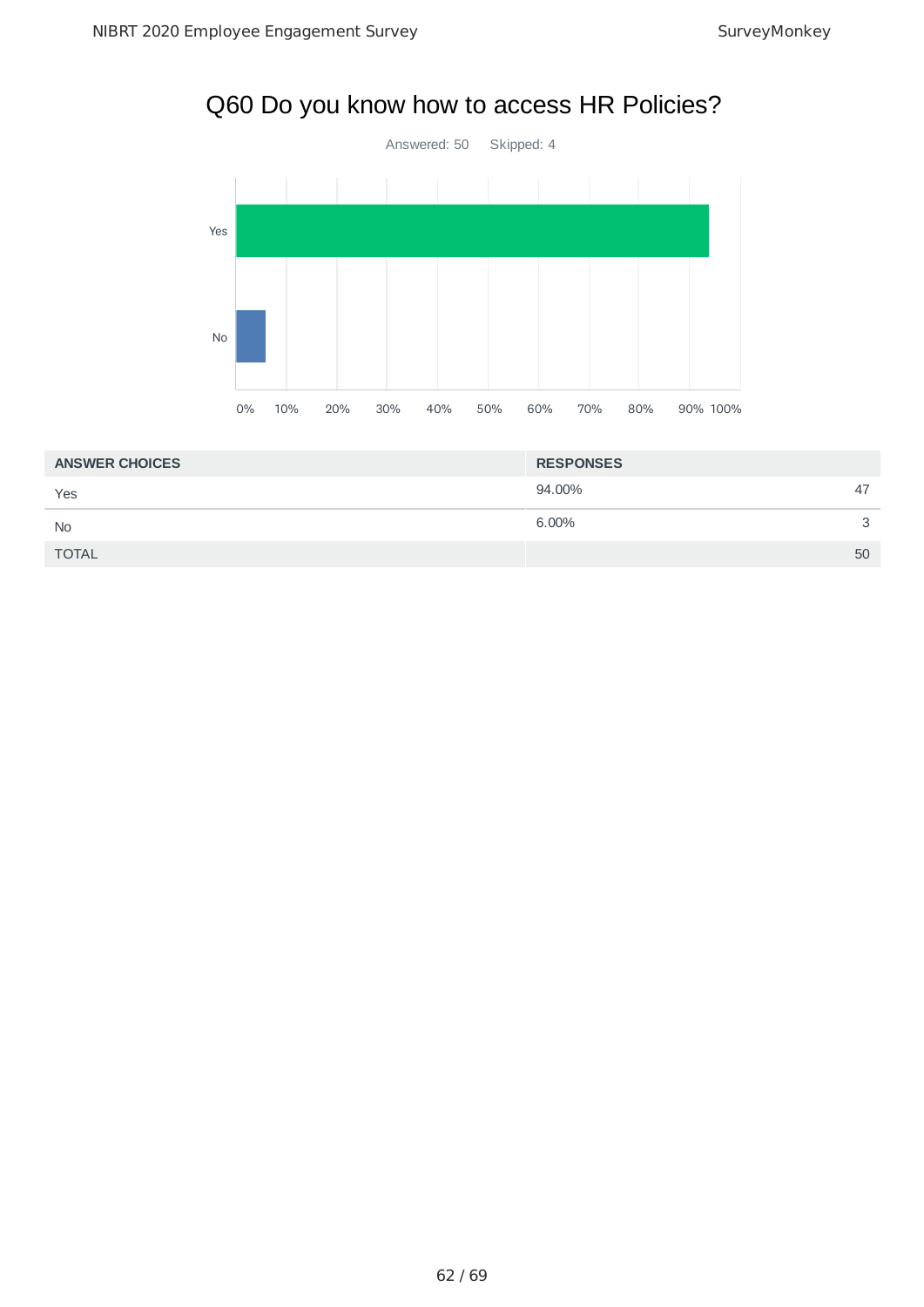# Q61 Do you find the HR Policies clear and easy to understand?



| <b>ANSWER CHOICES</b> | <b>RESPONSES</b> |               |
|-----------------------|------------------|---------------|
| Yes                   | 96.00%           | 48            |
| <b>No</b>             | 4.00%            | $\mathcal{D}$ |
| <b>TOTAL</b>          |                  | 50            |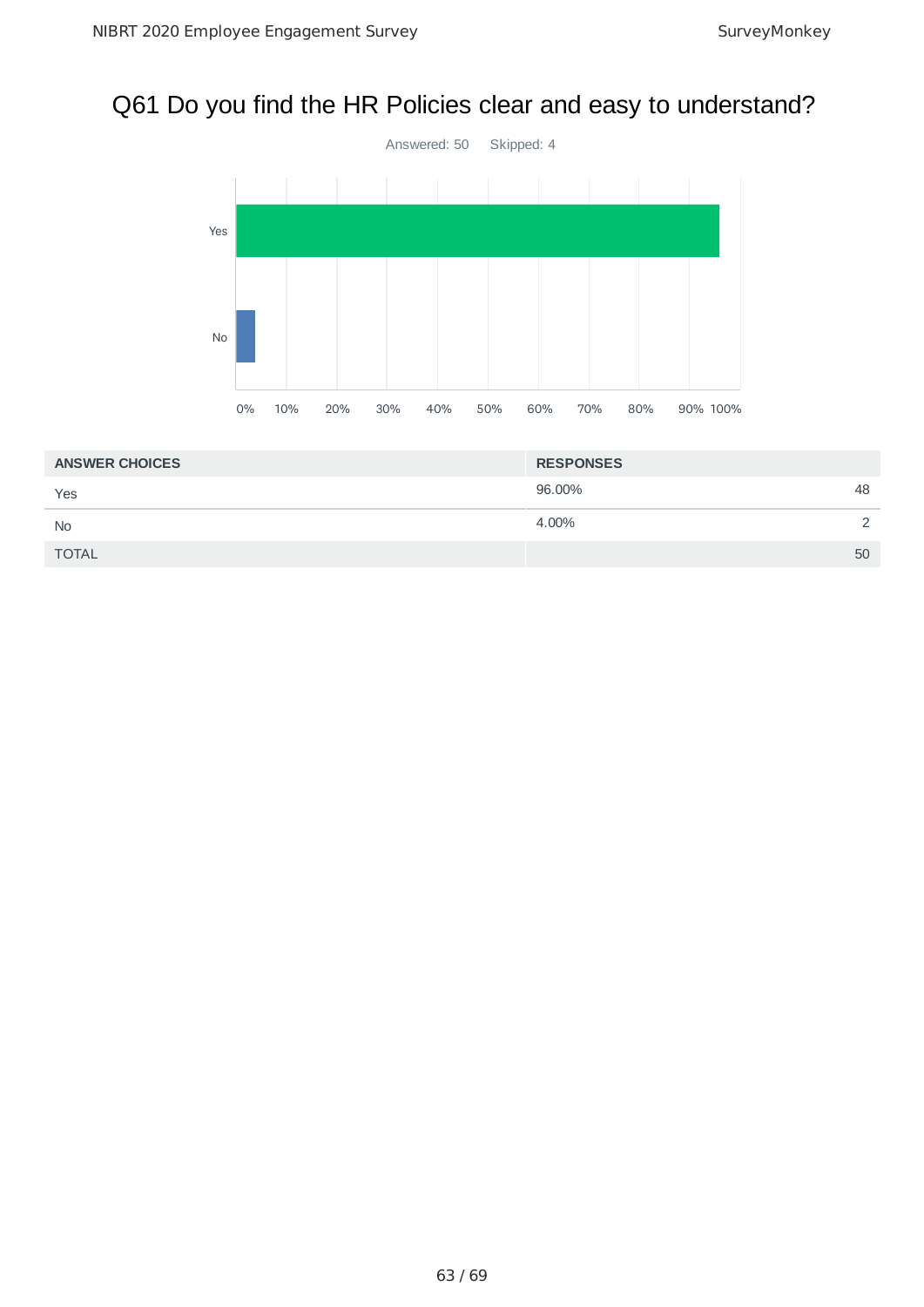# Q62 Would could HR start doing in 2021 that would have a positive impact for you?

Answered: 10 Skipped: 44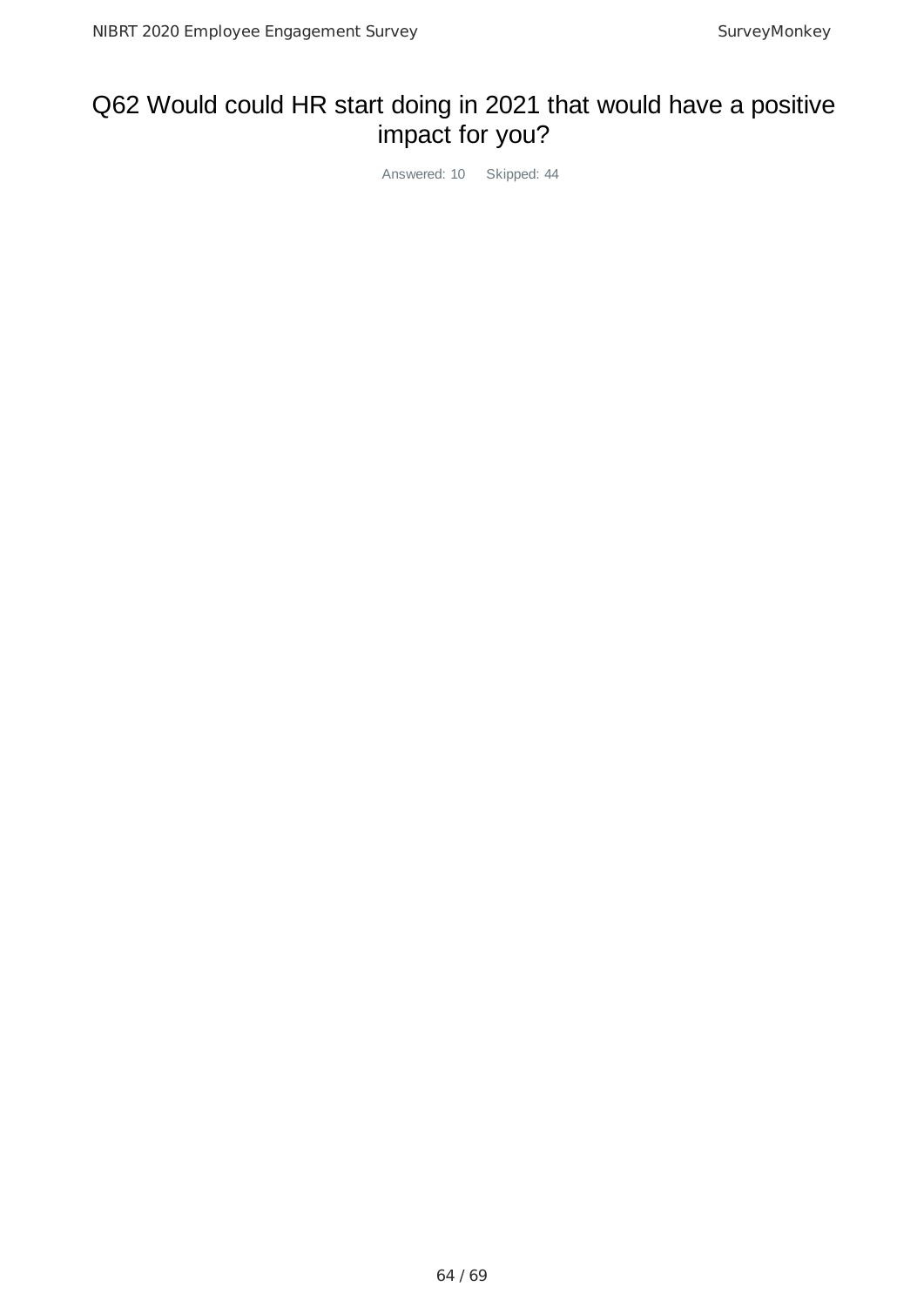### Q63 NIBRT regularly asks for my opinion on matters relating to my employment



| <b>ANSWER CHOICES</b>              | <b>RESPONSES</b> |                |
|------------------------------------|------------------|----------------|
| <b>Strongly Disagree</b>           | $0.00\%$         | 0              |
| <b>Disagree</b>                    | 8.00%            | $\overline{4}$ |
| Neutral/Neither agree nor disagree | 26.00%           | 13             |
| Agree                              | 48.00%           | 24             |
| <b>Strongly Agree</b>              | 18.00%           | 9              |
| <b>TOTAL</b>                       |                  | 50             |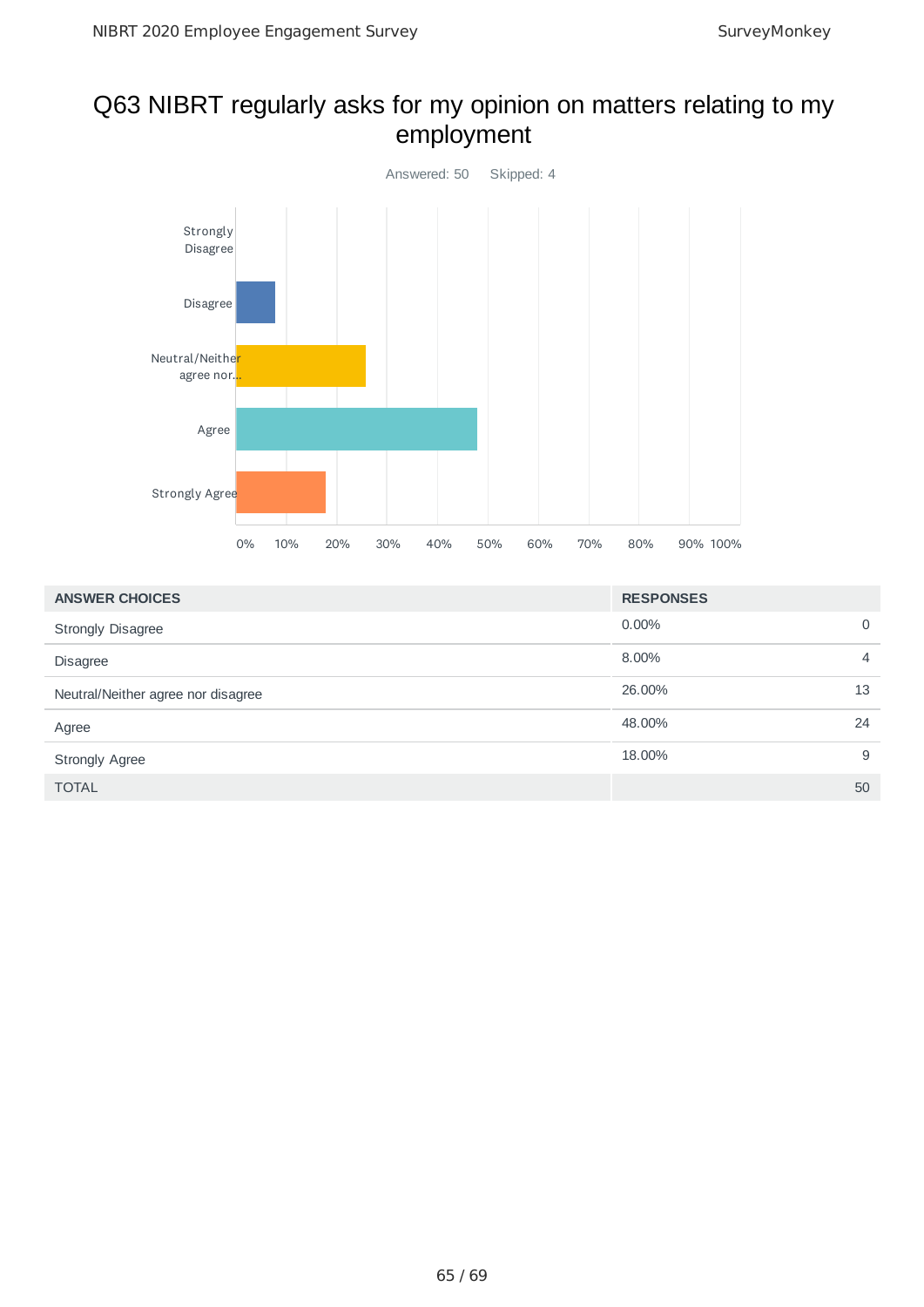# Q64 I can see positive improvements happening as a result of this Employee Survey



| <b>ANSWER CHOICES</b>              | <b>RESPONSES</b> |    |
|------------------------------------|------------------|----|
| <b>Strongly Disagree</b>           | $0.00\%$         | 0  |
| <b>Disagree</b>                    | $0.00\%$         | 0  |
| Neutral/Neither agree nor disagree | 12.00%           | 6  |
| Agree                              | 68.00%           | 34 |
| <b>Strongly Agree</b>              | 20.00%           | 10 |
| <b>TOTAL</b>                       |                  | 50 |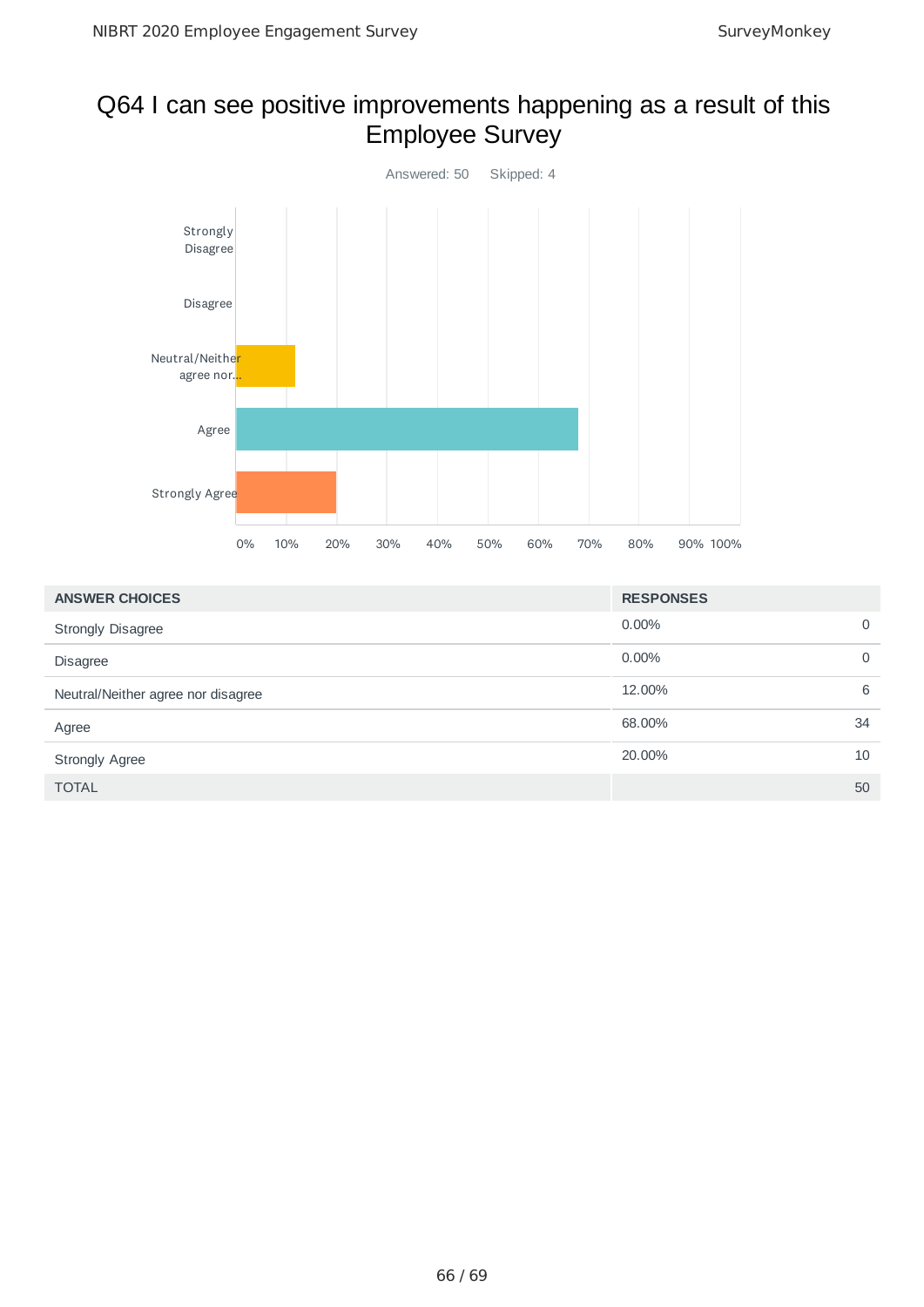

# Q65 NIBRT is a great place to work

| <b>ANSWER CHOICES</b>              | <b>RESPONSES</b> |    |
|------------------------------------|------------------|----|
| <b>Strongly Disagree</b>           | $0.00\%$         | 0  |
| <b>Disagree</b>                    | 2.00%            |    |
| Neutral/Neither agree nor disagree | $6.00\%$         | 3  |
| Agree                              | 50.00%           | 25 |
| <b>Strongly Agree</b>              | 42.00%           | 21 |
| <b>TOTAL</b>                       |                  | 50 |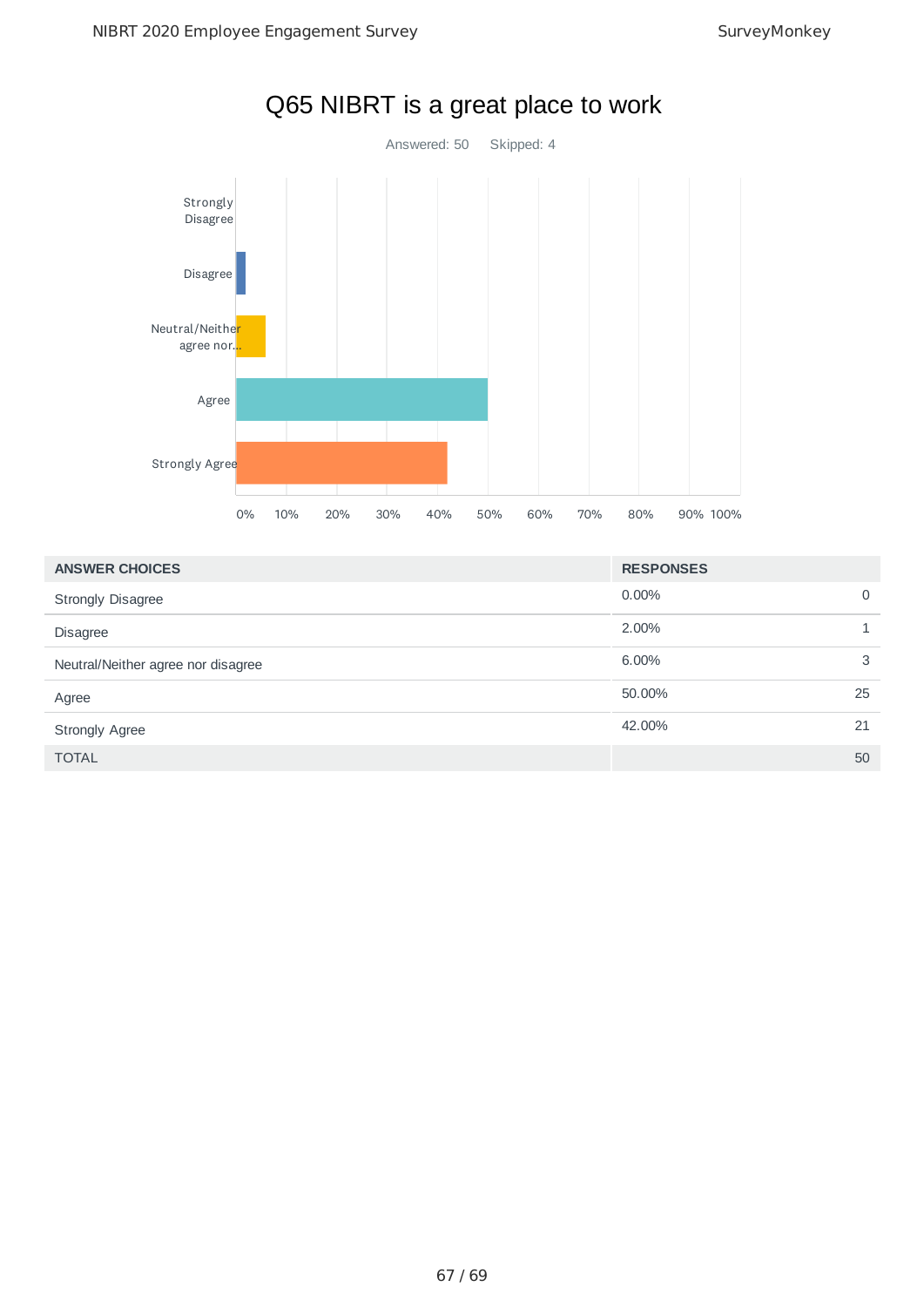# Q66 I would recommend NIBRT as a great place to work to a friend



| <b>ANSWER CHOICES</b>              | <b>RESPONSES</b> |    |
|------------------------------------|------------------|----|
| <b>Strongly Disagree</b>           | $0.00\%$         | 0  |
| <b>Disagree</b>                    | 2.00%            | 1. |
| Neutral/Neither agree nor disagree | 4.00%            | 2  |
| Agree                              | 50.00%           | 25 |
| <b>Strongly Agree</b>              | 44.00%           | 22 |
| <b>TOTAL</b>                       |                  | 50 |